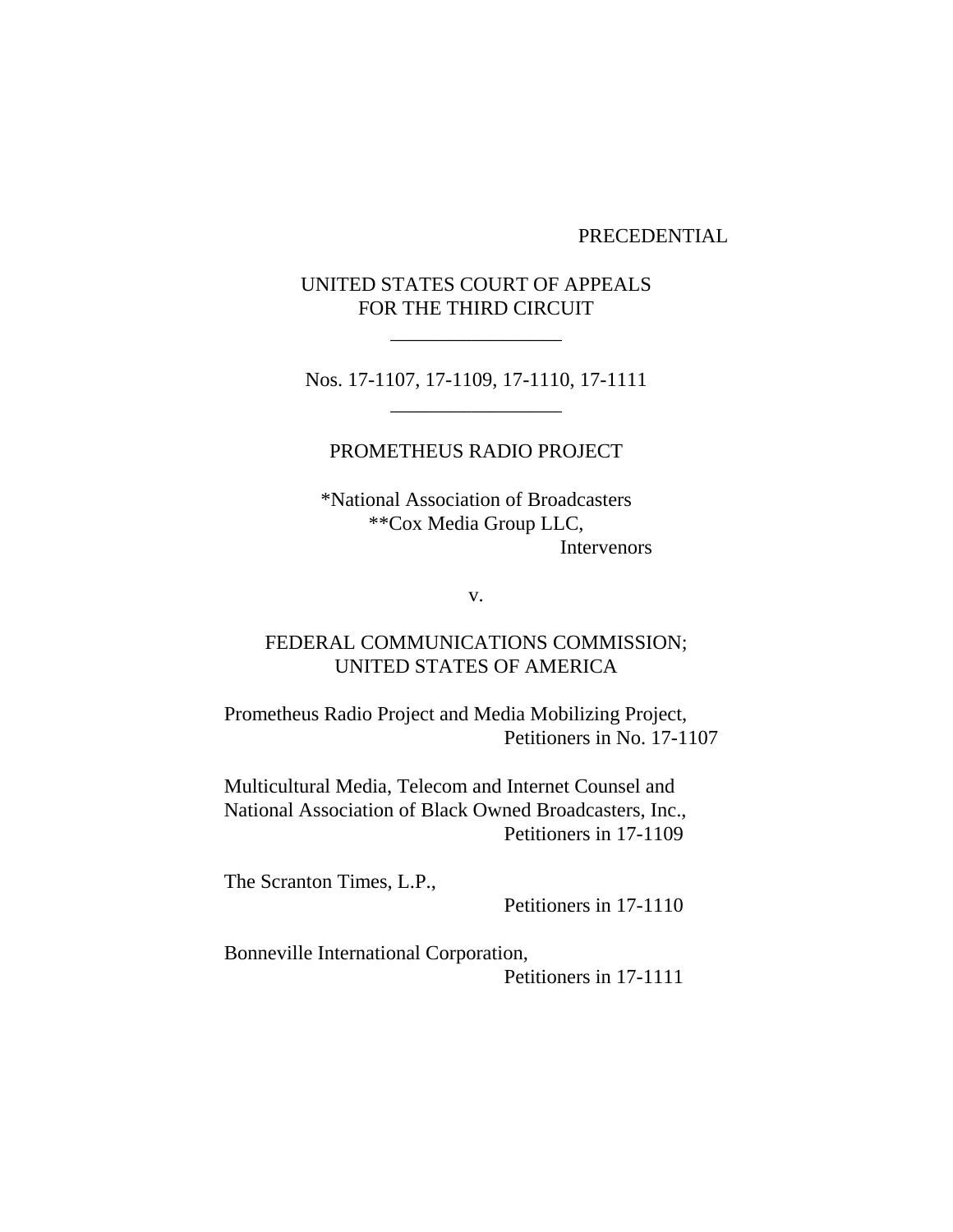\* Prometheus Radio Project, Media Mobilizing Project, Benton Foundation, Common Cause, Media Alliance, Media Council Hawaii, National Association of Broadcasters Employees and Technicians Communications Workers of America, National Organization for Woman Foundation, Office of Communication of the United Church of Christ Inc.,

Intervenors

\*(Pursuant to the Clerk's Order date 1/18/17) \*\* (Pursuant to the Clerk's Order dated 2/7/17)

\_\_\_\_\_\_\_\_\_\_\_\_\_\_\_\_\_

Nos. 18-1092, 18-1669, 18-1670, 18-1671, 18-2943 & 18-3335

\_\_\_\_\_\_\_\_\_\_\_\_\_\_\_\_\_

PROMETHEUS RADIO PROJECT; MEDIA MOBILIZING PROJECT, Petitioners (No. 18-1092, 18-2943)

INDEPENDENT TELEVISION GROUP, Petitioners (No. 18-1669)

MULTICULTURAL MEDIA, TELECOM AND INTERNET COUNCIL, INC.; NATIONAL ASSOCIATION OF BLACK-OWNED BROADCASTERS, Petitioners (No. 18-1670, 18-3335)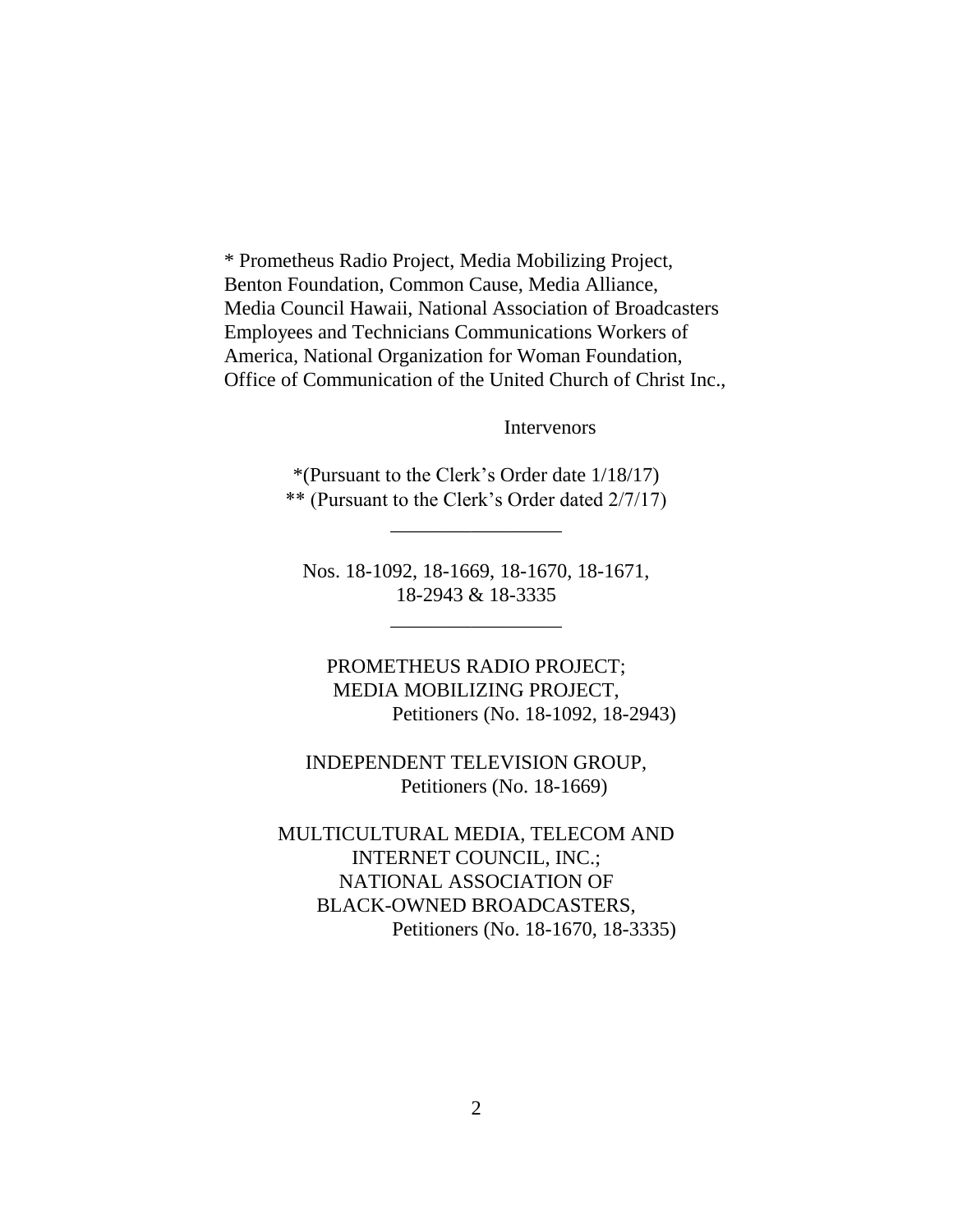# FREE PRESS; OFFICE OF COMMUNICATION, INC. OF THE UNITED CHURCH OF CHRIST; NATIONAL ASSOCIATION OF BROADCAST EMPLOYEES AND TECHNICIANS-COMMUNICATIONS WORKERS OF AMERICA; COMMON CAUSE, Petitioners (No. 18-1671)

v.

# FEDERAL COMMUNICATIONS COMMISSION; UNITED STATES OF AMERICA

\_\_\_\_\_\_\_\_\_\_\_\_\_\_\_\_\_

On Petition for Review of An Order of the Federal Communications Commission (FCC Nos. FCC-1: FCC-16-107; FCC-17-156; FCC-18-114)

\_\_\_\_\_\_\_\_\_\_\_\_\_\_\_\_\_

Argued June 11, 2019

Before: AMBRO, SCIRICA, and FUENTES, Circuit Judges

(Opinion filed September 23, 2019)

Angela J. Campbell Andrew J. Schwartzman James T. Graves Institute for Public Representation Georgetown Law 600 New Jersey Avenue, N.W., Suite 312 Washington, DC 20001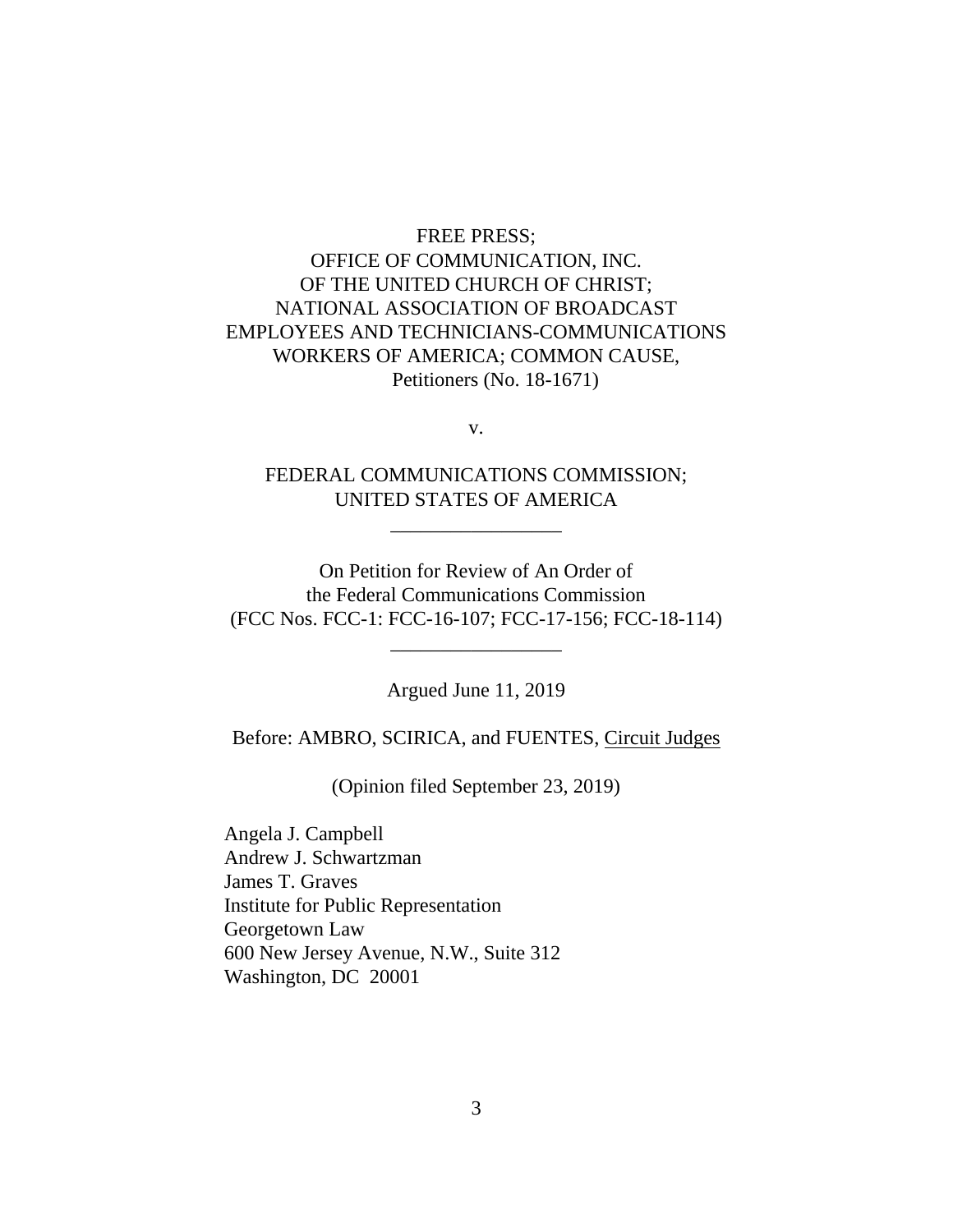Counsel for Petitioners Prometheus Radio Project, Media Mobilizing Project Counsel for Intervenor Respondents Benton Foundation, National Association of Broadcast Employees and Technicians Communication Workers of America, National Organization for Women Foundation, Office of Communication Inc. of the Church of Christ,

Cheryl A. Leanza (Argued) Best Best & Krieger 2000 Pennsylvania Avenue, Suite 5300 Washington, DC 20006

> Counsel for Petitioners Prometheus Radio Project, Media Mobilizing Project, Office of Communication Inc. of the United Church of Christ, National Association of Broadcast Employees and Technicians Communications Workers of America, Common Cause

Dennis Lane (Argued) David D'Alessandro Stinson Leonard Street 1775 Pennsylvania Avenue, N.W., Suite 800 Washington, DC 20006

> Counsel for Petitioner Multicultural Media Telecom and Internet Council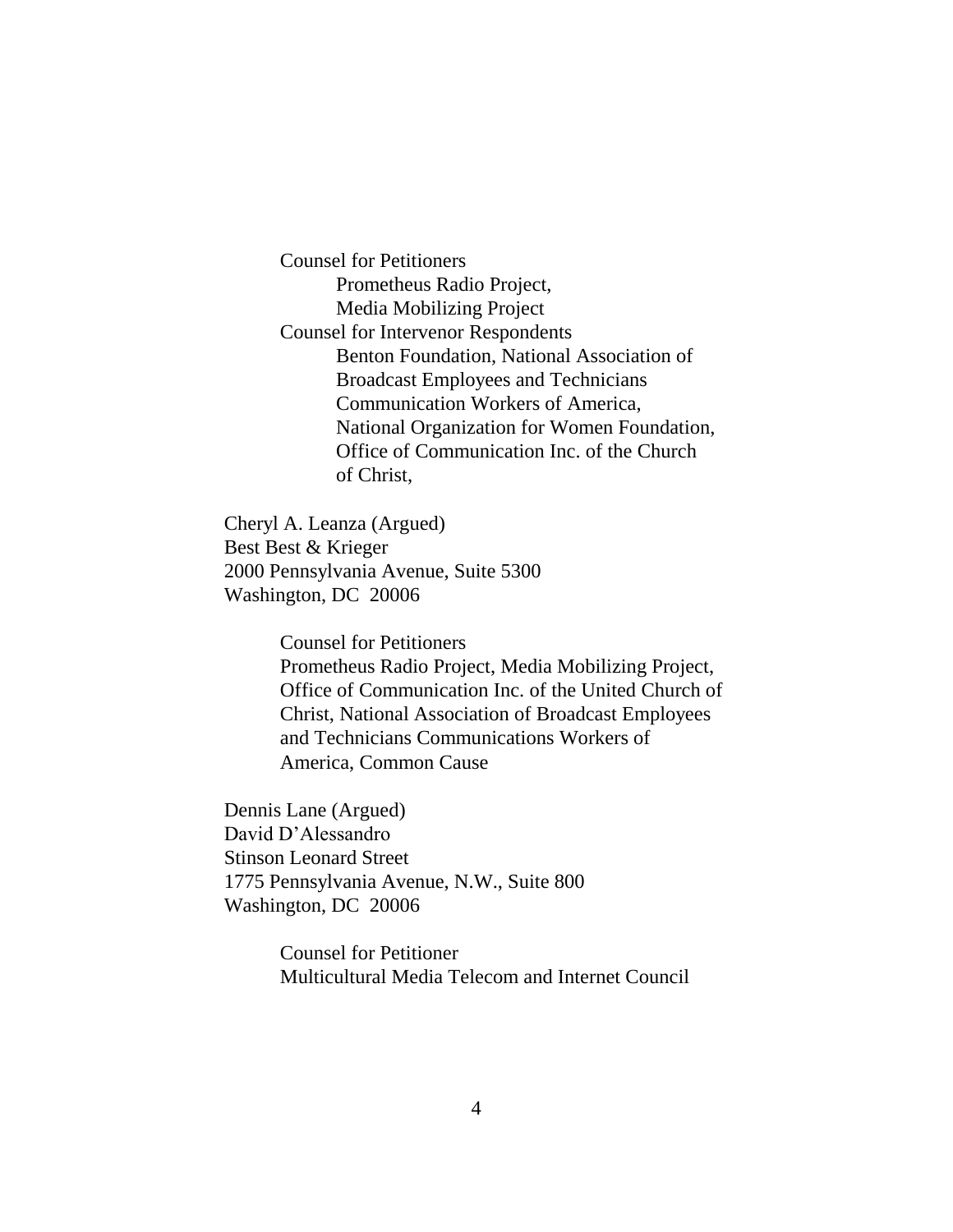National Association of Black Owned Broadcasters, Inc.

Craig E. Gilmore Kenneth E. Satten Wilkinson Barker Knauer 1800 M Street, N.W., Suite 800N Washington, DC 20036

> Counsel for Petitioners Scranton Times LP, Bonneville International Corp.

Jack N. Goodman (Argued) Law Offices of Jack N. Goodman 1200 New Hampshire Avenue, N.W. Suite 600 Washington, DC 20036

> Counsel for Petitioner Independent Television Group

Jessica J. Gonzalez Free Press 1025 Connecticut Avenue, N.W., Suite 1110 Washington, DC 20036

> Counsel for Petitioner Free Press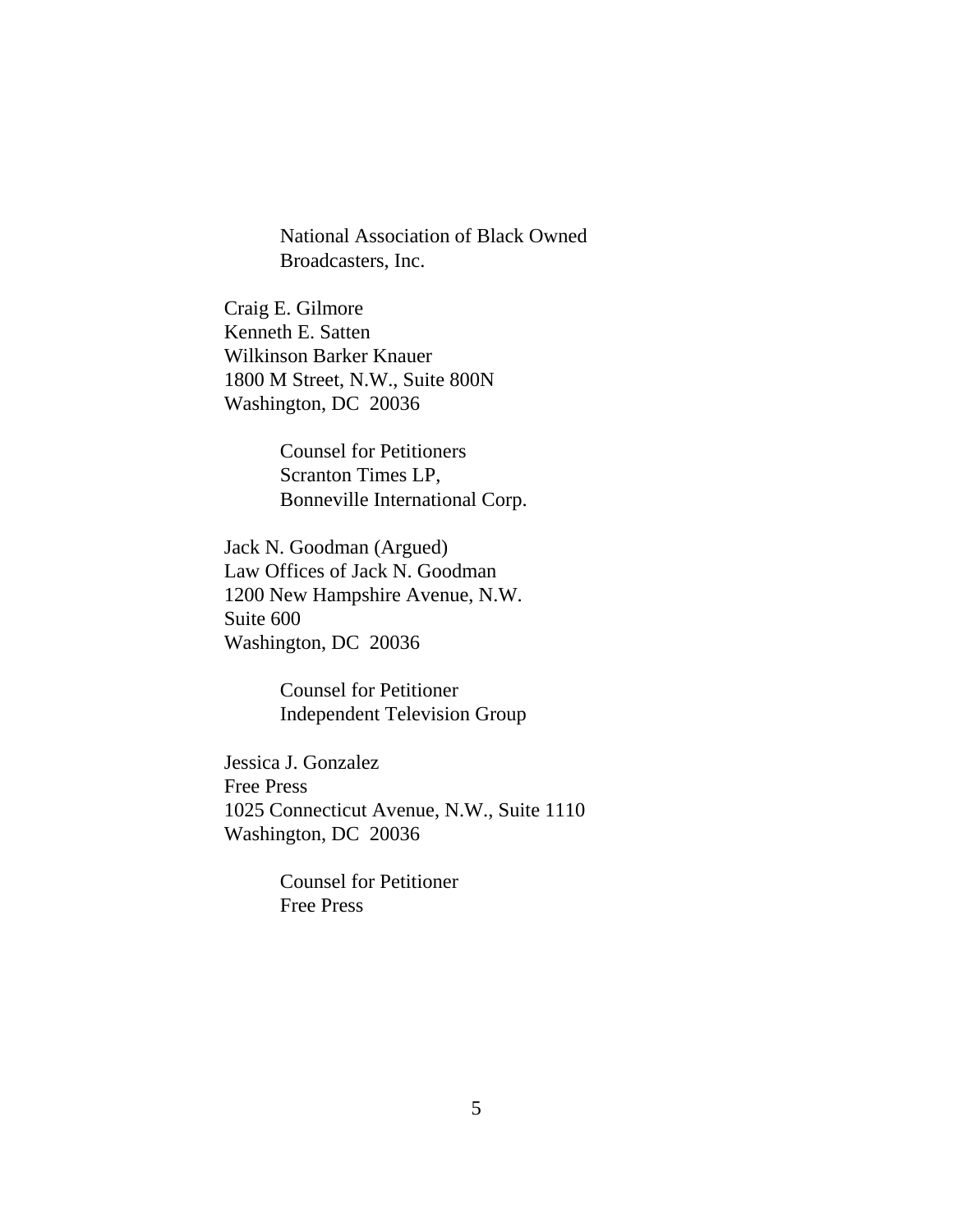Thomas M. Johnson, Jr. General Counsel David M. Gossett Deputy General Counsel Jacob M. Lewis (Argued) Associate General Counsel James M. Carr Matthew J. Dunne (Argued) William Scher Richard K. Welch Federal Communications Commission 445 12th Street, S.W. Washington, DC 20554

> Counsel for Respondent Federal Communications Commission

Makan Delrahim Assistant Attorney General Michael F. Murray Deputy Assistant Attorney General Nickolai Gilford Levin Robert B. Nicholson Robert J. Wiggers United States Department of Justice Antitrust Division/Appellate Section 950 Pennsylvania Avenue, N.W. Washington, DC 20004

> Counsel for Respondent United States of America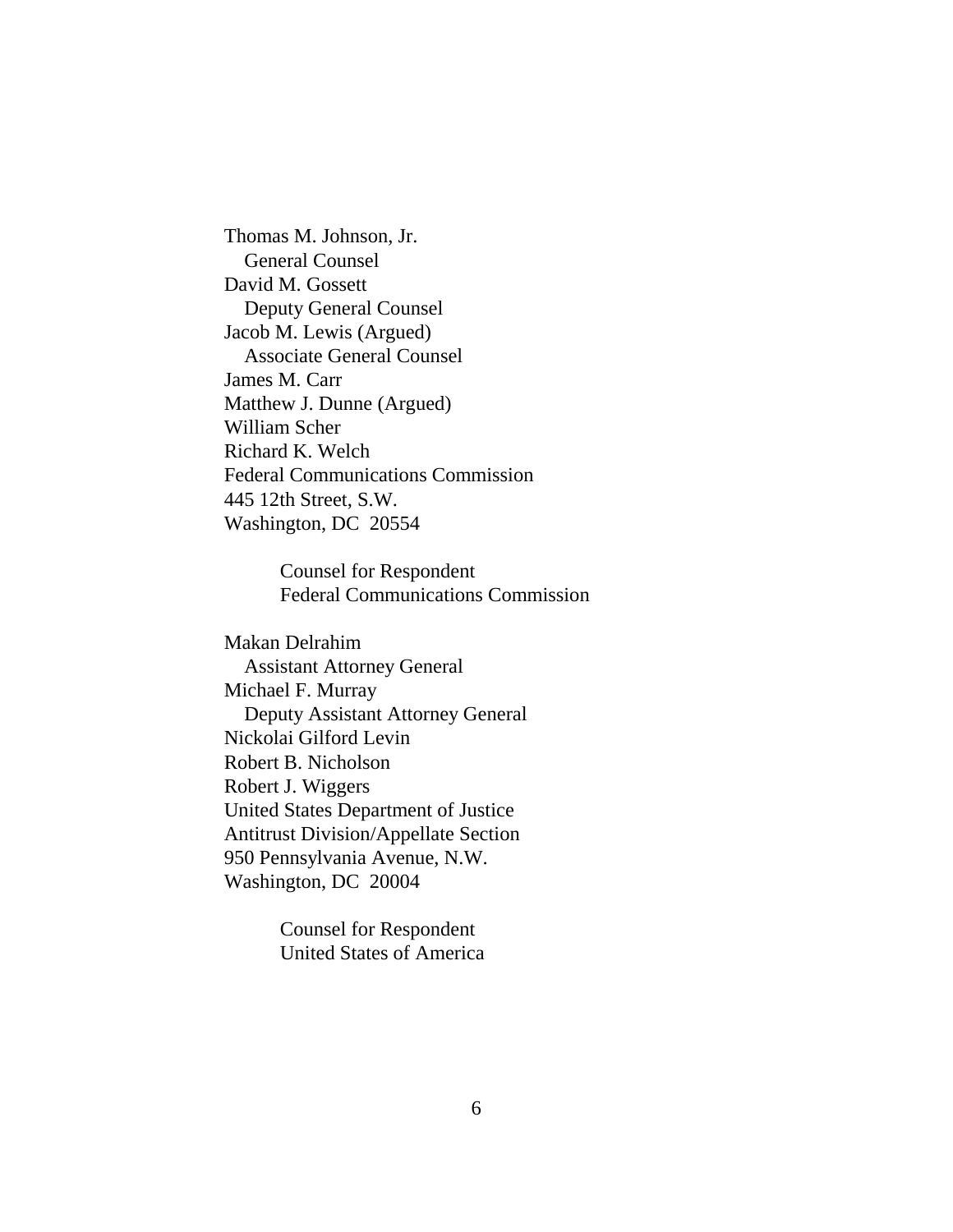Helgi C. Walker (Argued) Andrew G. I. Kilberg Gibson Dunn & Crutcher 1050 Connecticut Avenue, N.W. Washington, DC 20036

> Counsel for Intervenor Petitioner/Respondent National Association of Broadcasters

Yosef Getachew Common Cause 805 15th Street, N.W., Suite 800 Washington, DC 20005

> Counsel for Intervenor Respondent/Petitioner Common Cause

David E. Mills Cooley 1299 Pennsylvania Avenue, N.W., Suite 700 Washington, DC 20004

> Counsel for Intervenor Petitioner Cox Media Group LLC

Kevin F. King Rafael Reyneri Andrew Soukup Covington & Burling 850 10th Street, N.W. One City Center Washington, DC 20001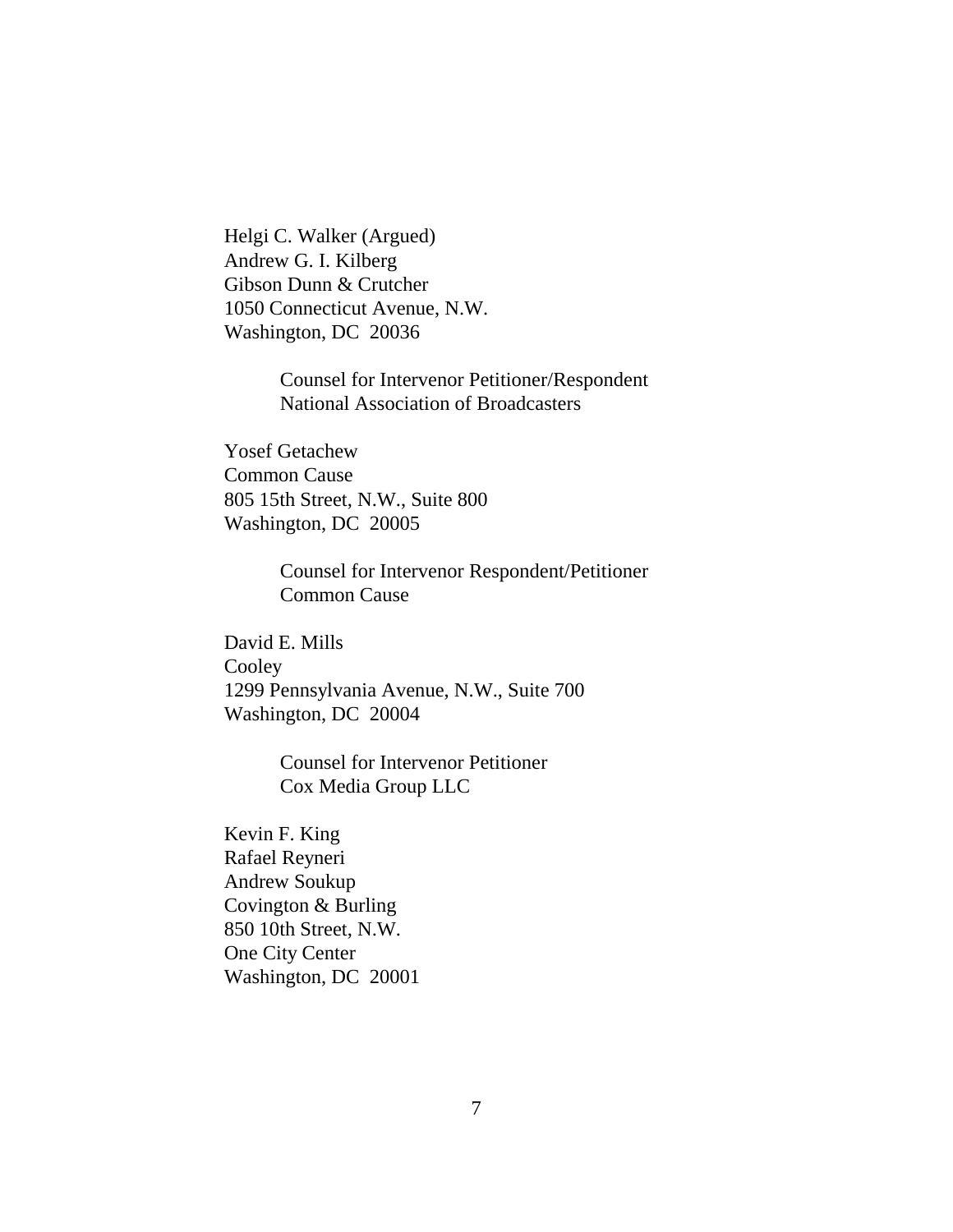Counsel for Intervenor Respondent Fox Corp.

David D. Oxenford Wilkinson Barker Knauer 1800 M Street, N.W., Suite 800N Washington, DC 20036

> Counsel for Intervenor Respondent Connoisseur Media LLC

Paul A. Cicelski S. Jenell Trigg Lerman Senter 2001 L Street, N.W., Suite 400 Washington, DC 20036

> Counsel for Intervenor Respondent New Corp.

Eve Klindera Reed Jeremy J. Broggi Wiley Rein 1776 K Street, N.W. Washington, DC 20006

> Counsel for Intervenor Respondent Nextar Broadcasting Inc.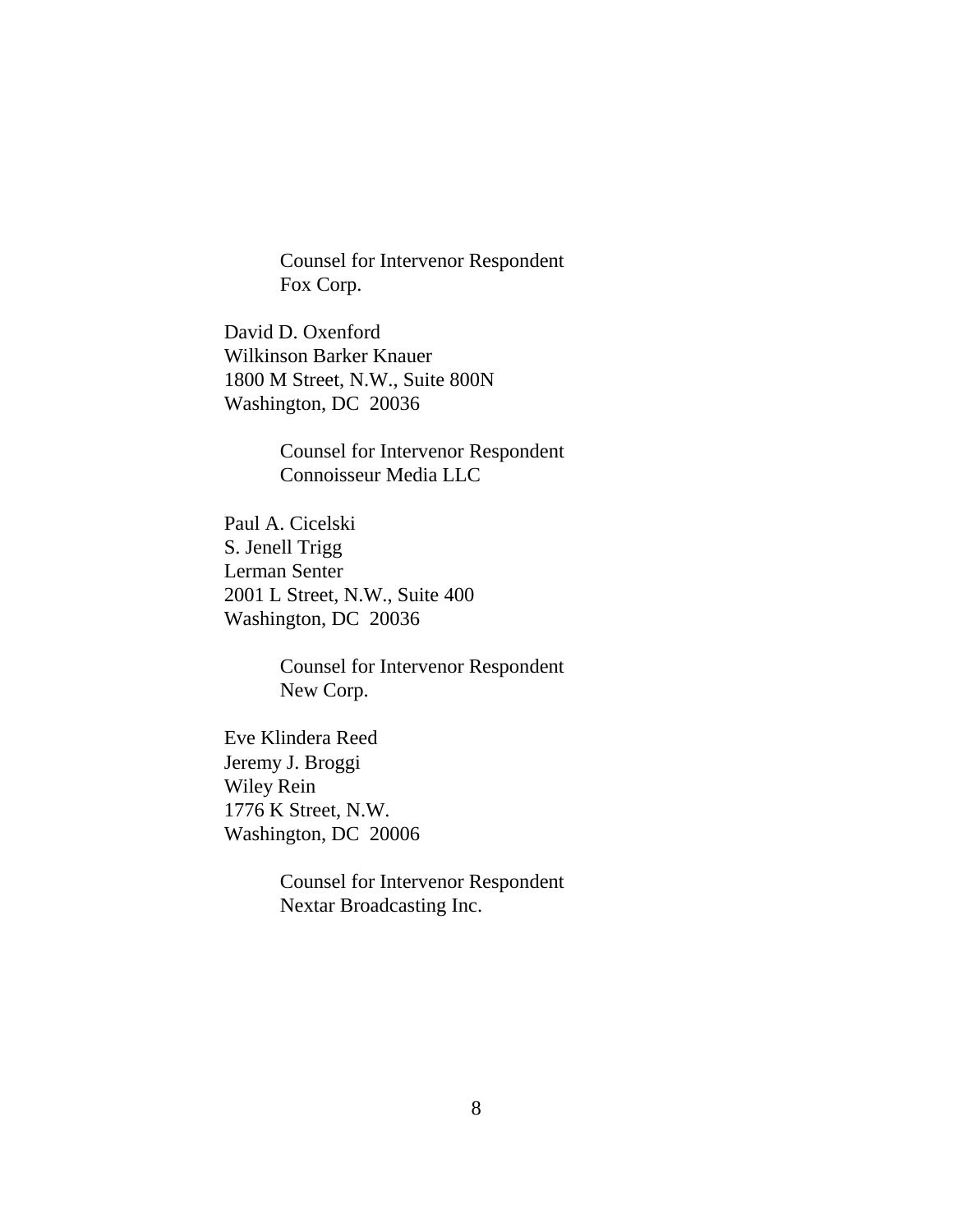Jeetander T. Dulani Pillsbury Winthrop Shaw Pittman 1200 17th Street, N.W. Washington, DC 20036

> Counsel for Intervenor Respondent Sinclair Broadcast Group Inc.

# OPINION OF THE COURT \_\_\_\_\_\_\_\_\_\_\_\_\_\_\_\_\_

\_\_\_\_\_\_\_\_\_\_\_\_\_\_\_\_\_

#### AMBRO, Circuit Judge

Here we are again. After our last encounter with the periodic review by the Federal Communications Commission (the "FCC" or the "Commission") of its broadcast ownership rules and diversity initiatives, the Commission has taken a series of actions that, cumulatively, have substantially changed its approach to regulation of broadcast media ownership. First, it issued an order that retained almost all of its existing rules in their current form, effectively abandoning its long-running efforts to change those rules going back to the first round of this litigation. Then it changed course, granting petitions for rehearing and repealing or otherwise scaling back most of those same rules. It also created a new "incubator" program designed to help new entrants into the broadcast industry. The Commission, in short, has been busy. Its actions unsurprisingly aroused opposition from many of the same groups that have battled it over the past fifteen years, and that opposition has brought the parties back to us.

One of these petitioners argues that the FCC did not go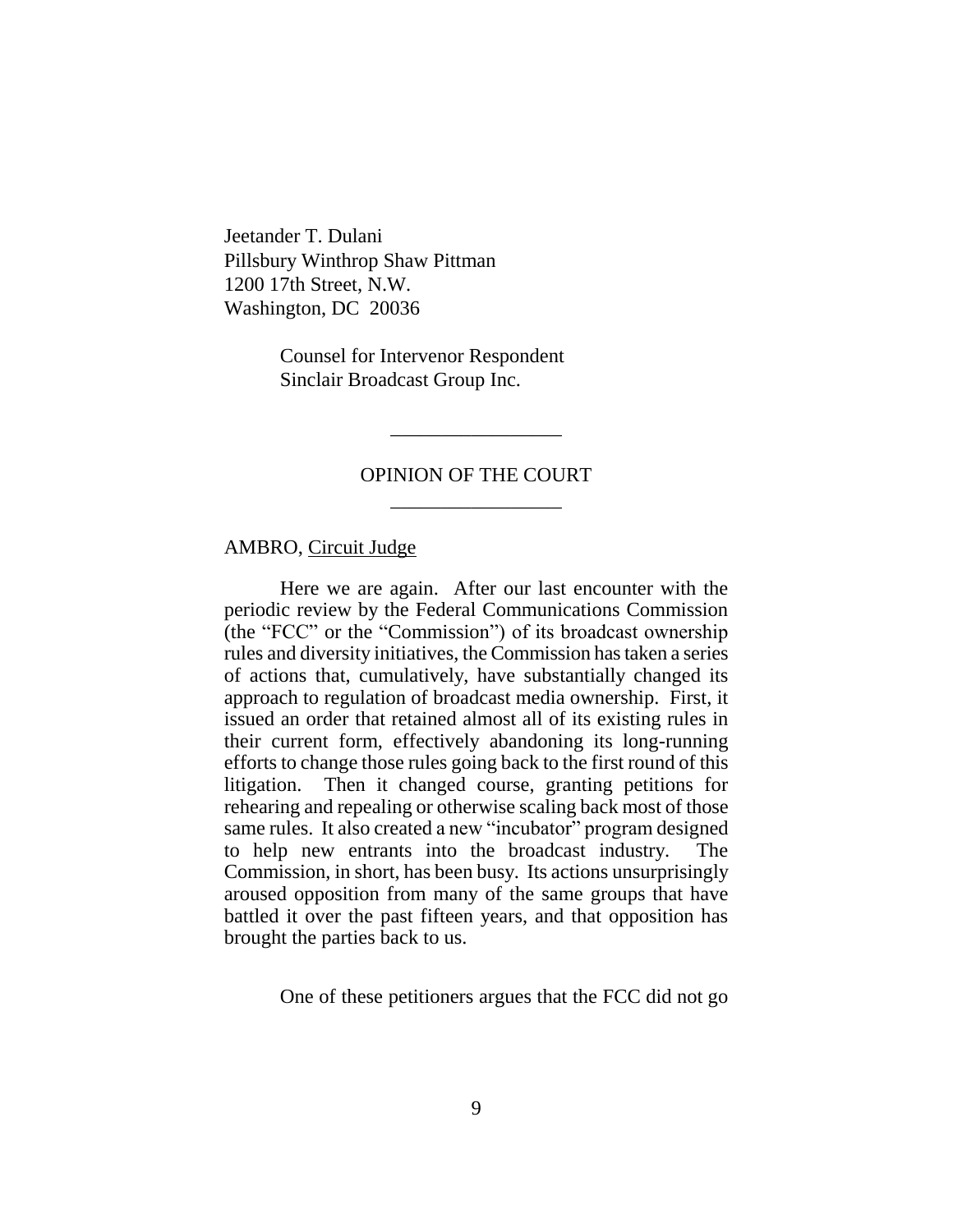far enough, and that the same logic by which it repealed the socalled "eight voices" test of the local television ownership rule (which forbade mergers that would leave fewer than eight independently-owned stations in the market) should also have led it to abolish the "top-four" restriction in the same rule (which forbids mergers among two or more of the four largest stations in a market). We disagree; this was a reasonable exercise of the Commission's policy-making discretion, as we held in the first round of this litigation.

Another group of petitioners argues that the Commission's new incubator program is badly designed, as its definition of "comparable markets" for the reward waivers was unlawfully adopted and would create perverse incentives. It also argues that the Commission has unreasonably failed to act on a proposal to extend the so-called "cable procurement rules," which promote diversity in the cable television industry, to broadcast media. We disagree: the "comparable markets" definition for the incubator program was also a reasonable exercise of discretion, and the FCC's failure to act on the procurement rules proposal is not unreasonable so far.

We do, however, agree with the last group of petitioners, who argue that the Commission did not adequately consider the effect its sweeping rule changes will have on ownership of broadcast media by women and racial minorities. Although it did ostensibly comply with our prior requirement to consider this issue on remand, its analysis is so insubstantial that we cannot say it provides a reliable foundation for the Commission's conclusions. Accordingly, we vacate and remand the bulk of its actions in this area over the last three years. In doing so, we decline to grant the requested extraordinary relief of appointing a special master to oversee the FCC's work on remand.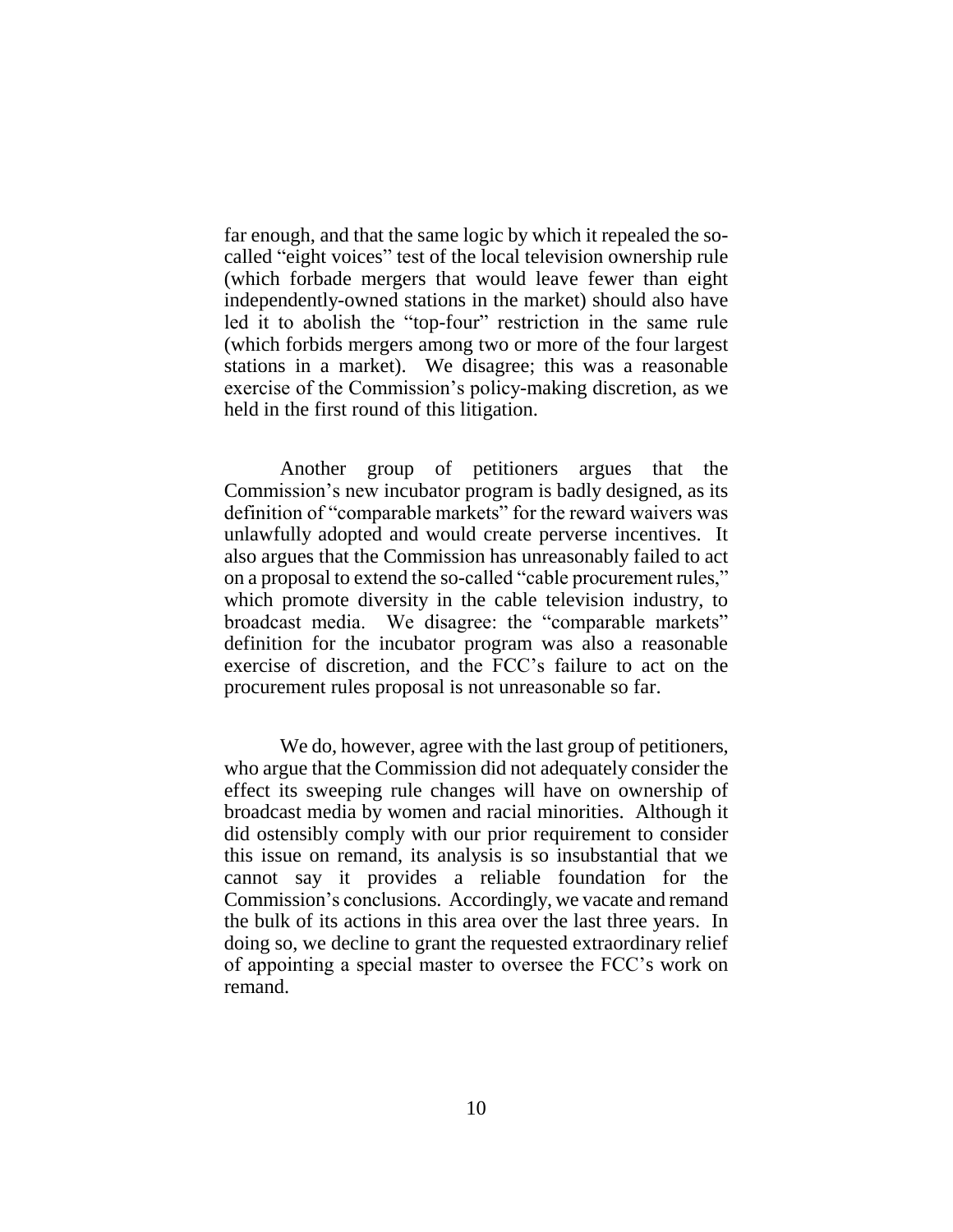### **I. Background**

To avoid sounding like a broken record, we recount only in brief the history of this case up through our most recent decision. The full account of the entire saga can be found in our earlier opinions. *See Prometheus Radio Project v. FCC*, 373 F.3d 372, 382–89 (3d Cir. 2004) ("*Prometheus I*"); *Prometheus Radio Project v. FCC*, 652 F.3d 431, 438–44 (3d Cir. 2011) ("*Prometheus II*"); and *Prometheus Radio Project v. FCC*, 824 F.3d 33, 37–39 (3d Cir. 2016) ("*Prometheus III*").

Under the Communications Act of 1934, 47 U.S.C. § 151 *et seq*., Pub. L. No. 73-416, 48 Stat. 1064 (1934), the Federal Communications Commission has long maintained a collection of rules governing ownership of broadcast media. By preventing any one entity from owning more than a certain amount of broadcast media, these rules limit consolidation and promote a number of interests, commonly stated as "competition, diversity, and localism." *See, e.g.*, *Report and Order and Notice of Proposed Rulemaking—2002 Biennial Regulatory Review*, 18 F.C.C.R. 13620 ¶ 8 (July 2, 2003). By 1996, however, there was growing sentiment that these rules were overly restrictive, and so Congress passed the Telecommunications Act. Pub. L. No. 104–104, 110 Stat. 56 (1996). Section 202(h) of that Act requires the Commission to review the broadcast ownership rules on a regular basis initially biennial, later amended to quadrennial, *see* Pub. L. No. 108–199, § 629, 118 Stat. 3, 99–100 (2004)—to "determine whether any of such rules are necessary in the public interest as the result of competition." Telecommunications Act, § 202(h). The Commission "shall repeal or modify any regulation it determines to be no longer in the public interest." *Id*.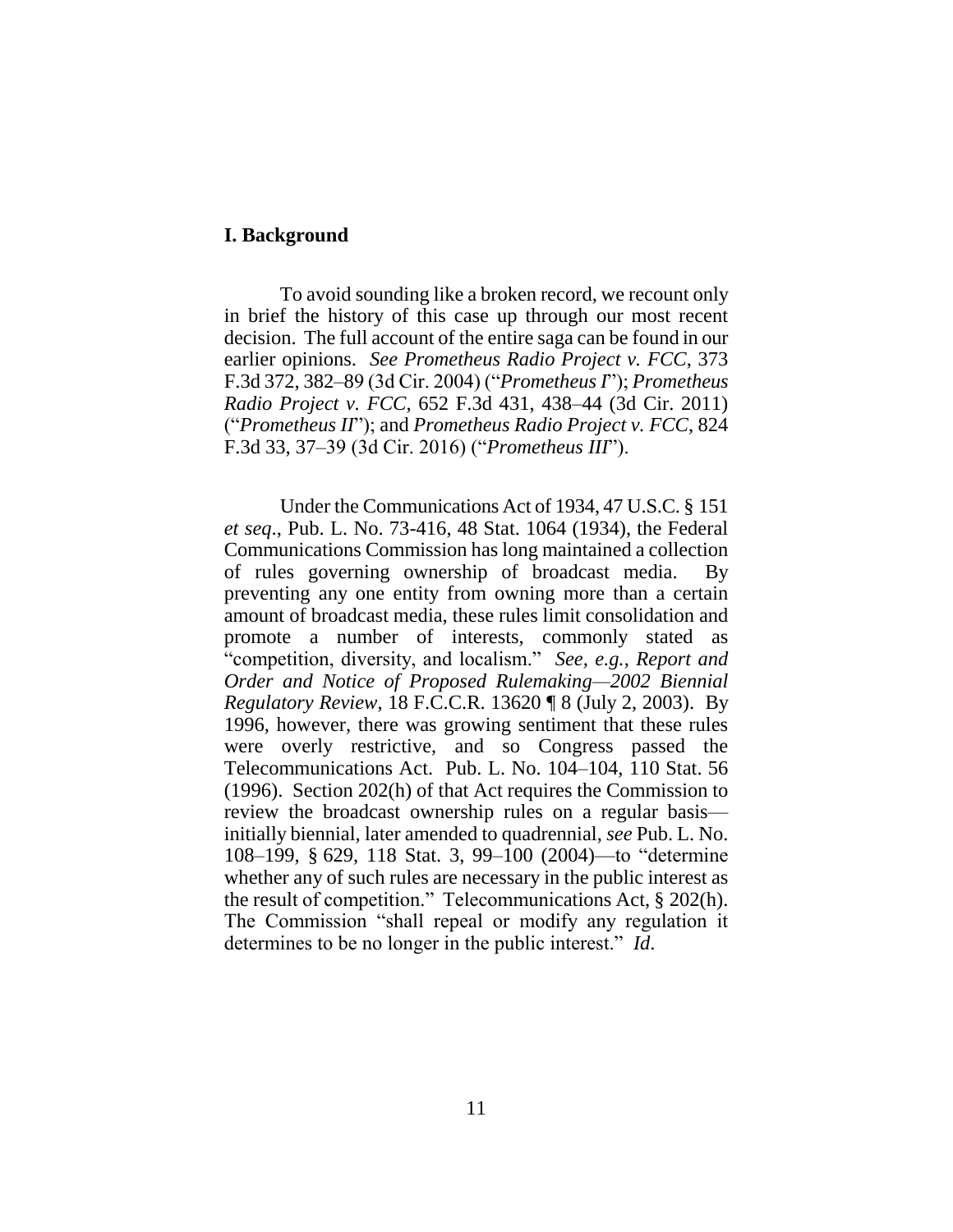Thrice before we have passed on the Commission's performance of its duties under § 202(h), or the lack thereof. In *Prometheus I* we reviewed the results of the 2002 quadrennial review cycle. Then in *Prometheus II* we reviewed the results of the 2006 review cycle, which included the FCC's actions on remand from *Prometheus I*, as well as a separate order adopting various policies designed to promote broadcast media ownership by women and racial minorities.

After *Prometheus II* the Commission failed to complete its 2010 review cycle prior to the start of the 2014 cycle, and so in *Prometheus III* we reviewed not final agency action pursuant to § 202(h) but rather, for the most part, agency inaction. Although we found the FCC had unreasonably delayed action on the 2010 and 2014 review cycles, we declined to vacate the broadcast ownership rules in their entirety, but noted such a drastic remedy could become appropriate in the future if the Commission continued dragging its feet. *Id*., 824 F.3d at 53–54. Relatedly, we remanded a newly adopted rule governing the treatment of joint sales agreements for purposes of the television local ownership rule, reasoning that the FCC could not have a valid basis for promulgating such a rule without first having determined, as required by § 202(h), that the local ownership rule itself should remain in place. *Id*. at 58–60.

We also held that the Commission had unreasonably delayed a determination on the definition of "eligible entities." These are given certain preferences under the ownership rules, *see id*. at 41, and the purpose of these preferences was to encourage ownership by women and minorities. The definition, however, was drawn from the Small Business Administration's definition of small businesses, and focused solely on a company's revenues. In *Prometheus I* we had suggested that, on remand, the FCC should consider adopting a different definition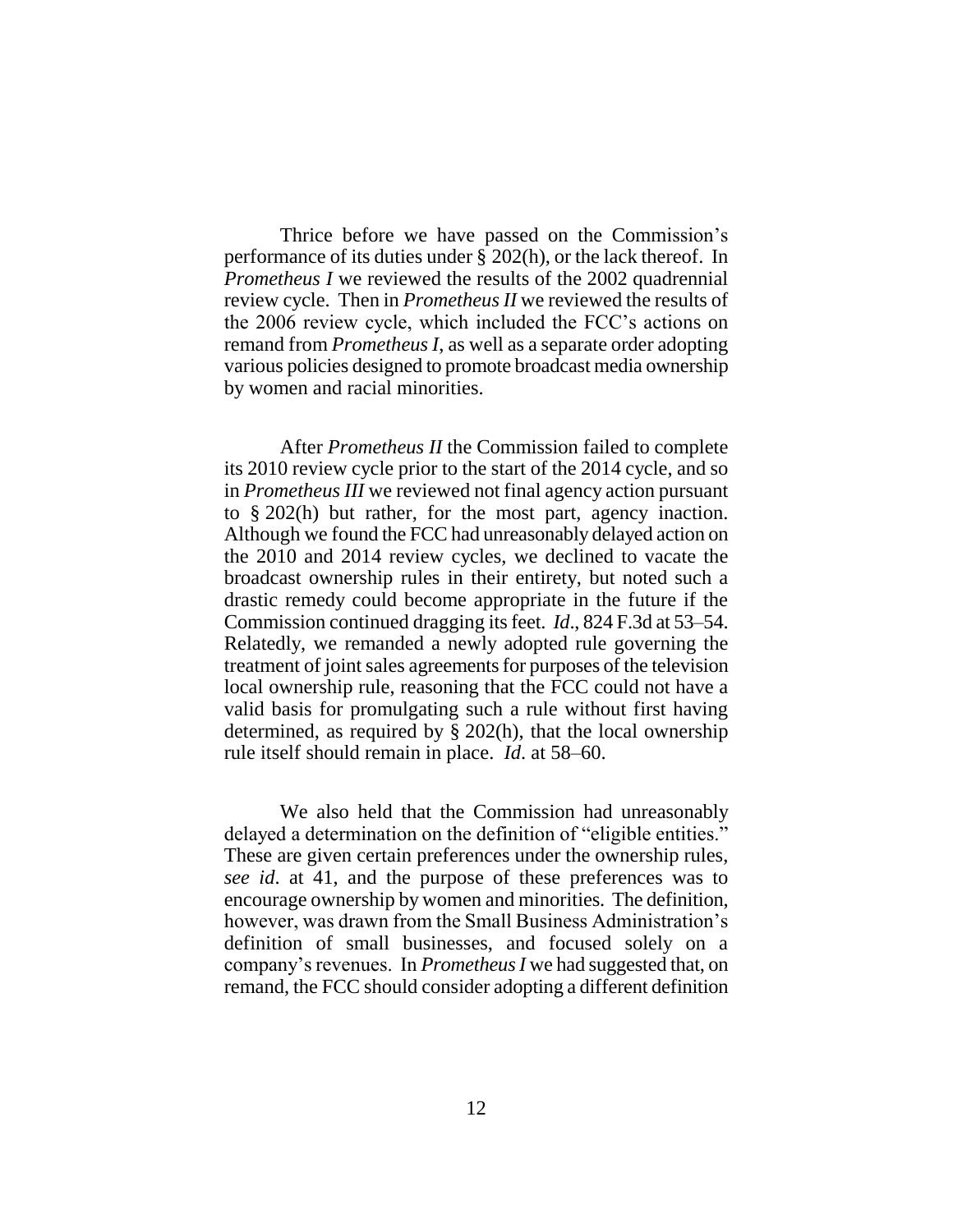based on the criteria for "socially and economically disadvantaged businesses" ("SDBs"). *See* 373 F.3d at 428 n.70; *see also* 13 C.F.R. § 124.103 (defining socially disadvantaged businesses). The Commission declined to adopt an SDB definition, and in *Prometheus II* we held that the revenue-based definition was arbitrary and capricious because there was no evidence it would advance the goals of increasing ownership by women and minorities. 652 F.3d at 469–71.

But the Commission had not reached a determination one way or the other by *Prometheus III*. Instead it had suggested in various documents issued after *Prometheus II*, none of which constituted final agency action on the matter—that it would reject a SDB definition, or the similar "overcoming disadvantage preference" ("ODP") proposal, because it did not believe those rules could survive constitutional scrutiny under the Equal Protection Clause of the Fourteenth Amendment. *See*  824 F.3d at 45–48. It therefore indicated its tentative plan to adopt the same definition we held unlawful in *Prometheus II*, even though it still lacked evidence that this would promote ownership diversity, because promoting ownership by small businesses would be in the public interest regardless. *Id*. at 46.

We held that the Commission "had more than enough time to reach a decision on the eligible entity definition." *Id*. at 48. This led to a remand and an "order [to] the Commission . . . to act promptly to bring the eligible entity definition to a close." *Id*. at 50. It was to "make a final determination as to whether to adopt a new definition;" "[i]f it need[ed] more data to do so, it must get it." *Id*. Finally, we pointed out that we did "not intend to prejudge the outcome" of the FCC's analysis, and that we would review the merits of its eventual decision once that decision had been made through a final order. *Id*. at 50–51.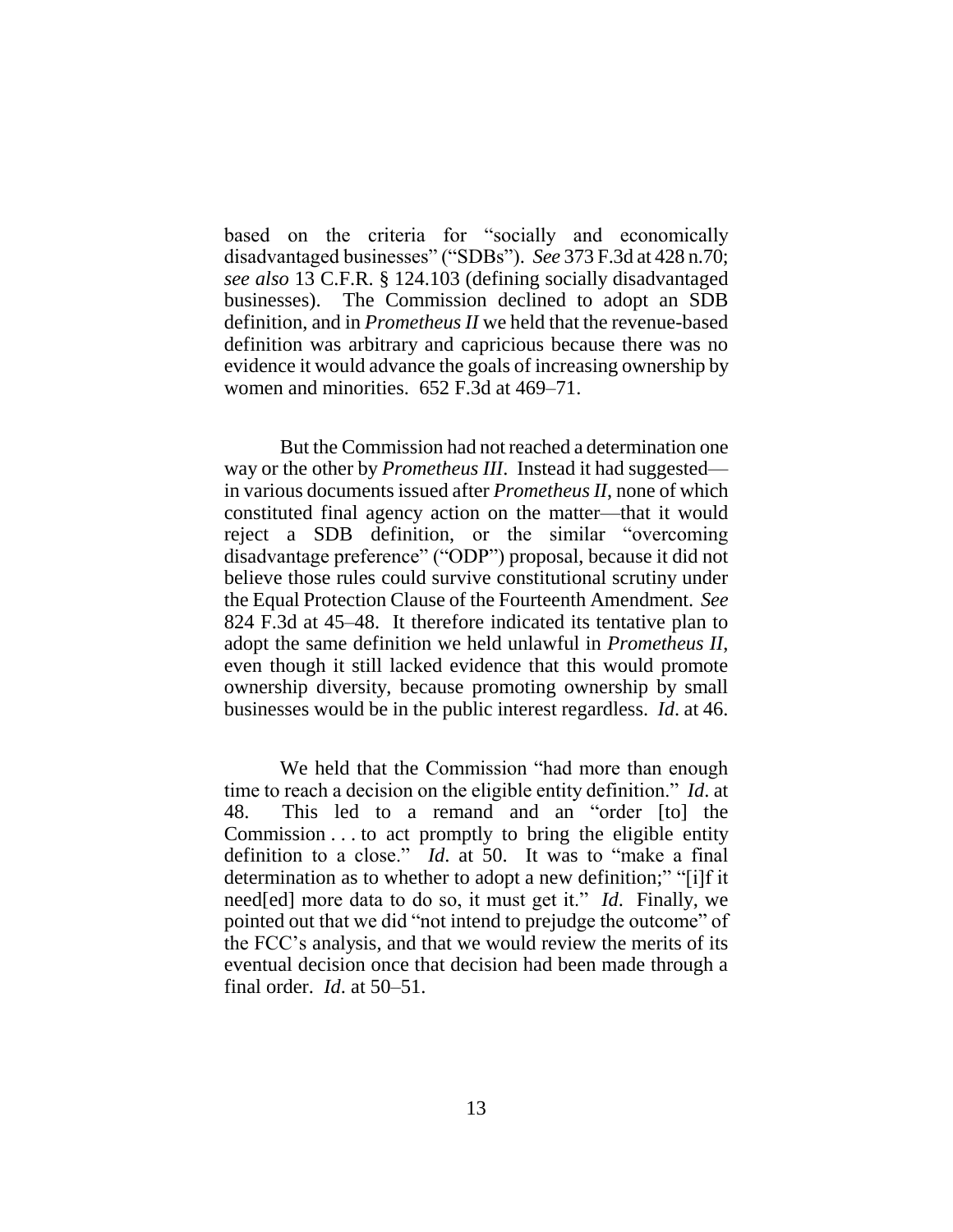Three months after we decided *Prometheus III*, the Commission followed through on its promise to take final action on the 2010 and 2014 review cycles. Its *Second Report and Order, 2014 Quadrennial Regulatory Review*, 31 F.C.C.R. 9864 (2016) (the "*2016 Report & Order*"), retained all of the major broadcast ownership rules—the newspaper/broadcast crossownership rule, the radio/television cross-ownership rule, the local radio ownership rule, and the local television ownership rule—in their existing forms. It also adopted, again, a revenuebased definition for eligible entities. It concluded that an SDB or any related race- or gender-conscious definition could not withstand constitutional scrutiny because, even though courts might accept viewpoint diversity as a compelling governmental interest, the evidence did not show a meaningful connection between female or minority ownership and viewpoint diversity. *Id*. **[297.** The Commission also declined to adopt an ODP standard, reasoning that it would require individualized assessment that is not compatible with the smooth operation of the FCC's rules, and that such an individualized assessment could run afoul of First Amendment principles. *Id*. ¶ 306. On a related issue, the Commission declined to implement an "incubator program," under which established broadcasters would be encouraged to assist new entrants to break into the industry, that would have employed an ODP standard. Finally, the Commission reviewed a number of other proposals to increase ownership diversity, rejecting most but noting some merit in a proposal to extend the cable procurement rules, which require cable companies to encourage minority-owned businesses to work with them, to broadcast media. The Commission did not adopt this idea, instead calling for further comment.

A number of industry groups filed a petition for rehearing, and in November 2017 the Commission granted that petition in its *Order on Reconsideration and Notice of Proposed*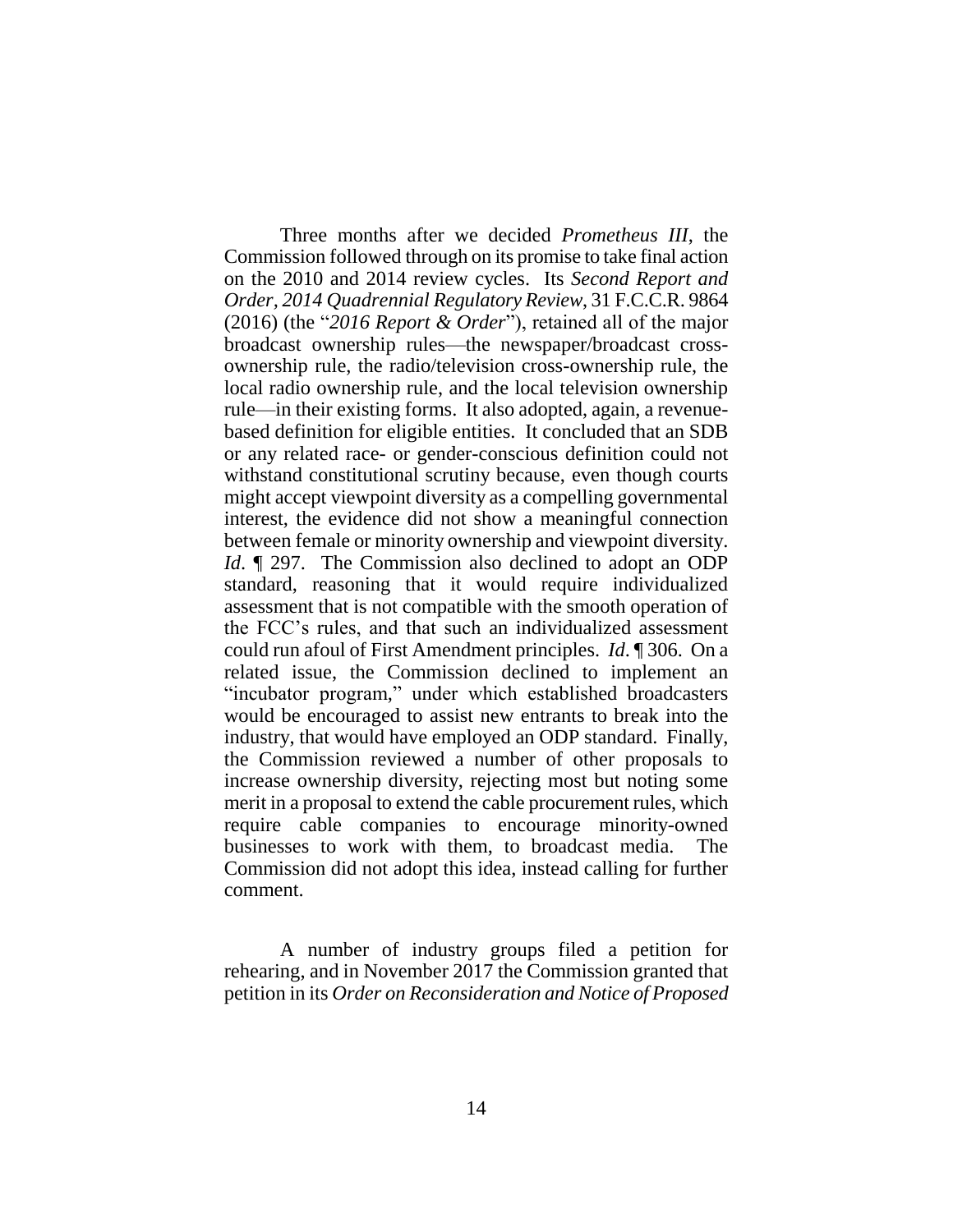*Rulemaking*, 32 F.C.C.R. 9802 (2017) (the "*Reconsideration Order*"). This Order made sweeping changes to the ownership rules. It eliminated altogether the newspaper/broadcast and television/radio cross-ownership rules. It modified the local television ownership rule, rescinding the so-called "eight voices" test but retaining the rule against mergers between two of the top four stations in a given market—albeit now subject to a discretionary waiver provision. And it announced the Commission's intention to adopt an incubator program, although it left the formal implementation of that program to a subsequent order. In this context, the Reconsideration Order called for comment on various aspects of the program, including how to define eligibility and how to encourage participation by established broadcasters.

In August 2018 the Commission issued the *Report and Order—In the Matter of Rules and Policies to Promote New Entry and Ownership Diversity in the Broadcasting Services*, 33 F.C.C.R. 7911 (2018) (the "*Incubator Order*"). That Order established a radio incubator program that would encourage established broadcasters to provide "training, financing, and access to resources" for new entrants in the market. *Id*. ¶ 6. Eligibility to receive this assistance was defined using two criteria: an incubated entity must (1) qualify as a small business under the Small Business Administration's rules, and (2) qualify as a "new entrant," meaning that it must own no television stations and no more than three radio stations. *Id*. ¶ 8. The eligibility criteria make no overt reference to race, gender, or social disadvantage, but the Commission concluded that using the "new entrant" criterion would help boost ownership by women and minorities, as a bidding preference for new entrants in FCC auctions had that effect. *Id*. ¶ 21.

As an incentive for established broadcasters to participate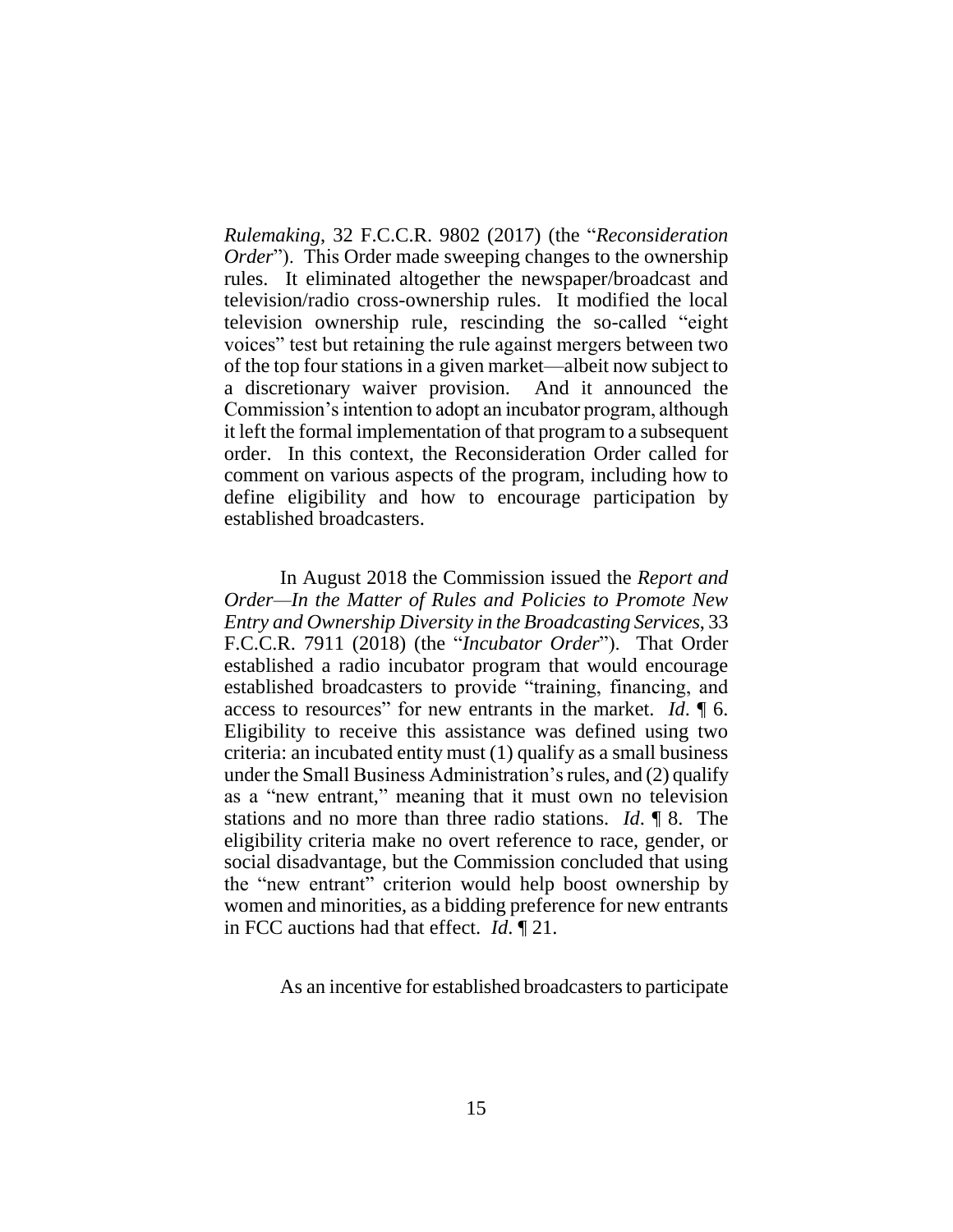in the program, the Incubator Order grants the incubating entity a reward waiver for the local radio ownership rules. Among other options, the waiver may be used in any market "comparable" to the one in which incubation occurs. *Id*. ¶ 66– 67. This means that it must be in the same market tier for purposes of the local radio rule, and these tiers are defined by the number of stations in a market. One tier runs from zero to 14 stations, another from 15 to 29, a third from 30 to 44, and finally the highest tier includes all markets with 45 or more stations.

Before us are 10 different petitions for review challenging different aspects of the Commission's actions since *Prometheus III*. After the 2016 Report & Order issued in November of that year, Prometheus Radio Project ("Prometheus") and Media Mobilization Project ("MMP") filed a petition for review in our Court. About the same time, three other petitions for review of the 2016 Report & Order were filed in the D.C. Circuit Court of Appeals: one by The Scranton Times, L.P. ("Scranton"); one by Bonneville International Corporation ("Bonneville"); and one jointly by the Multicultural Media, Telecom and Internet Council, Inc. ("MMTC") and the National Association of Black-Owned Broadcasters ("NABOB"). The cases before the D.C. Circuit were transferred here and the four cases consolidated in January 2017; they were then held in abeyance while the Commission considered the petitions for rehearing.

After the Reconsideration Order issued in November 2017, four additional petitions for review were filed: one by Prometheus and MMP in our Court as well as three in the D.C. Circuit from (1) Independent Television Group ("ITG"), (2) MMTC and NABOB, and (3) a coalition of groups including Free Press, the Office of Communication, Inc. of the United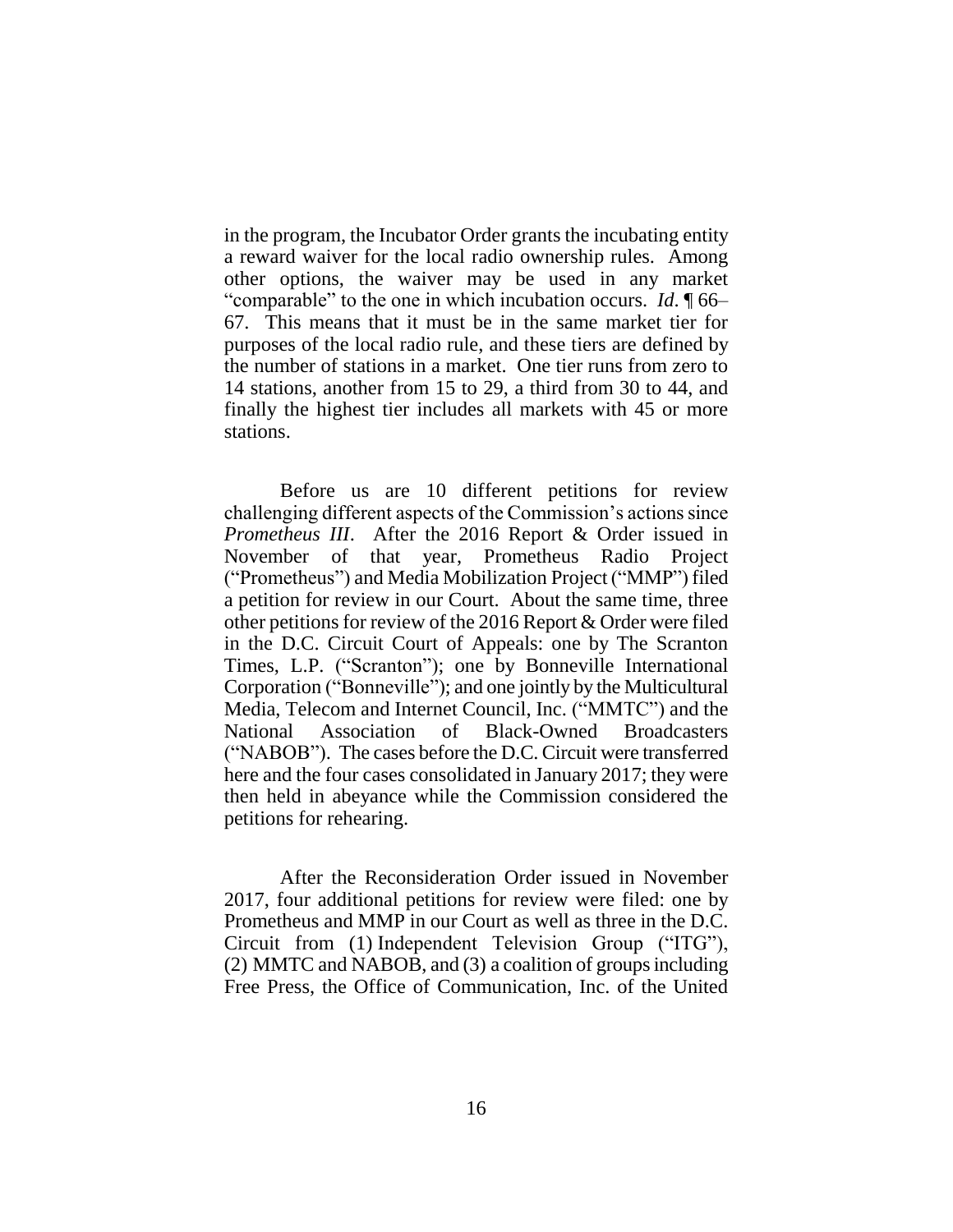Church of Christ ("UCC"), the National Association of Broadcast Employees and Technicians—Communications Workers of America ("NABET-CWA"), and Common Cause. Once again the D.C. Circuit transferred the petitions before it to our Court, and we consolidated the new wave of cases with the existing petitions.

In February 2018 we stayed all proceedings pending the close of notice and comment on the Incubator Order. Once the final Order issued in August 2018, Prometheus and MMP filed a petition for review in our Court, and MMTC and NABOB filed another in the D.C. Circuit that was transferred here and the cases consolidated.

For purposes of briefing and oral argument, the various petitioners divided into three groups. The first included Prometheus, MMP, Free Press, UCC, NABET-CWA, and Common Cause, who argue that the Commission has not adequately considered how its changes to the broadcast ownership rules will affect ownership by women and racial minorities. We refer to this group as "Citizen Petitioners," consistent with our past practice. *See Prometheus III*, 824 F.3d at 39. A second group, consisting of MMTC and NABOB, argues that the Incubator Order's definition of "comparable markets" is unlawful and that the Commission has unreasonably withheld action on a proposal to extend cable procurement rules to broadcast media. To distinguish this group, we refer to its members as "Diversity Petitioners." Finally, ITG—standing alone now as the only "Deregulatory Petitioner"—challenges the retention of the "top-four" component of the local television rule (which, to repeat, bans mergers between two or more of the four largest stations in a given market).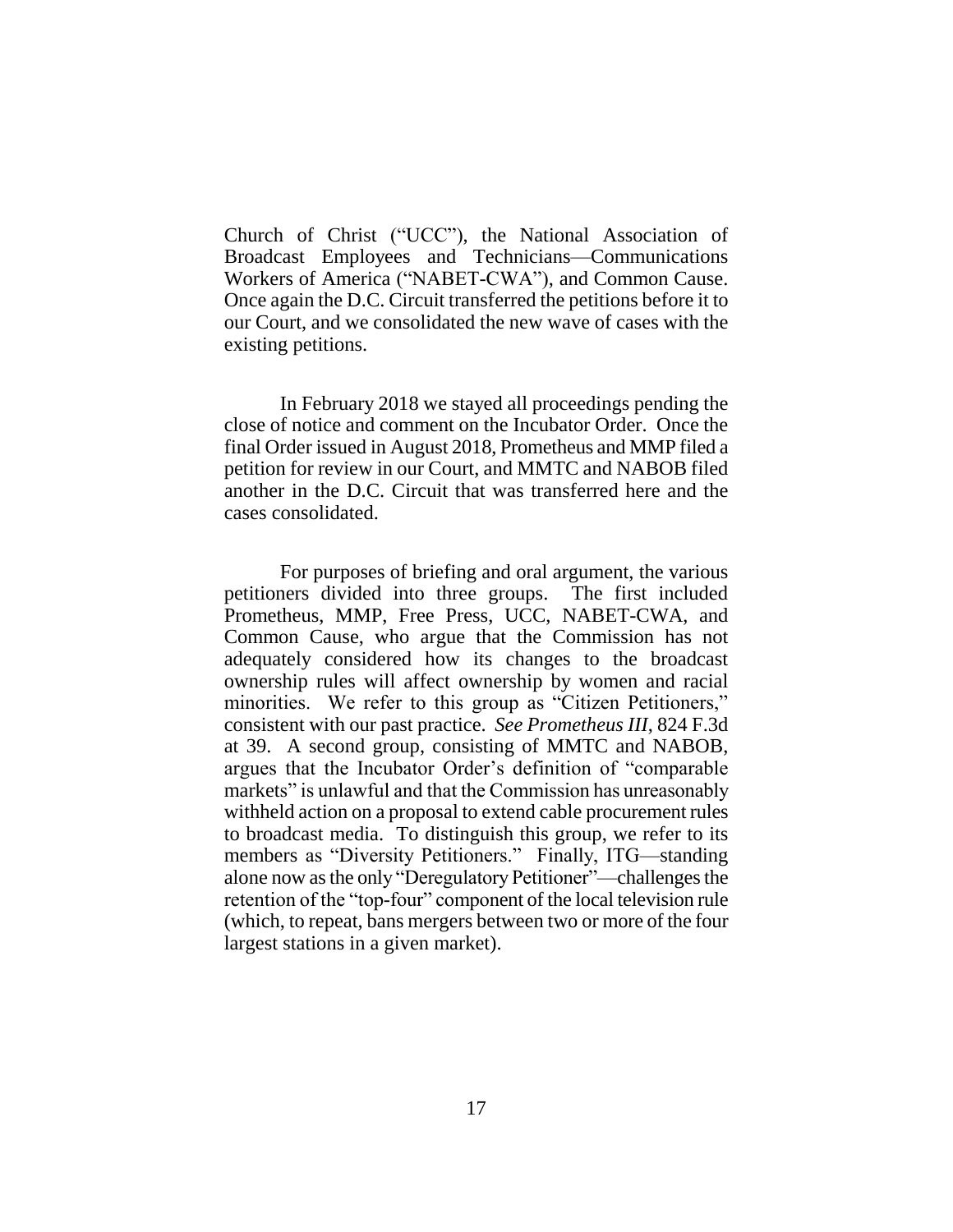The Commission defends its orders in their entirety. Additionally, a group of Intervenors—including both Scranton and Bonneville as well as many of the Deregulatory Petitioners from prior rounds of this litigation—defends the FCC's actions and argues further that Citizen and Diversity Petitioners lack standing.

### **II. Jurisdiction and Standard of Review**

We have jurisdiction to hear these petitions for review of agency action under 47 U.S.C. § 402(a) and 28 U.S.C. § 2342(1). As noted above and covered in § III.A below, Intervenors argue, with the support of the Commission, that Citizen and Diversity Petitioners lack standing.

Per § 706(2) of the Administrative Procedure Act ("APA"), we can set aside agency action that is arbitrary or capricious. 5 U.S.C. § 706(2). "The scope of review under the 'arbitrary and capricious' standard is narrow and a court is not to substitute its judgment for that of the agency." *Motor Vehicle Mfrs. Ass'n of U.S. v. State Farm Mut. Auto. Ins. Co.*, 463 U.S. 29, 43 (1983). Despite this deference, we require the agency to "examine the relevant data and articulate a satisfactory explanation for its action[,] including a rational connection between the facts found and the choice made." *Id.* (internal quotation marks omitted).

When the FCC conducts a Quadrennial Review under § 202(h), that provision also affects our standard of review, as it requires that "no matter what the Commission decides to do to any particular rule—retain, repeal, or modify (whether to make more or less stringent)—it must do so in the public interest and support its decision with a reasoned analysis." *Prometheus I*,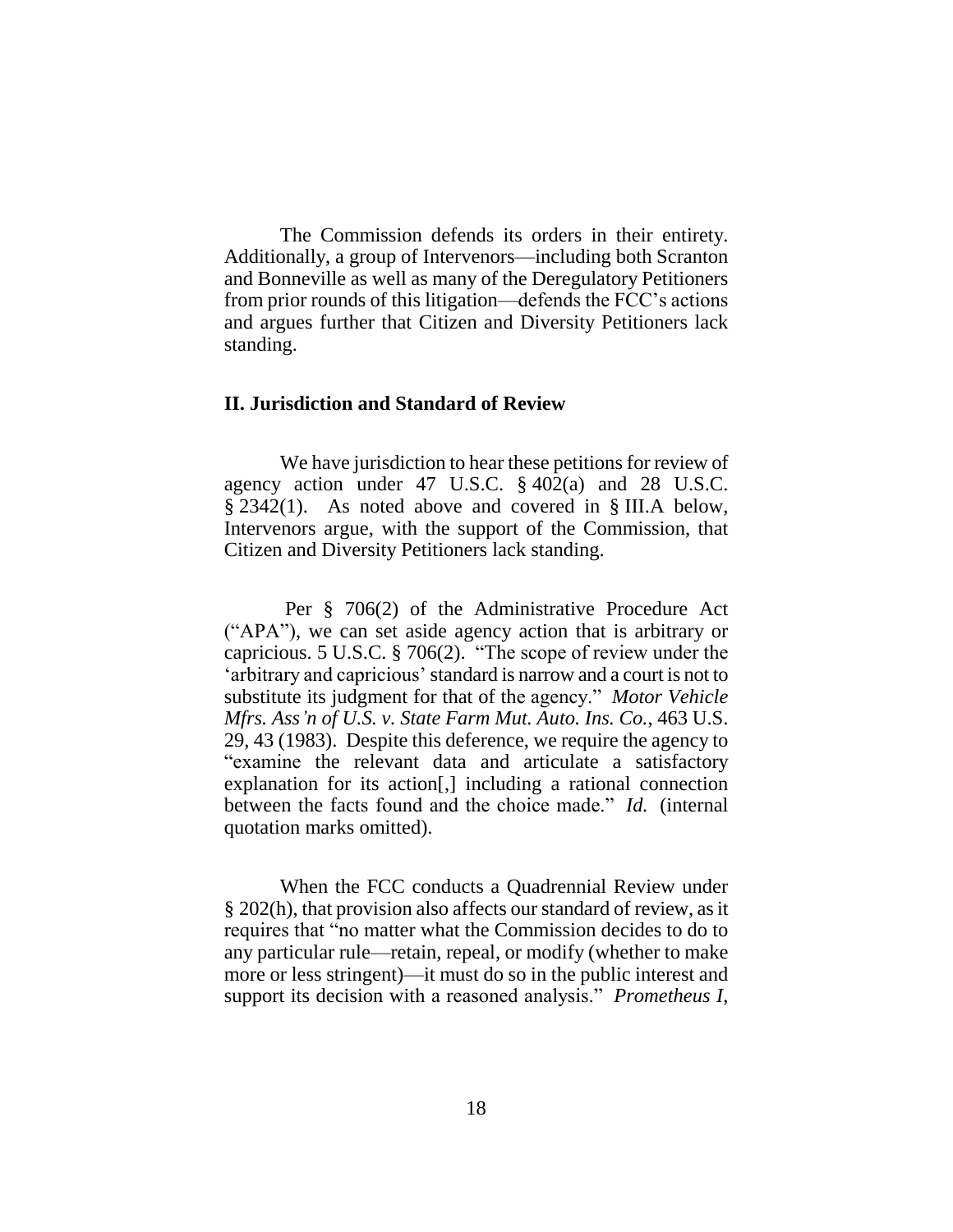373 F.3d at 395. When § 202(h) refers to rules being "necessary," that term means "useful," "convenient," or "helpful." *Id.* at 394.

This case also involves challenges to agency inaction. Section 706(1) of the APA allows us to "compel agency action unlawfully withheld or unreasonably delayed." 5 U.S.C. § 706(1). Under this provision, our "polestar is reasonableness." *Public Citizen Health Research Grp. v. Chao*, 314 F.3d 143, 151 (3d Cir. 2002). We must "balance the importance of the subject matter being regulated with the regulating agency's need to discharge all of its statutory responsibilities under a reasonable timetable." *Oil, Chem. & Atomic Workers Union v. Occupational Safety & Health Admin.*, 145 F.3d 120, 123 (3d Cir. 1998).

> With this balance in mind, unreasonable delay should be measured by the following factors: First, the court should ascertain the length of time that has elapsed since the agency came under a duty to act. Second, the reasonableness of the delay should be judged in the context of the statute authorizing the agency's action. Third, the court should assess the consequences of the agency's delay. Fourth, [it] should consider any plea of administrative error, administrative inconvenience, practical difficulty in carrying out a legislative mandate, or need to prioritize in the face of limited resources.

*Id.* (internal quotation marks omitted).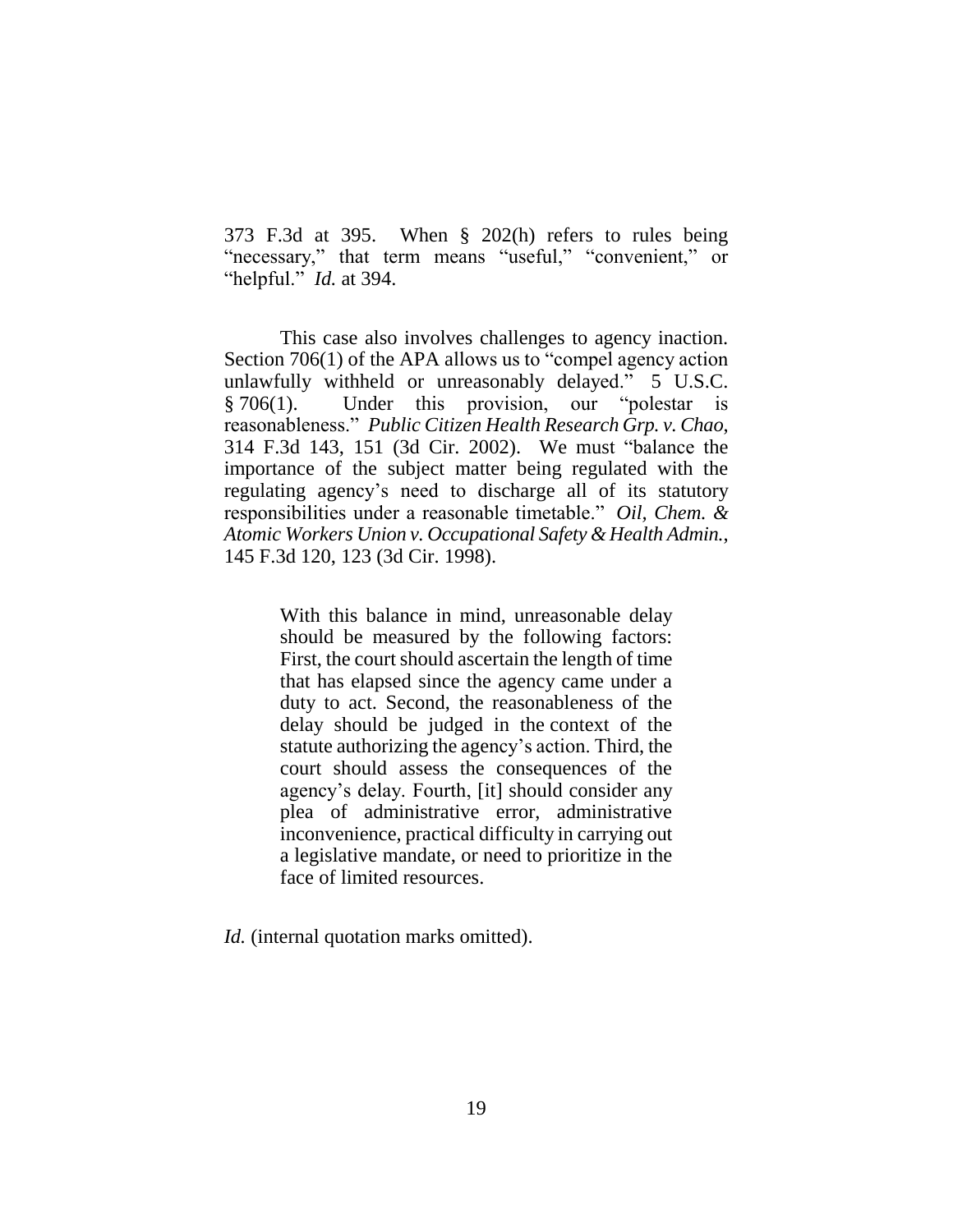### **III. Analysis**

### **A. Standing**

As a threshold matter, Intervenors argue that Citizen and Diversity Petitioners (called "Regulatory Petitioners" for ease of reference in this section) lack standing, and the FCC concurs in that argument. To have standing to sue in federal court under Article III of the Constitution, a plaintiff must have (1) an "injury in fact," meaning "an invasion of a legally protected interest which is (a) concrete and particularized[,] and (b) actual or imminent, not conjectural or hypothetical," that is (2) "fairly traceable to the challenged action of the defendant," and it must (3) be "likely, as opposed to merely speculative, that the injury will be redressed by a favorable decision." *Lujan v. Defenders of Wildlife*, 504 U.S. 555, 560–61 (1992) (internal citations and quotation marks omitted).

There are two separate disputes regarding Regulatory Petitioners' standing. First is a procedural question. After Intervenors raised the issue in their merits brief, Regulatory Petitioners submitted declarations to establish standing along with their reply briefs. Intervenors now argue that we should not consider those declarations or the facts asserted within them because materials to establish standing must be submitted instead with Regulatory Petitioners' opening briefs. Even accepting the declarations, Intervenors still dispute standing.

We disagree on both counts. It is well established that petitioners challenging agency action may supplement the administrative record for the purpose of establishing Article III standing, even though judicial review of agency action is usually limited to the administrative record. As the Tenth Circuit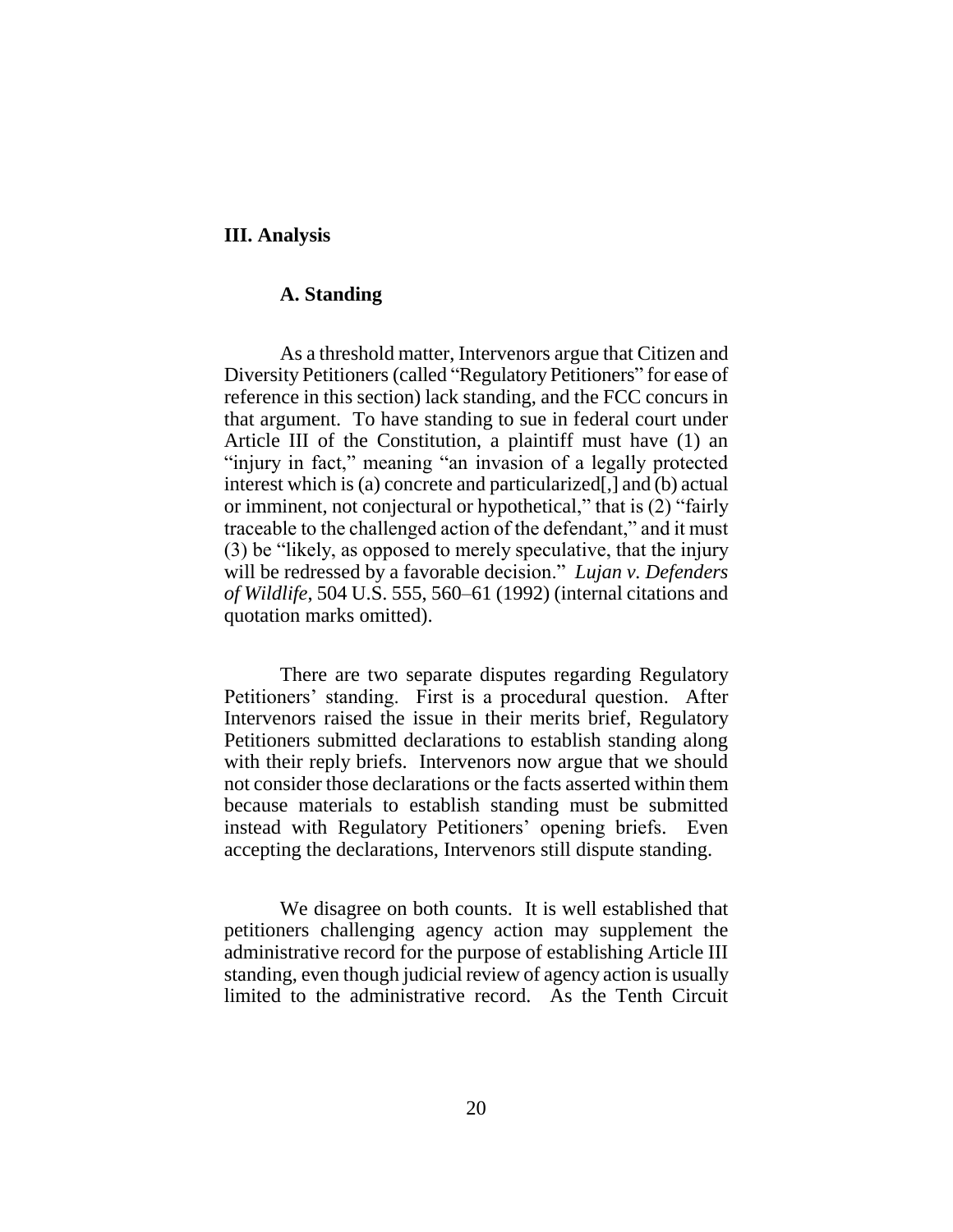observed in *US Magnesium, LLC v. EPA*, 690 F.3d 1157, 1164 (10th Cir. 2012), the Article III standing requirements do not apply to agency proceedings, and thus there is no reason for the facts supporting standing to be a part of the administrative record. It is, moreover, the practice in most of the Circuits that have considered the matter to accept these materials at any stage of the litigation. In *US Magnesium* itself, for example, the Tenth Circuit accepted supplemental materials that were attached to a petitioner's reply brief. *Id*. (Its discussion did not squarely address the timing issue, only whether a court could properly go beyond the administrative record to ascertain standing at all.) The Seventh Circuit has accepted supplemental submissions filed after oral argument. *Texas Indep. Producers and Royalty Owners Ass'n v. EPA*, 410 F.3d 964, 971 (7th Cir. 2005). And the Ninth Circuit has expressly held that standing need not be established in an opening brief in cases like this. *Nw. Envtl. Def. Ctr. v. Bonneville Power Admin.*, 117 F.3d 1520, 1528 (9th Cir. 1997).

Against this, Intervenors marshal two sources of contradictory authority. First is the Supreme Court's statement, in a footnote in *Lujan* itself, that "standing is to be determined at the *commencement* of suit." 504 U.S. at 570 n.5 (emphasis added). This is not on point. That footnote sought only to rebut an argument from Justice Stevens's dissenting opinion that, although the agencies whose actions would harm the petitioners there were not technically parties to the lawsuit, those agencies would not ignore a decision from the Supreme Court interpreting the relevant legal provisions, and thus such a decision would actually redress the petitioners' injuries. The majority rejected this argument because it depended entirely on the contingent fact that the Supreme Court ended up taking the case, which could not have been known at the start of suit. Hence "commencement of suit" indicates only that standing must exist at the beginning of litigation, not that the materials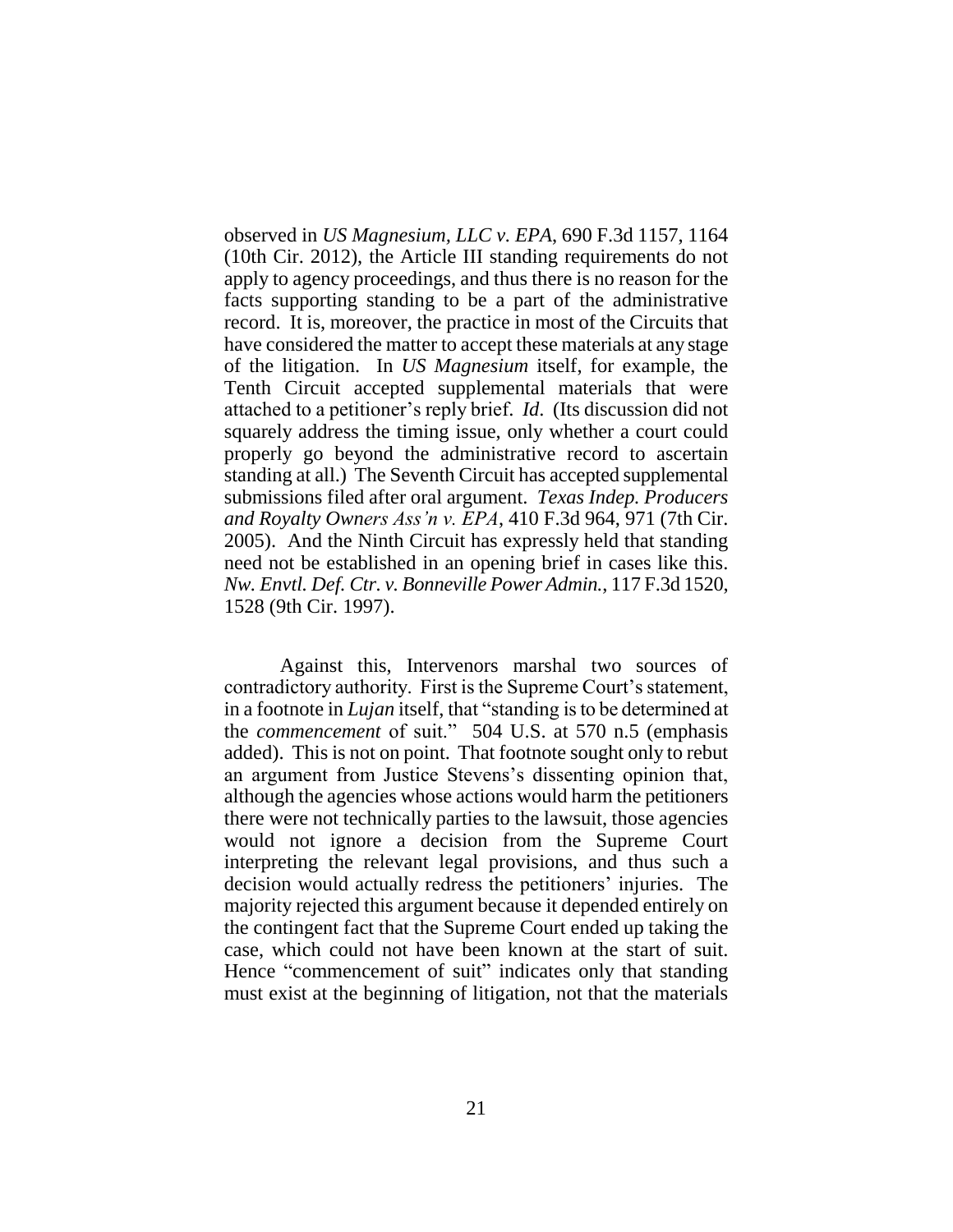establishing standing must be submitted at that time.

The other authorities cited by Intervenors are cases from the D.C. Circuit. *See, e.g.*, *Sierra Club v. EPA*, 292 F.3d 895, 900 (D.C. Cir. 2002). But that Circuit has a provision of its local rules expressly requiring the petitioners in any "cases involving direct review . . . of administrative actions" to file materials establishing standing along with their opening brief. *See* D.C. Cir. Rule 28(a)(7). The cases cited by Intervenors all simply applied this rule, which does not apply to proceedings in our court.

It appears that this is a question of first impression in our Circuit. To resolve it, we adopt the view held overtly by the Ninth Circuit and implicitly by the Tenth and Seventh: parties may submit materials to establish standing at any time in the litigation.<sup>1</sup> This is especially so here, where the same parties have been litigating before us for a decade and a half. It was not unreasonable for Regulatory Petitioners to assume that their qualification to continue in the case was readily apparent. *Cf*. *Del. Dep't. of Nat'l Res. & Envtl. Control v. EPA*, 785 F.3d 1, 8–9 (D.C. Cir. 2015) (permitting petitioners to submit standing materials with their reply brief despite the contrary requirement of the D.C. Circuit's local rules when they reasonably believed

 $\overline{a}$ 

 $<sup>1</sup>$  As noted, other courts have gone so far as to accept standing</sup> materials submitted after oral argument. *See Texas Indep. Producers and Royalty Owners Ass'n*, 410 F.3d at 971. This could be appropriate where the issue of standing is not raised until oral argument. Although we do not set out a comprehensive rule for all cases, in general materials to establish standing should be submitted promptly once standing is called into question.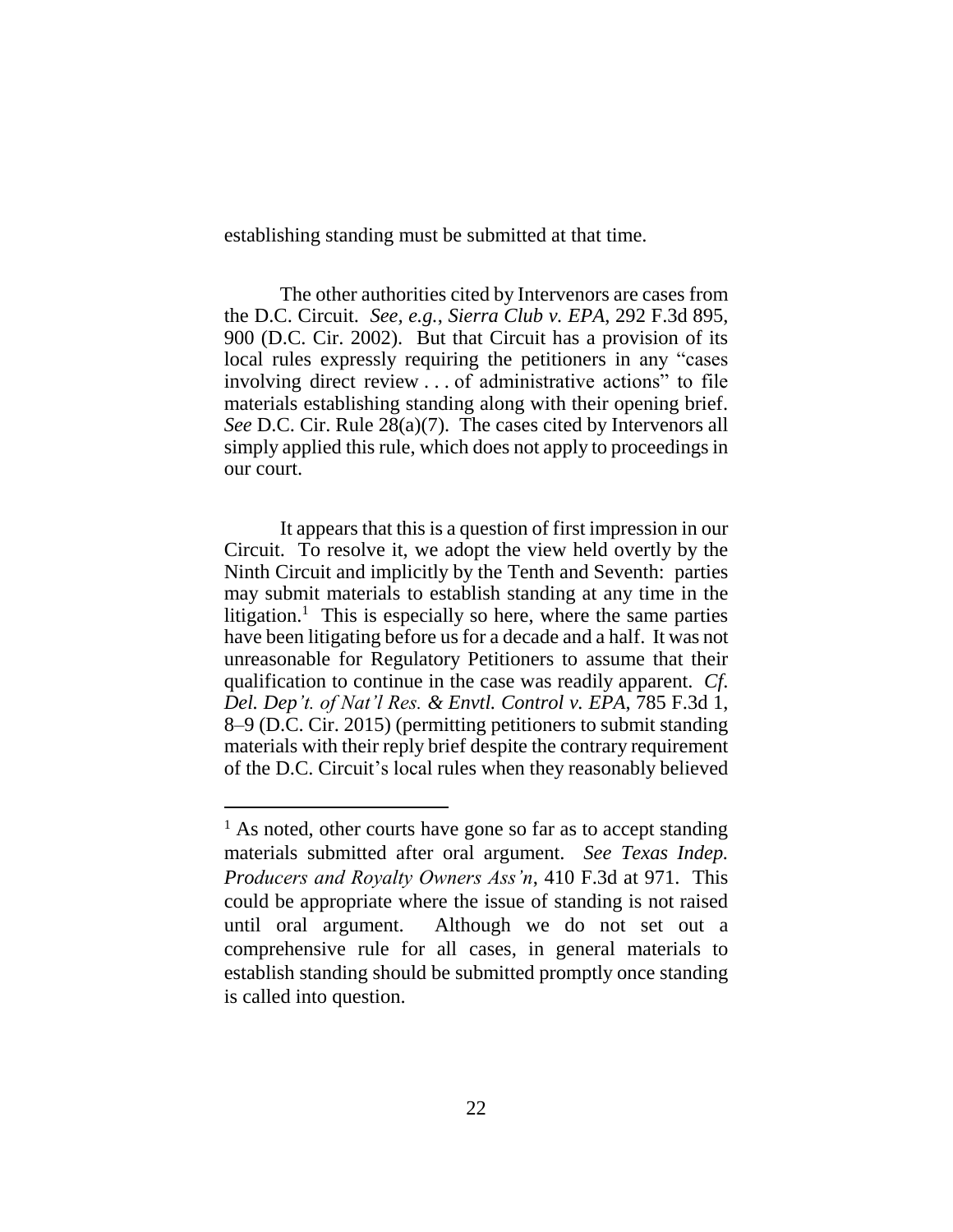that standing was self-evident).

Turning to the substance of standing, Intervenors argue that Regulatory Petitioners' alleged harm is not sufficiently imminent to establish standing because any mergers under the new rules would require FCC approval and would be subject to judicial review; in effect, Regulatory Petitioners have not produced evidence that the rule changes will lead to additional consolidation. In addition, Intervenors continue, Regulatory Petitioners lack standing because their objections to the rule changes pertain to ownership diversity and not to the § 202(h) purpose of promoting competition. We find none of these arguments persuasive.

The first two arguments share a common theme: although Regulatory Petitioners will be harmed by consolidation within the industry (a fact Intervenors do not appear to contest), it is speculative that the new rules will actually lead to consolidation. The problem is that encouraging consolidation is a primary purpose of the new rules. This is made clear throughout the Reconsideration Order, *see, e.g.*, 32 F.C.C.R. at 9811, 9836. The Government cannot adopt a policy expressly designed to have a certain effect and then, when the policy is challenged in court by those who would be harmed by that effect, respond that the policy's consequences are entirely speculative. Intervenors cite *Rainbow/PUSH Coalition v. FCC*, 330 F.3d 539, 542–44 (D.C. Cir. 2003), but that case only held that petitioners there, who sought to assert standing simply as audience-members, had to demonstrate that a proposed merger would have some specific baleful effect(s) on the viewing audience, *i.e.*, some degradation of the programming available to that audience. Here Intervenors do not contest that consolidation, if it occurs, will harm the Regulatory Petitioners.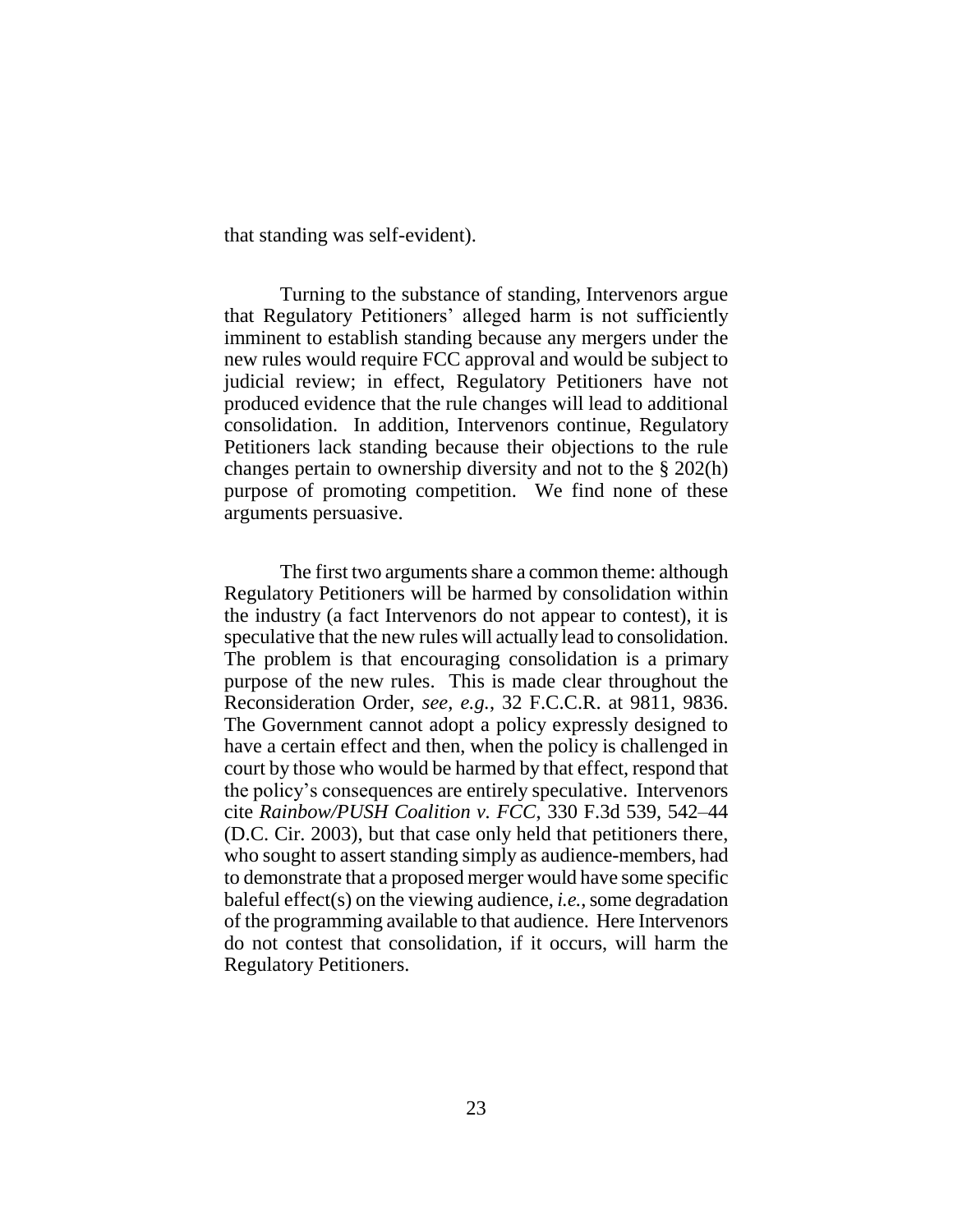Nor is it material that any future mergers would require FCC approval. The point is that, under the new rules, it will approve mergers that it would have rejected previously, with the rule changes in the Reconsideration Order the key factor causing those grants of approval. *See* Sara Fischer, *The local TV consolidation race is here*, Axios (Aug. 10, 2018), *available at* https://www.axios.com/the-local-tv-consolidation-war-is-here-7c65f3fb-eaab-43c4-9a00-81303867dbee.html ("Many local broadcasters cite one key reason for their consolidation— [t]he FCC's landmark decision last year to roll back old regulations that limited the ability of TV companies to own properties in the same market."). Intervenors' citation to *Clapper v. Amnesty International, USA*, 568 U.S. 398, 410–11 (2013), is not to the contrary. It involved a "highly attenuated chain of possibilities" that, among other things, would make it difficult to discern whether the challenged law was even the cause-in-fact of the plaintiffs' alleged injuries.<sup>2</sup> The causal

<sup>2</sup> *Clapper* involved a challenge to Section 702 of the Foreign Intelligence Surveillance Act, 50 U.S.C. § 1881a, part of the 2008 FISA Amendments. Pub. L. No. 110-261, 122 Stat. 2436 (2008). The chain of possibilities the Court identified ran as follows: "(1) the Government will decide to target the communications of non-U.S. persons with whom they communicate; (2) in doing so, the Government will choose to invoke its authority under [§ 702] rather than utilizing another method of surveillance; (3) the Article III judges who serve on the Foreign Intelligence Surveillance Court will conclude that the Government's proposed surveillance procedures satisfy [§ 702]'s many safeguards and are consistent with the Fourth Amendment; (4) the Government will succeed in intercepting the communications of respondents' contacts; and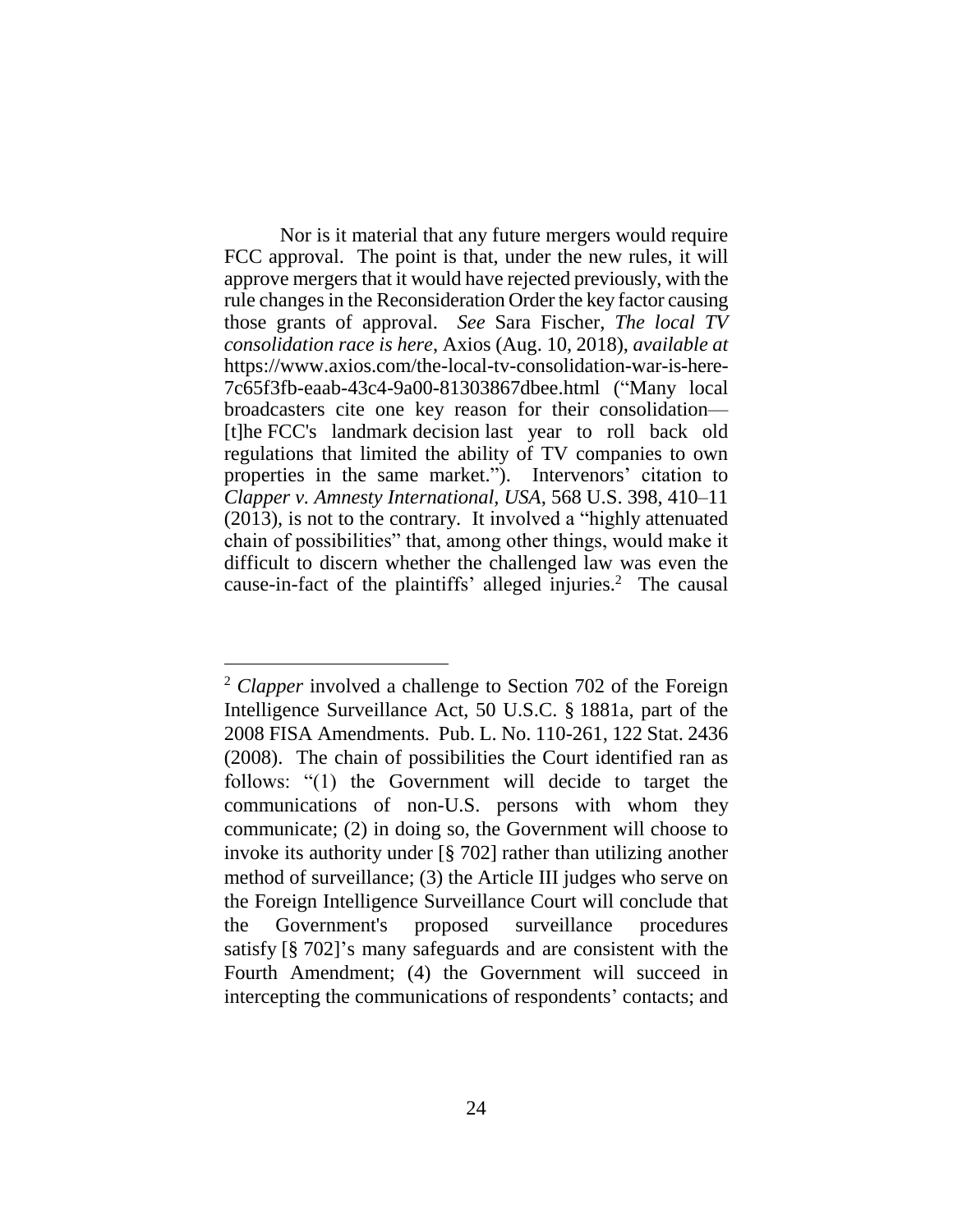chain here is anything but attenuated.

Intervenors' third argument fails for multiple reasons. First, they identify incorrectly the goals of § 202(h) as limited to promoting competition. Instead, as its text makes plain, review under that provision is intended to determine whether each of the ownership rules serves the public interest, broadly conceived, in light of ongoing competitive developments within the industry. *See Prometheus I*, 373 F.3d at 390–95.

In addition, there is no requirement that the harm alleged be closely tied to a challenger's legal argument in order to have Article III standing. Intervenors invoke a second *Rainbow/PUSH Coalition v. FCC* case, 396 F.3d 1235, 1242–43 (D.C. Cir. 2005), there involving an objection to renewal of a radio station's license because it had allegedly engaged in employment discrimination. Audience members, the D.C. Circuit held, lacked standing to object because the alleged violative conduct at issue had not harmed them at all. This does not support the notion that a party may lack standing, even though it will suffer a concrete and particularized injury, simply because it is the wrong "kind" of injury. That argument sounds not in the requirements of Article III but of "prudential standing," a now-discredited doctrine under which courts would decline to hear cases within their jurisdiction if the plaintiffs' complaint did not fall within the "zone of interests" protected by the law they invoked. In *Lexmark Int'l, Inc. v. Static Control Components, Inc.*, 572 U.S. 118 (2014), the Supreme Court held that this should be understood solely as a matter of statutory construction, *i.e.*, of determining whether a given statutory cause of action extended to a particular plaintiff. Intervenors do not

 $\overline{a}$ 

<sup>(5)</sup> respondents will be parties to the particular communications that the Government intercepts."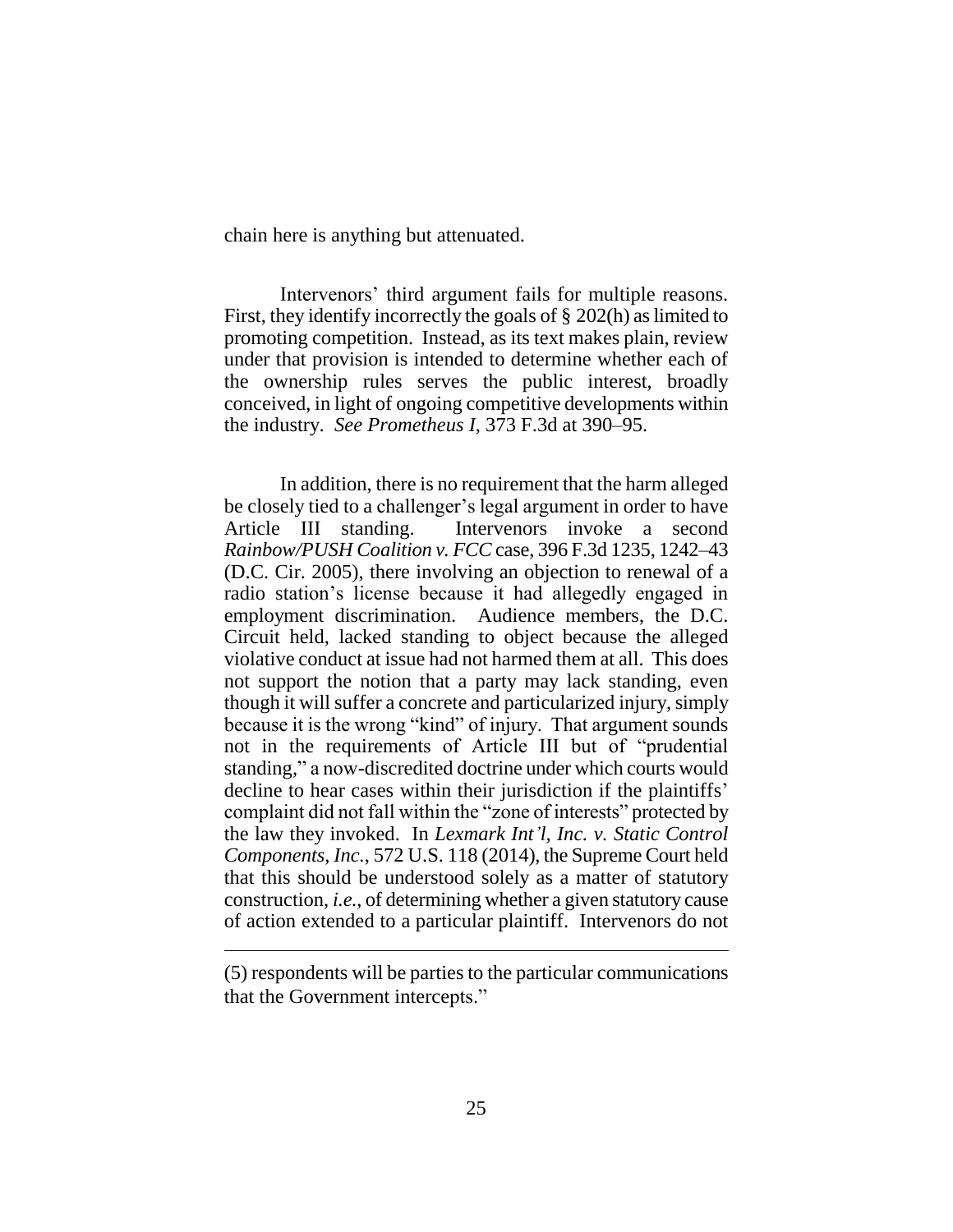argue, and could not seriously contend, that Regulatory Petitioners do not qualify as "aggrieved parties" for purposes of the APA's general cause of action. *See* 5 U.S.C. § 702.

We emerge from the bramble to hold that Regulatory Petitioners have standing. Thus we proceed to the merits issues before us.

### **B. Retention of the Top-Four Rule**

Deregulatory Petitioner ITG argues that the FCC's decision to retain its "top-four" local television rule, prohibiting the merger of any two of the top four stations in a given market, while rescinding the "eight voices" rule, was arbitrary and capricious. This is an issue we dealt with before, in *Prometheus I*, when we upheld the top-four restriction against deregulatory challenges. We noted that "we must uphold an agency's linedrawing decision when it is supported by the evidence in the record." *Prometheus I*, 373 F.3d at 417 (citing *Sinclair Broadcast Group, Inc. v. FCC*, 284 F.3d 148, 162 (D.C. Cir. 2002); *AT&T Corp. v. FCC*, 220 F.3d 607, 627 (D.C. Cir. 2000)). And the Commission had ample record evidence supporting its decision to draw the line at four: it saw a "cushion" of audience share between the fourth- and fifthranked stations, reflecting that the top four would be the affiliates of the four major national networks (ABC, CBS, NBC, and Fox); the same cushion was apparent in national viewership figures for the networks themselves; mergers between the thirdand fourth-largest stations in each of the ten largest markets would produce a new largest station; and mergers among topfour stations would generally increase the statistical consolidation of the local market by a substantial amount. *Id*. at 418.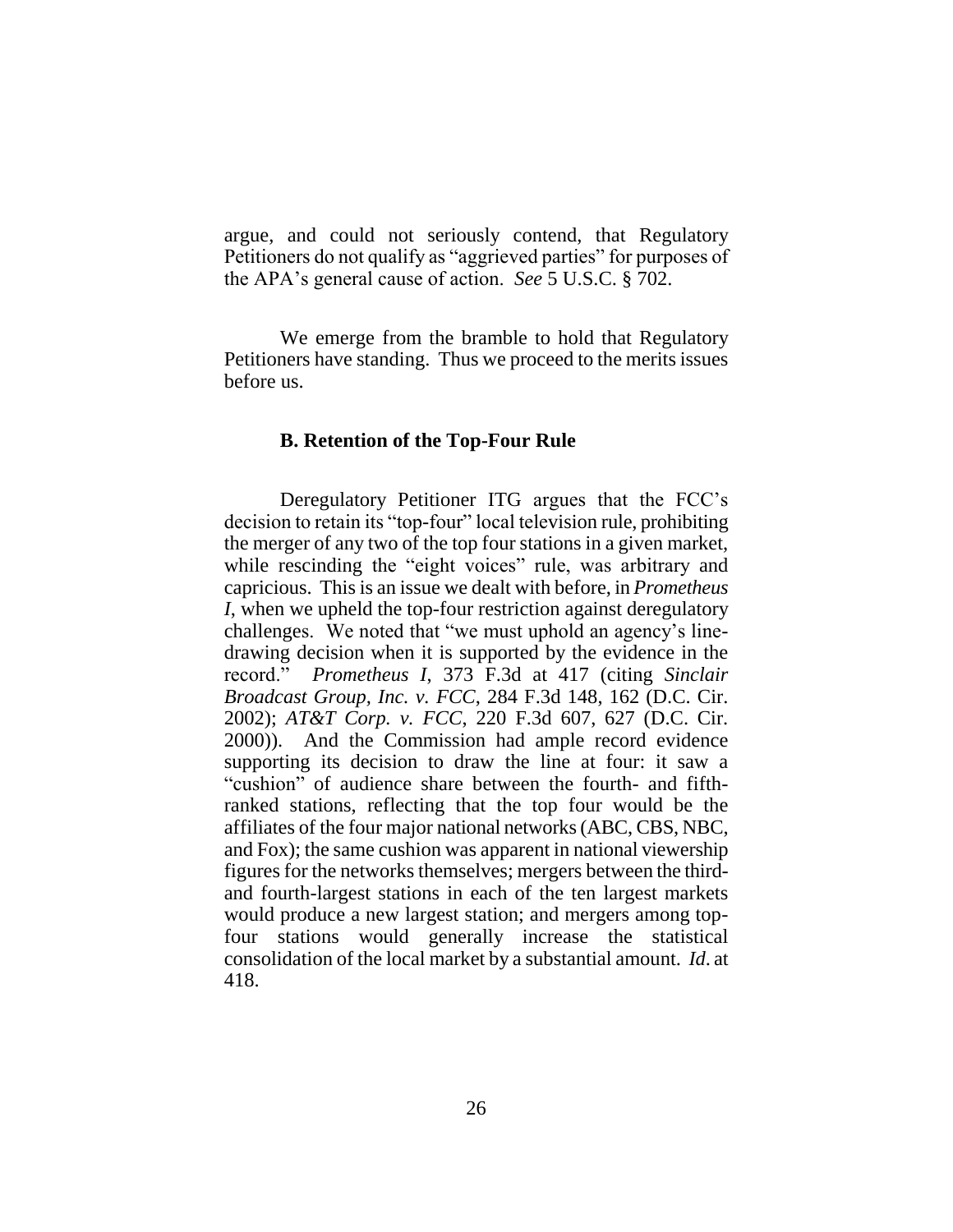Now ITG argues that the FCC "failed to recognize that the same reasons it found supported repeal of the Eight-Voice test also required it to repeal or modify the Top-Four Prohibition." ITG Br. at 20. It first takes issue with the notion of a ratings "cushion" between the top-four and other stations, in part questioning whether the cushion exists and in part asking why it should matter. *Id.* at 28–29. It further contests the FCC's reliance on its conclusion, from the 2002 review cycle, that mergers among top-four stations would generally result in a new largest station, noting that the evidence shows that mergers between the third- and fourth-largest stations would not result in a new largest entity in roughly half of the markets with at least four stations. *Id*. at 29–30. Finally, it argues that the new waiver provision cannot excuse that, as it sees things, the rule as a whole is not rationally related to the facts. *Id*. at 31–32.

We disagree. None of ITG's arguments meaningfully distinguish our holding in *Prometheus I*. Just as in that case, ITG simply takes issue with the way in which the Commission chose to draw the lines. The basic logic of the top-four rule, as we recognized in 2004, is that while consolidation may offer efficiency gains in general, mergers between the largest stations in a market pose a unique threat to competition. *See Prometheus I*, 373 F.3d at 416. Although there might be other more tailored, and more complex, ways to identify those problematic mergers, the simplest is to declare, as the Commission has done, that mergers between two or more of the largest X stations in a market are not permitted. The choice of X must be somewhat arbitrary: each market's contours will be slightly different, and no single bright-line rule can capture all this complexity. But the television industry does generally feature a distinct top-four, corresponding to the four major national networks, and four is therefore a sensible number to pick. And this is exactly the kind of line-drawing, where any line drawn may not be perfect, to which courts are the most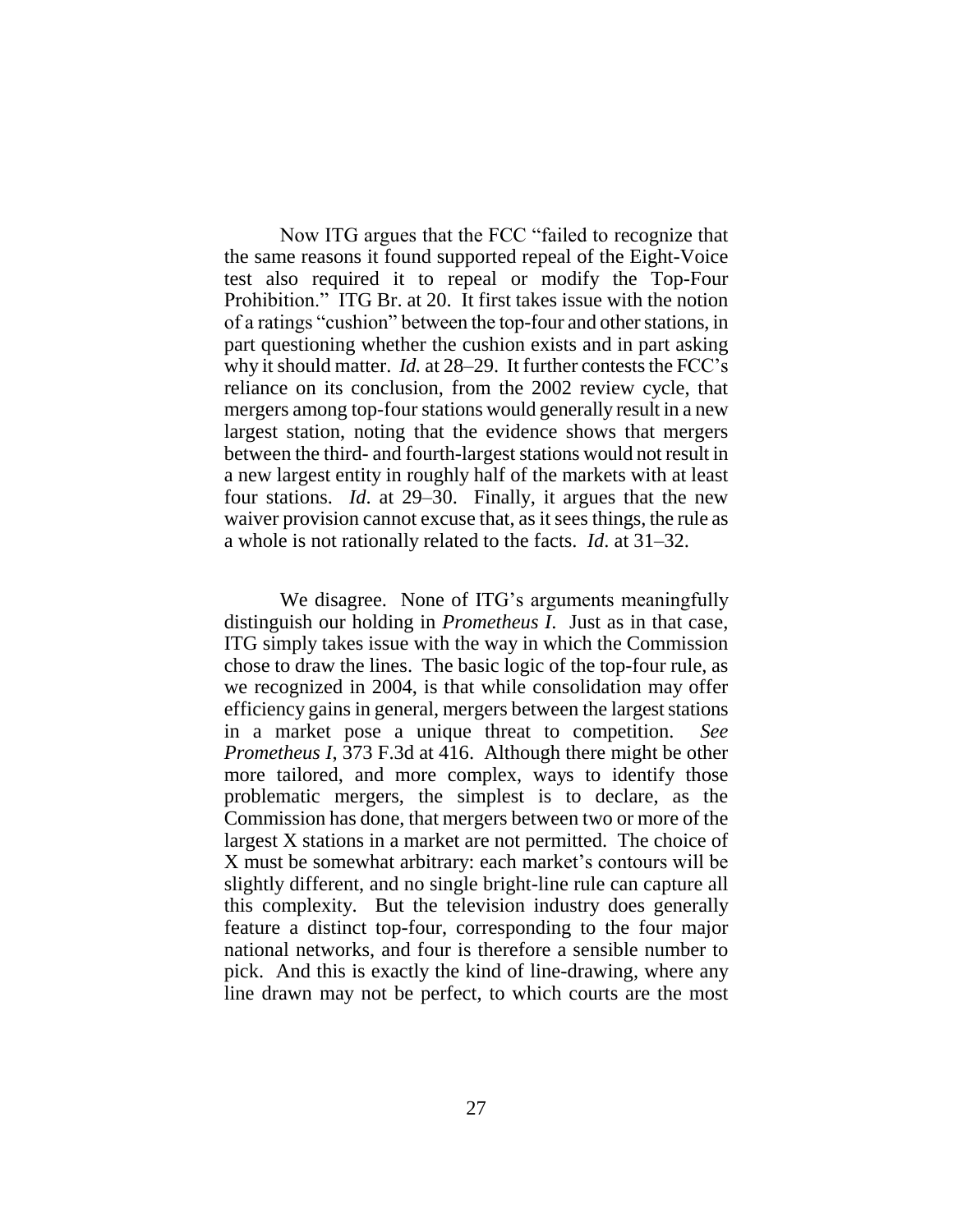deferential. *See id*. at 417. ITG has much to say about everything this simple rule misses, but that is beside the point. The Commission has the discretion to adopt a blunt instrument such as the top-four rule if it chooses. Indeed we confronted, and rejected, this exact argument—that treating all top-four stations the same wrongly ignored the variation in market structures—in *Prometheus I*. *Id*. at 417–18.

Nor is it improper that the FCC's justification for this rule is the same as it was in the 2002 review cycle. Section 202(h) requires only that the Commission think about whether its rules remain necessary every four years. It does not imply that the policy justifications for each regulation have a shelf-life of only four years, after which they expire and must be replaced. Nor does § 202(h), or any other authority cited by ITG, require that the Commission always base its decisions on perfectly up-to-date data. In any event, ITG itself cites more recent data presented to the Commission through the administrative process, and this information paints a picture materially identical to what the Commission saw in 2002.

In this context, we reaffirm our conclusion from *Prometheus I* that retention of the top-four rule is amply supported by record evidence and thus is not arbitrary or capricious.<sup>3</sup>

 $\overline{a}$ 

<sup>3</sup> Accordingly, we need not address ITG's argument that the newly added waiver provision, which allows the Commission to permit a merger that would otherwise be barred by the top-four rule if "the reduction in competition is minimal and is outweighed by public interest benefits," *Reconsideration Order* ¶ 82, cannot save an otherwise irrational rule.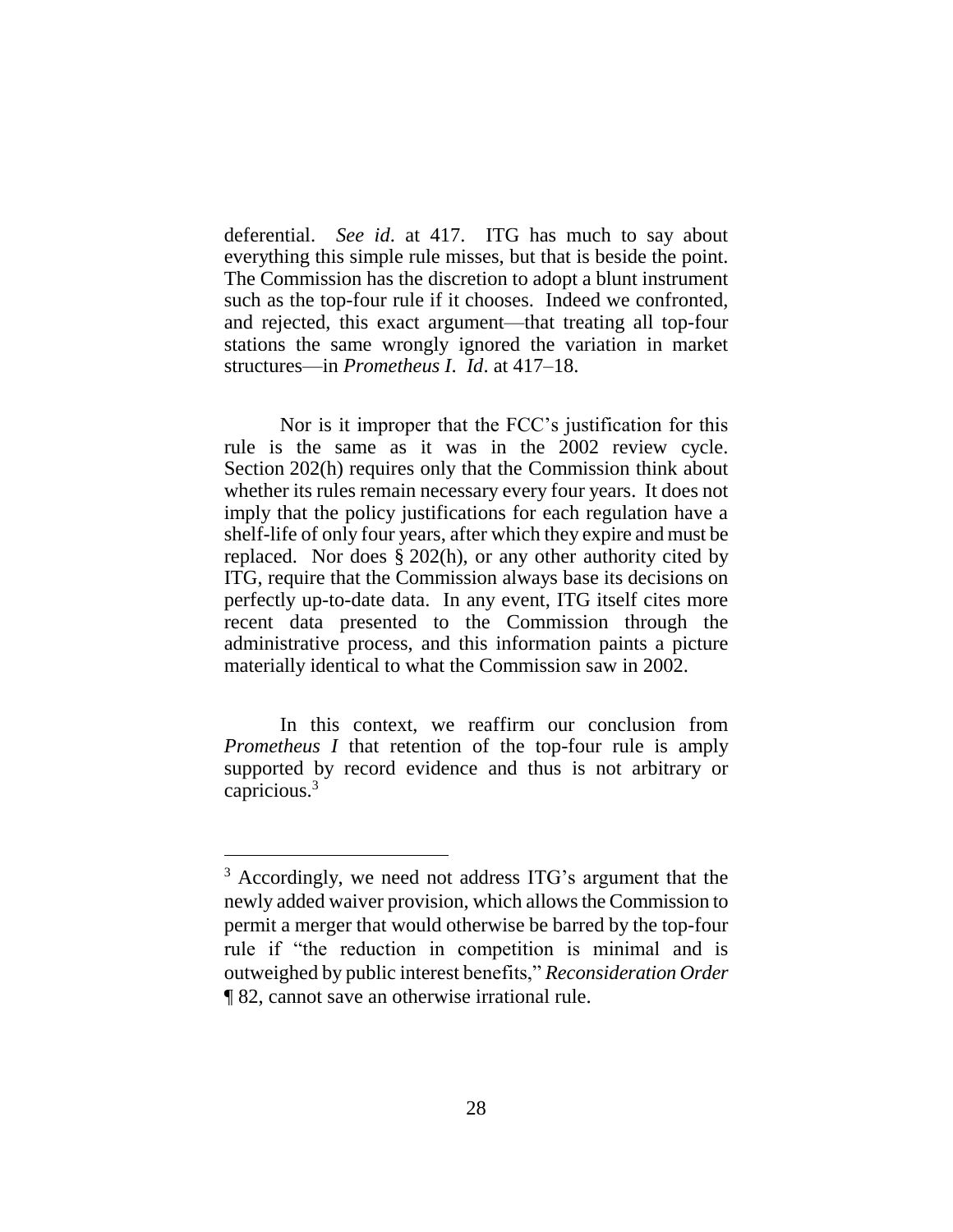# **C. "Comparable Markets" Definition**

Diversity Petitioners challenge the Incubator Order's definition of comparable markets for radio stations, arguing that it was not properly noticed and in any event was arbitrary and capricious.

Their argument devolves to this. The basic concept of the incubator program uses a waiver of the rules governing local radio ownership as a reward to induce participation by established broadcasters. The Notice of Proposed Rulemaking ("NPRM") sought comment on the following questions about these reward waivers: "How should the Commission structure the waiver program? For example, should the waiver be limited to the market in which the incubating activity is occurring? Alternatively, should waiver be permissible in any similarly sized market? How would the Commission determine which markets are similar in size?" *Reconsideration Order ¶* 137. Diversity Petitioners take this to indicate only that the Commission was considering two possibilities: either that the waiver could only be used in the same market where the incubating activity occurred or that it could be used in other markets of similar population. They contend that "size" in this context is most naturally read as referring to population, or some other indicator of market size (such as audience or listenership numbers), as opposed to the number of radio stations in the market. The two responsive comments on this issue, they contend, seem to have reflected this assumption. *See* Diversity Petitioners' Br. at 16–17.

Instead, as noted, the Incubator Order adopted a system of reward waivers that can be used in any "comparable" market, meaning not a market of similar population but one with a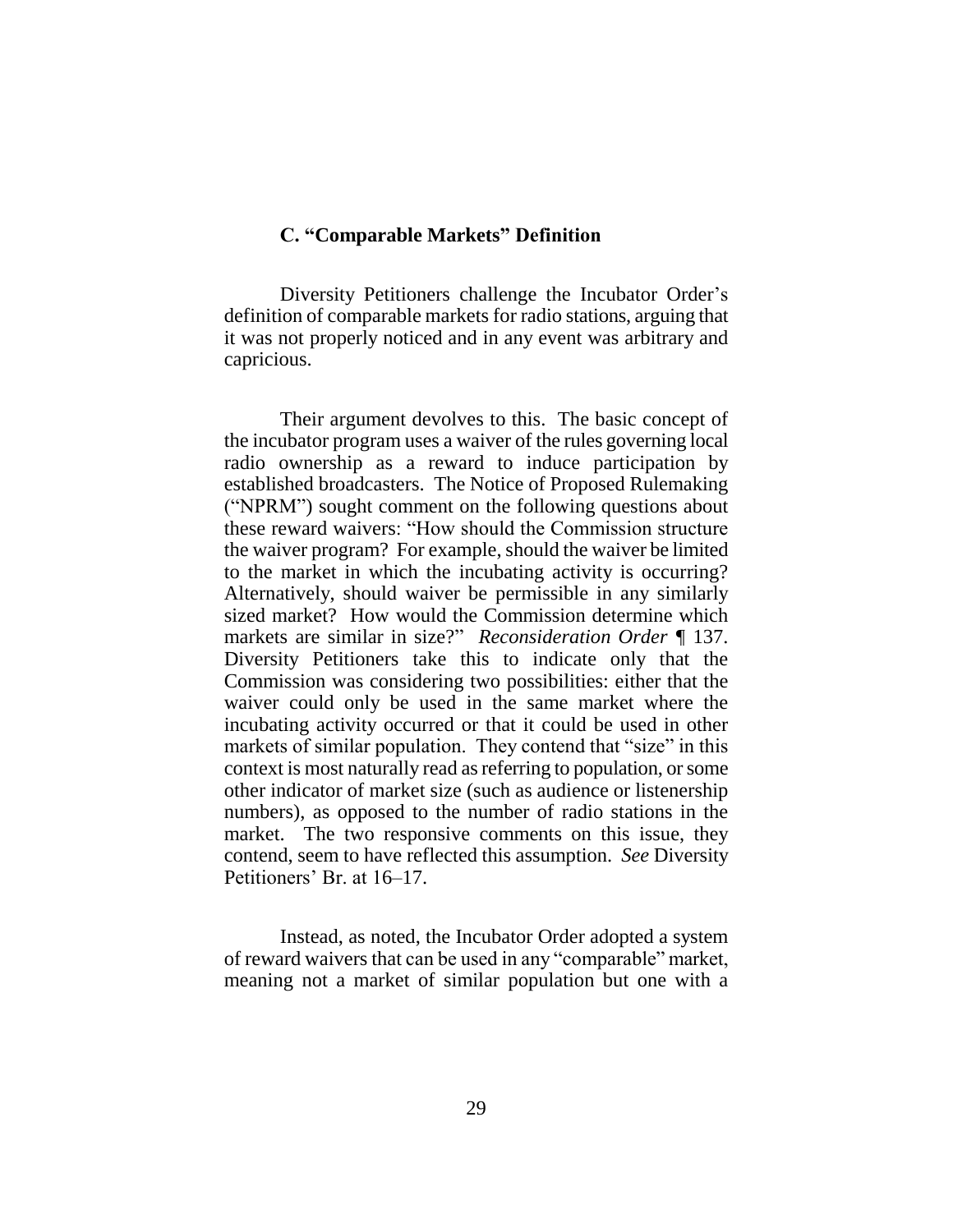similar number of radio stations. This proposal was first described in detail in the draft of the Incubator Order made available before the final order was promulgated. In response, Diversity Petitioners made several *ex parte* communications with the Commission expressing their concern over this definition of "comparable" markets. *Id*. at 21–22. Their letters expressed concern that the proposed rule would allow a broadcaster to incubate in a small rural market and then use its reward waiver in a much larger market, such as New York City, thus getting an outsized return for its investment. Thus Diversity Petitioners suggested that the rule should disallow using a waiver in another top-tier "comparable" market that is not within five spots of the incubating market in the Nielsen population-based rankings, but the Commission declined to adopt this proposal. *See Incubator Order* ¶ 68.

Diversity Petitioners argue that this was not adequate notice. We have addressed similar claims in both *Prometheus I*, 373 F.3d at 411–412, and *Prometheus II*, 652 F.3d at 449–50. Essentially, "the adequacy of the notice must be tested by determining whether it would fairly apprise interested persons of the 'subjects and issues' before the agency." *Prometheus I*, 373 F.3d at 411 (quoting *Am. Iron & Steel Inst. v. EPA*, 568 F.3d 284, 293 (3d Cir. 1977)). The strongest fact supporting Diversity Petitioners' claim is the swift response by commenters expressing surprise once the eventual definition of comparable markets was made public. Courts will consider the behavior of commenters in assessing whether notice was adequate. *See, e.g.*, *Sprint Corp. v. FCC*, 315 F.3d 369, 376 (D.C. Cir. 2003).

But parsing the language of the Notice of Proposed Rulemaking itself suffices to show that it did provide adequate notice. Specifically, after asking whether the waiver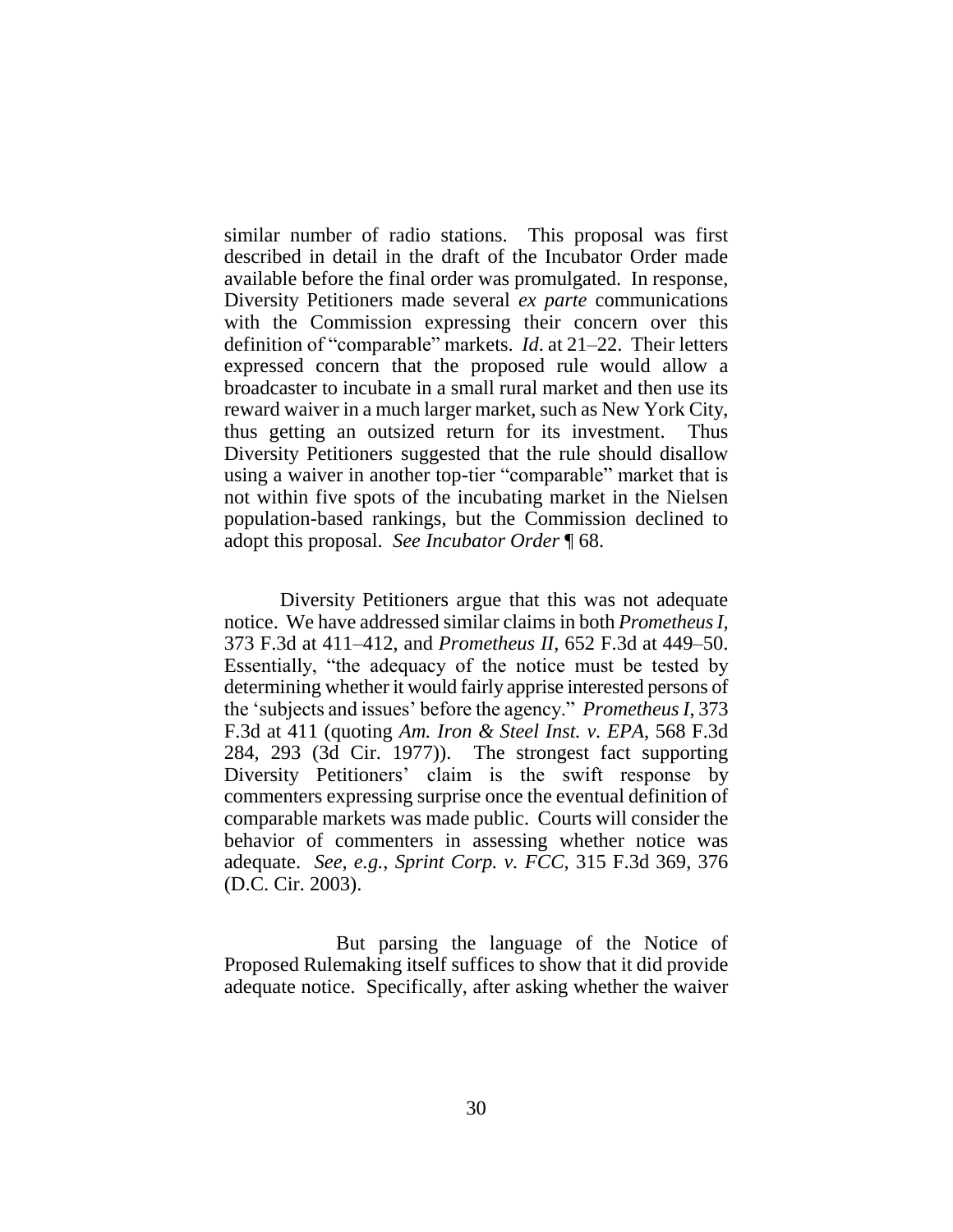should be applicable in any similarly sized market, the NPRM asked how the Commission would determine which markets are similarly sized. This strongly suggests that the Commission was considering a range of different ways to measure market size, and it undercuts Diversity Petitioners' assertion that the word "size" could only be read to mean population. *See* Diversity Petitioners' Br. at 16 ("The reference to 'size' in the NPRM is generally understood in the broadcast industry to mean markets that have similar populations.").

Turning to the substance of the comparable markets definition, Diversity Petitioners assert that the FCC's definition will create a perverse incentive for established broadcasters to incubate in markets with low populations but many radio stations (using the example of Wilkes-Barre, Pennsylvania) and then use their waivers in "comparable" markets with much greater populations (*e.g.*, New York City). The Incubator Order responded to this concern by noting that some markets with similar populations have vastly different numbers of stations, and stated that "[i]n crafting our standard, we focused primarily on preventing the potential for ownership consolidation in a market with fewer stations and independent owners than the market in which the incubation relationship added a new entrant." *Incubator Order* ¶ 68. It expected that incubating entities will not necessarily use their waivers only in the largest markets, but rather wherever they face ownership restrictions under the FCC's rules. *Id*. And it noted that some incubating entities might not have relevant ownership interests in other markets of similar population size, such that they would have no flexibility under Diversity Petitioners' proposed rules. *Id*.

Diversity Petitioners posit this as an inadequate response, but we disagree. They are correct that the Commission did not rebut the suggestion that waivers might be used in markets with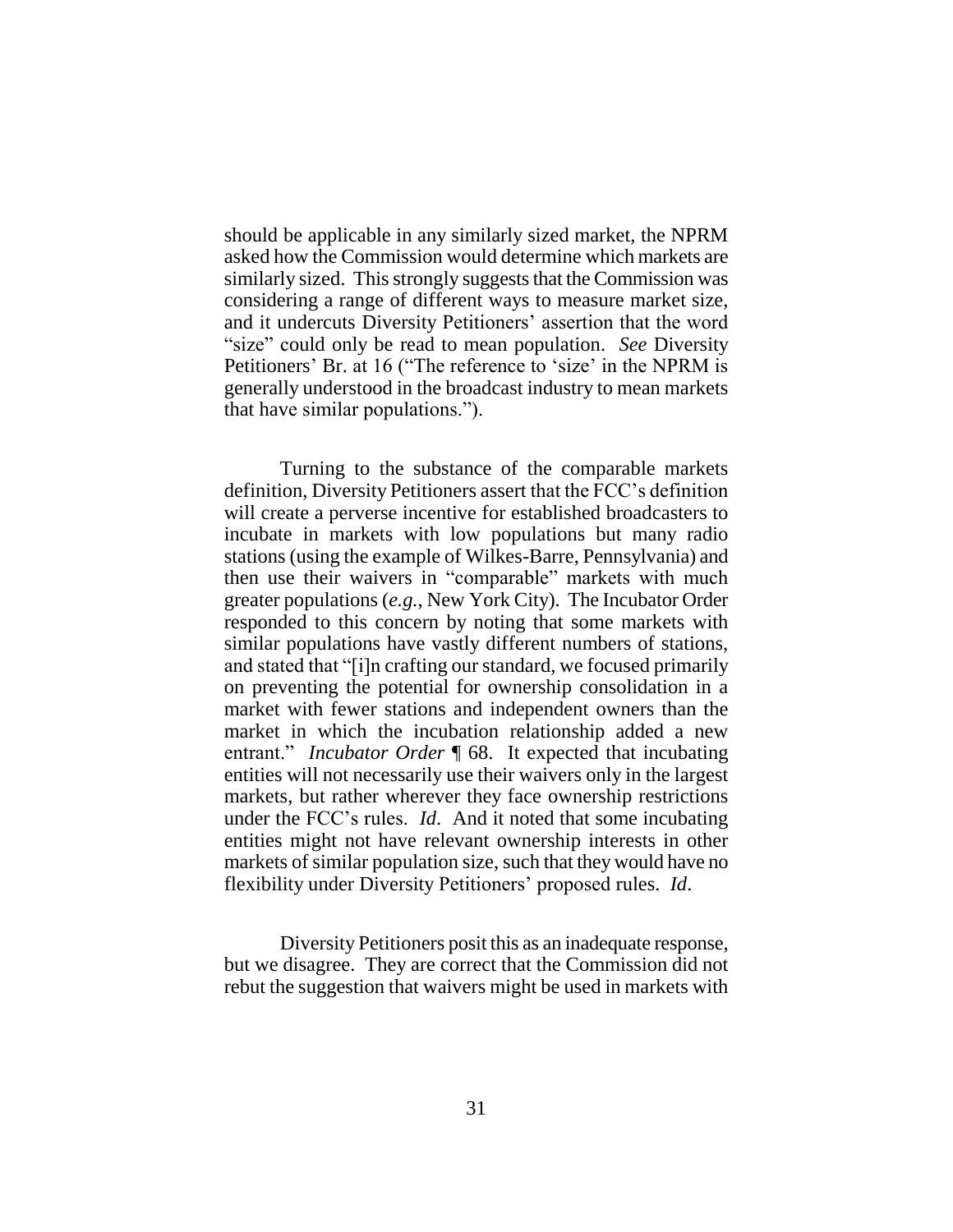much higher populations than the ones where incubation is occurring. It explained instead why it did not think this prospect overly frightening. Diversity Petitioners suggest that this dynamic could reduce the positive influence of the incubator program on ownership diversity, as(they claim) smaller markets like Wilkes-Barre are less diverse. This is not supported by the record: as Intervenors note, many smaller markets are quite racially diverse, *see* Intervenors' Br. at 50, and Diversity Petitioners' rejoinder that these markets contain fewer total people of color than big cities like New York or Los Angeles, Diversity Petitioners' Reply Br. at 17 n.7, is essentially tautological. And we cannot say that the Commission's focus on the potential anti-competitive effects of the waiver program is unreasonable, for the waivers relate specifically to rules designed to promote competition.

We therefore hold that the definition of "comparable markets" in the Incubator Order was adequately noticed and is not arbitrary and capricious.

### **D. Effect of Rule Changes on Ownership Diversity**

Citizen Petitioners argue that the Commission did not adequately consider the effect its new rules would have on ownership of broadcast media by women and racial minorities. We agree. In *Prometheus III* we stated that the ongoing attempt to bring the 2010 and 2014 review cycles to a close must "include a determination about the effect of the rules on minority and female ownership." 824 F.3d at 54 n.13 (internal quotation marks omitted). Both the 2016 Report & Order and the Reconsideration Order ostensibly included such a determination, and each concluded that the broadcast ownership rules have minimal effect on female and minority ownership.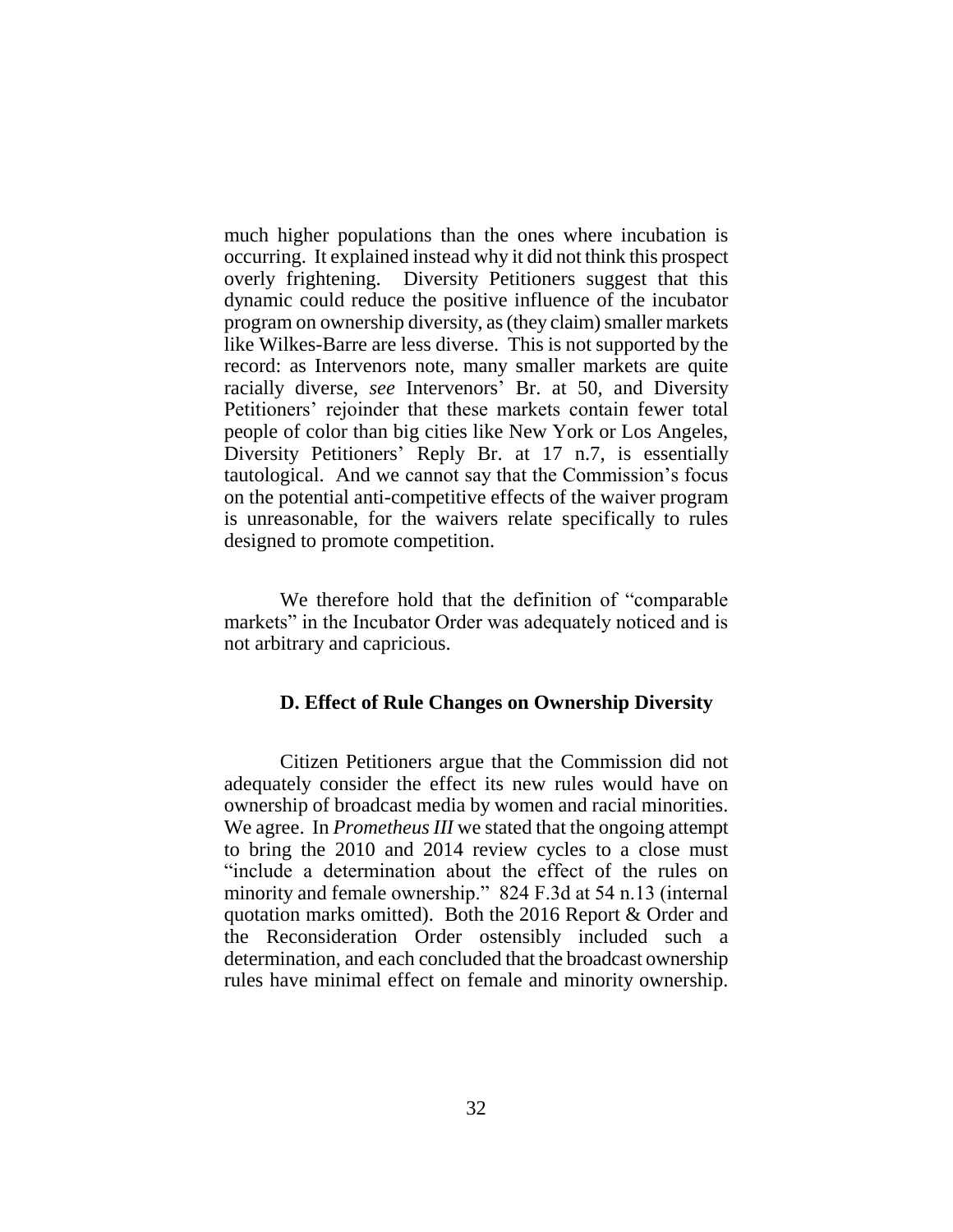But these conclusions were not adequately supported by the record, and thus they were arbitrary and capricious.

The 2016 Report & Order retained all of the existing ownership rules, but it also addressed a proposal to tighten the local television and radio ownership rules as a means of promoting ownership diversity. The Commission rejected this proposal because it found no evidence that reducing consolidation would have that effect based on the following evidence. The National Telecommunications and Information Administration ("NTIA") had collected data regarding the number of minority-owned stations in the late 1990s. About a decade later, the FCC itself began collecting this data through a survey using what is called "Form 323." *See Prometheus III*, 824 F.3d at 44 (discussing the use of Form 323 to gather data about minority ownership). It did so with the express purpose of generating better data about ways to increase ownership by women and minorities. *Id*.

What the 2016 Report & Order did was to compare the NTIA data from the late 1990s, around the time that the local ownership rules were first relaxed, with the subsequent Form 323 data. It saw the same pattern for television and for radio: an initial decrease in minority-owned stations after the rules became more flexible to permit more consolidation, followed by a long-term increase. The NTIA showed 312 minority-owned radio stations in 1995, just before the local radio rule was relaxed, followed by 284 in 1996–97, 305 in 1998, and 426 in 1999–2000. Form 323 data, meanwhile, showed 644 such stations in 2009, 756 in 2011, and 768 in 2013. *See 2016 Report & Order* ¶ 126–28. Turning to television, NTIA data showed 32 minority-owned stations in 1998—just before the local television rule was relaxed—and 23 stations in 1999–2000, while Form 323 data showed 60 stations in 2009, 70 in 2011,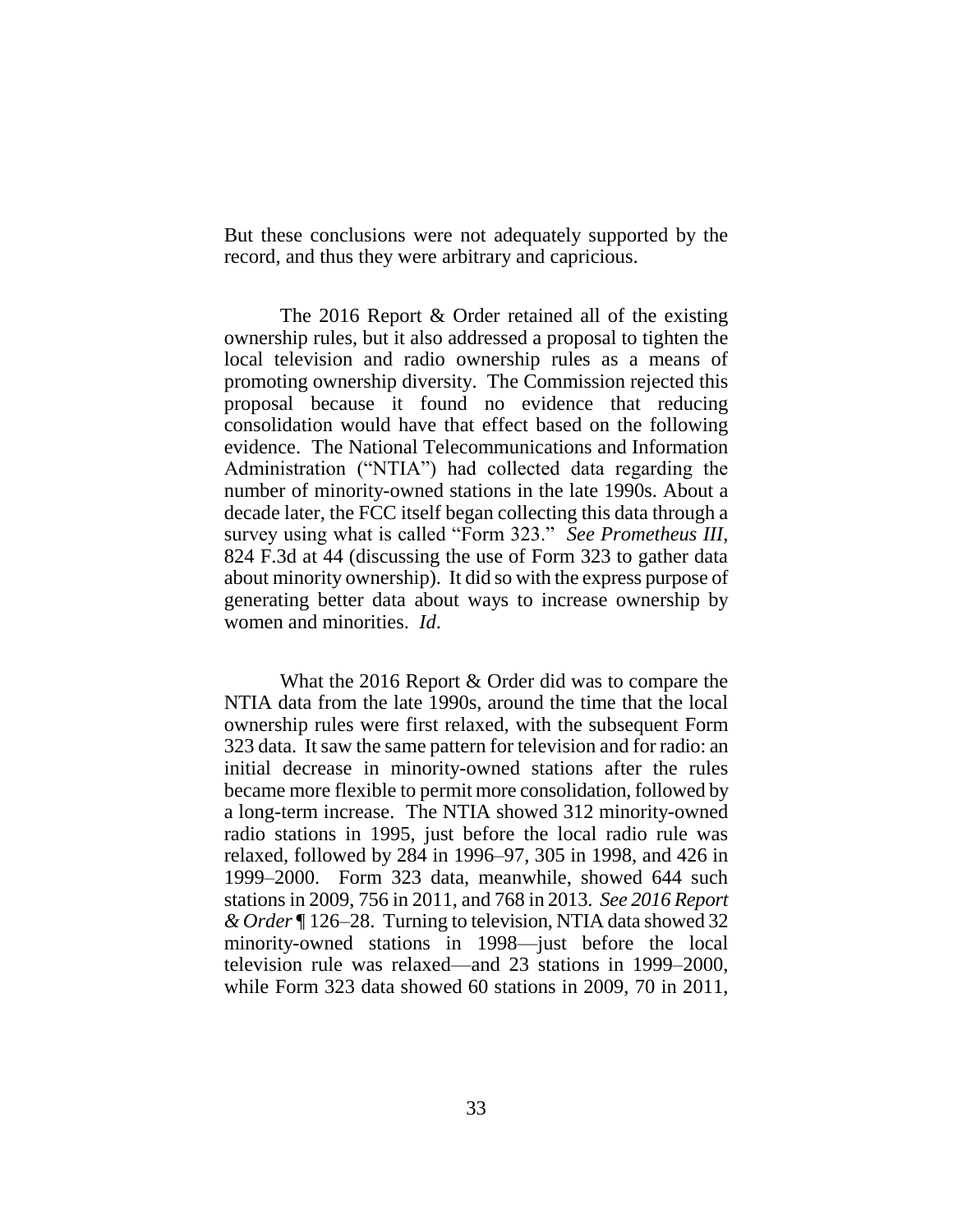and 83 in 2013. *Id*. ¶ 77.

Because the trendlines did not show that relaxing these rules had played a major role in restricting ownership diversity, the Commission thought that reversing the process (that is, tightening local radio and television ownership rules) would also be unlikely to have a major effect. *Id.* ¶ 126. At the same time it did not think that further loosening the rules would be an effective means of promoting diversity, as the data did not suggest that the increase from the late 1990s through the 2009– 13 period had been *caused* by the relaxed rules. *See id*. ¶ 78, 128. The Order stated that the Commission remained "mindful of the potential impact of consolidation . . . on ownership opportunities for . . . minority- and women-owned businesses, and we will continue to consider the implications in the context of future quadrennial reviews." *Id*. ¶ 128. The 2016 Report & Order also cited this same data to suggest that its modest revisions to the cross-ownership rules would not be likely to have a major influence on ownership diversity. *Id*. ¶ 196 n.586.

The Reconsideration Order, by contrast, did make major changes to the ownership rules, and it invoked the same evidence as the 2016 Report & Order to conclude that this would not meaningfully affect ownership diversity. Thus it stated, as to the cross-ownership rules, that "record evidence demonstrates that previous relaxations of other ownership rules have not resulted in an overall decline in minority and female ownership of broadcast stations, and we see no evidence to suggest that eliminating the [Newspaper/Broadcast Cross-Ownership] Rule will produce a different result and precipitate such a decline." *Reconsideration Order*, ¶ 46. As to the local television rule, the Order concluded that "the record does not support a causal connection between modifications to the Local Television Ownership Rule and minority and female ownership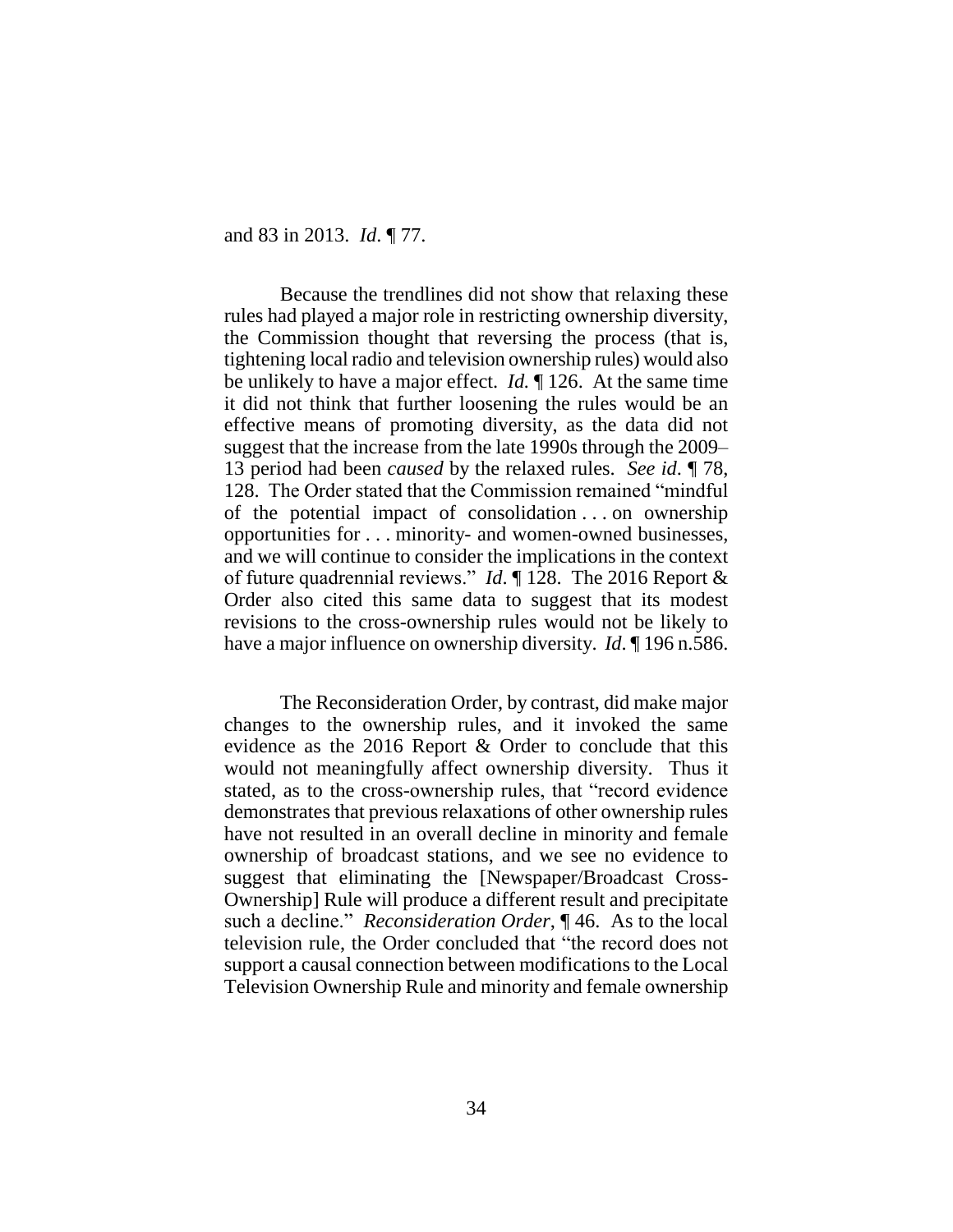levels;" thus the modifications "are not likely to harm minority and female ownership." *Id*. ¶ 83.

Problems abound with the FCC's analysis. Most glaring is that, although we instructed it to consider the effect of any rule changes on female as well as minority ownership, the Commission cited no evidence whatsoever regarding gender diversity. It does not contest this. *See* Respondent's Br. at 40 n.14. Instead it notes that "no data on female ownership was available" and argues that it "reasonably relied on the data that was available and was not required to fund new studies." *Id*. Elsewhere, however, the Commission purports to have complied with our instructions to consider both racial and gender diversity, repeatedly framing its conclusion in terms that encompass both areas. *See, e.g.*, *id*. at 33–36. The trouble is that any ostensible conclusion as to female ownership was not based on *any* record evidence we can discern. Courts will find agency action arbitrary and capricious where the agency "entirely fail[s] to consider an important aspect of the problem," *State Farm*, 463 U.S. at 43, and that is effectively what happened here. The only "consideration" the FCC gave to the question of how its rules would affect female ownership was the conclusion there would be no effect. That was not sufficient, and this alone is enough to justify remand.

Even just focusing on the evidence with regard to ownership by racial minorities, however, the FCC's analysis is so insubstantial that it would receive a failing grade in any introductory statistics class. One basic problem is the way the Commission treats the NTIA and Form 323 data as comparable, even though these two data sets were created using entirely different methodologies. For example, we do not know how many minority-owned stations the Form 323 survey would have found in 1999, or how many the NTIA's methods would have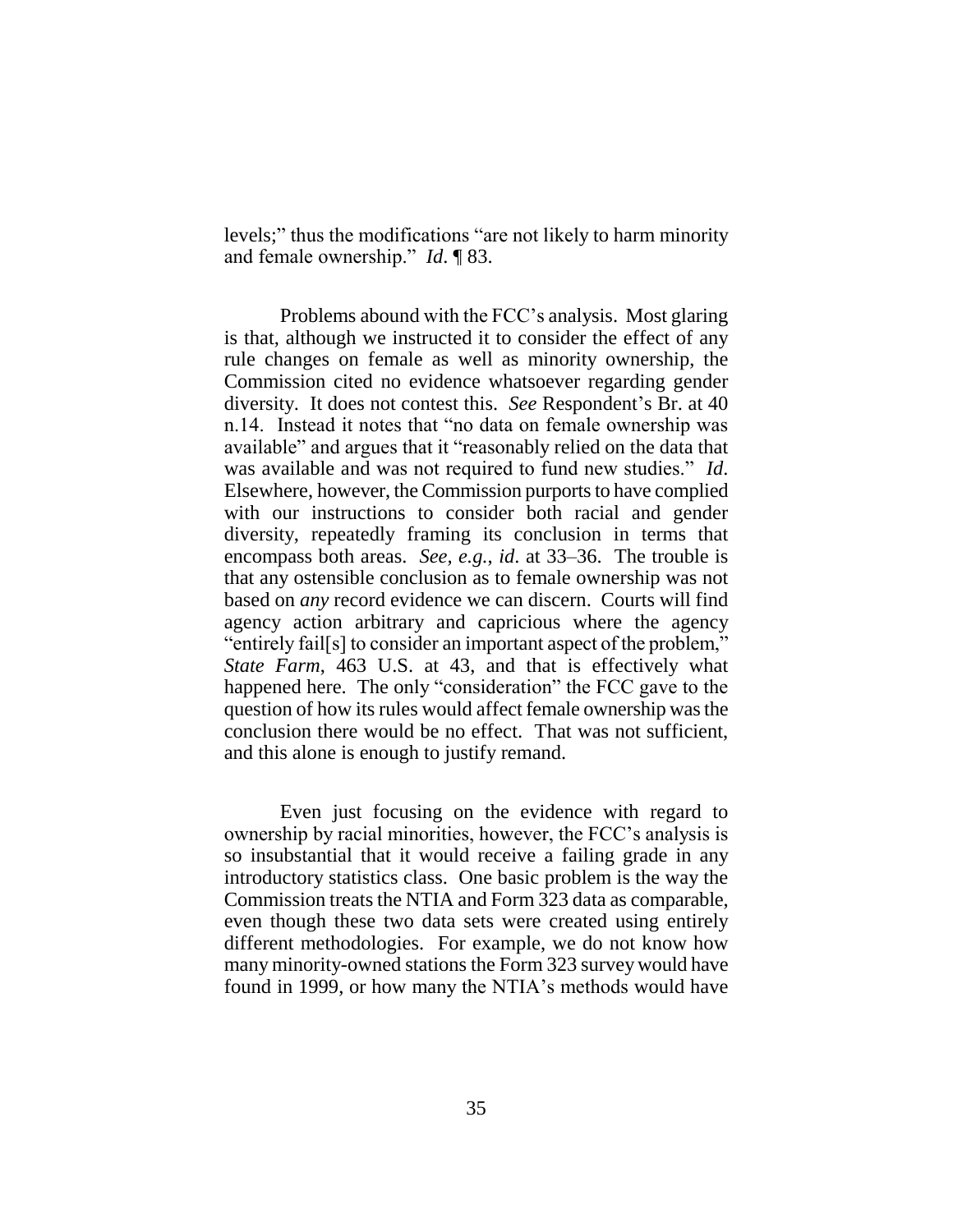found in 2009. Indeed the NTIA data is known to be substantially incomplete, and the large increase in minorityowned radio stations it showed between 1998 and 1999–2000 is thought to have been caused by largely improved methodology rather than an actual increase in the number of minority-owned stations. *2016 Report & Order* ¶ 126. Attempting to draw a trendline between the NTIA data and the Form 323 data is plainly an exercise in comparing apples to oranges, and the Commission does not seem to have recognized that problem or taken any effort to fix it.

Even if we could treat the use of these two data sets as reliable, the FCC's statistical conclusions are woefully simplistic. They compare only the absolute number of minorityowned stations at different times, and make no effort to control for possible confounding variables. The simplest of these would be the total number of stations in existence. We do not know, for example, whether the *percentage* of stations that are minority-owned went up or down from 1999 to 2009.

And even if we only look at the total number of minorityowned stations, the FCC did not actually make any estimate of the effect of deregulation in the 1990s. Instead it noted only that, whatever this effect was, deregulation was not enough to prevent an overall increase during the following decade. The Commission made no attempt to assess the counterfactual scenario: how many minority-owned stations there would have been in 2009 had there been no deregulation.

An analogy helps illustrate this point: if an economy that has been growing at an annual 2% rate suffers a serious depression in which it shrinks by 10%, and then resumes growing at the same 2% rate, a decade later it will likely be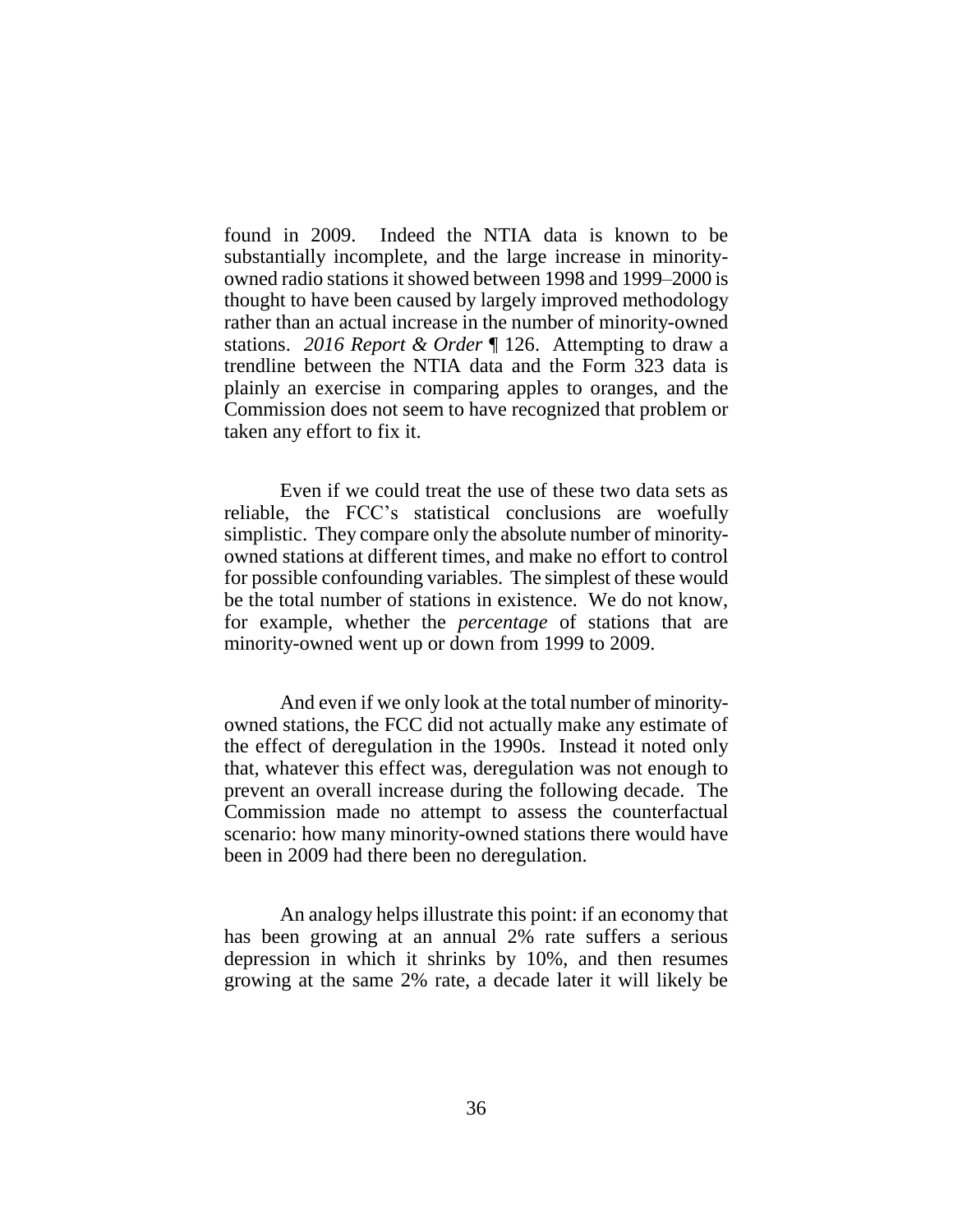bigger than it was on the eve of the depression. But this does not mean that the depression had no effect on the size of the economy. Nothing in the FCC's analysis rules out, or even addresses, the possibility that the 1990s deregulation caused such a one-time "depression" of minority ownership even if it did not reverse the long-term increase in minority-owned stations.

The Commission does not really contest any of these deficiencies in its data or its analysis. Instead it argues that they are irrelevant. It notes, first of all, that ownership diversity is just one of many competing policy goals it must balance when adjusting its regulations. Respondent's Br. at 32–33. Thus, the Reconsideration Order noted that the Commission should not retain a rule that unduly burdened the competitive practices of all broadcasters "based on the unsubstantiated hope that these restrictions will promote minority and female ownership." *Reconsideration Order* ¶ 65. It cites to broad support for eliminating the newspaper/broadcast cross-ownership rules, including from minority media owners, as evidence that doing so would not have an adverse effect on minority ownership. Respondent's Br. at 34. And it asserts that, while the data used was not perfect, it was the only evidence available as to the effects of earlier rounds of deregulation on ownership diversity. *Id.* at 40. The Commission solicited evidence on this issue during the notice-and-comment period, and it did not receive any information of higher quality than the NTIA/Form 323 data. Thus it argues it had no affirmative burden to produce additional evidence or to fund new studies itself. *Id*. at 47 (citing *Stilwell v. Office of Thrift Supervision*, 569 F.3d 514, 519 (D.C. Cir. 2009)).

We are not persuaded. It is true that "[t]he APA imposes no general obligation on agencies to produce empirical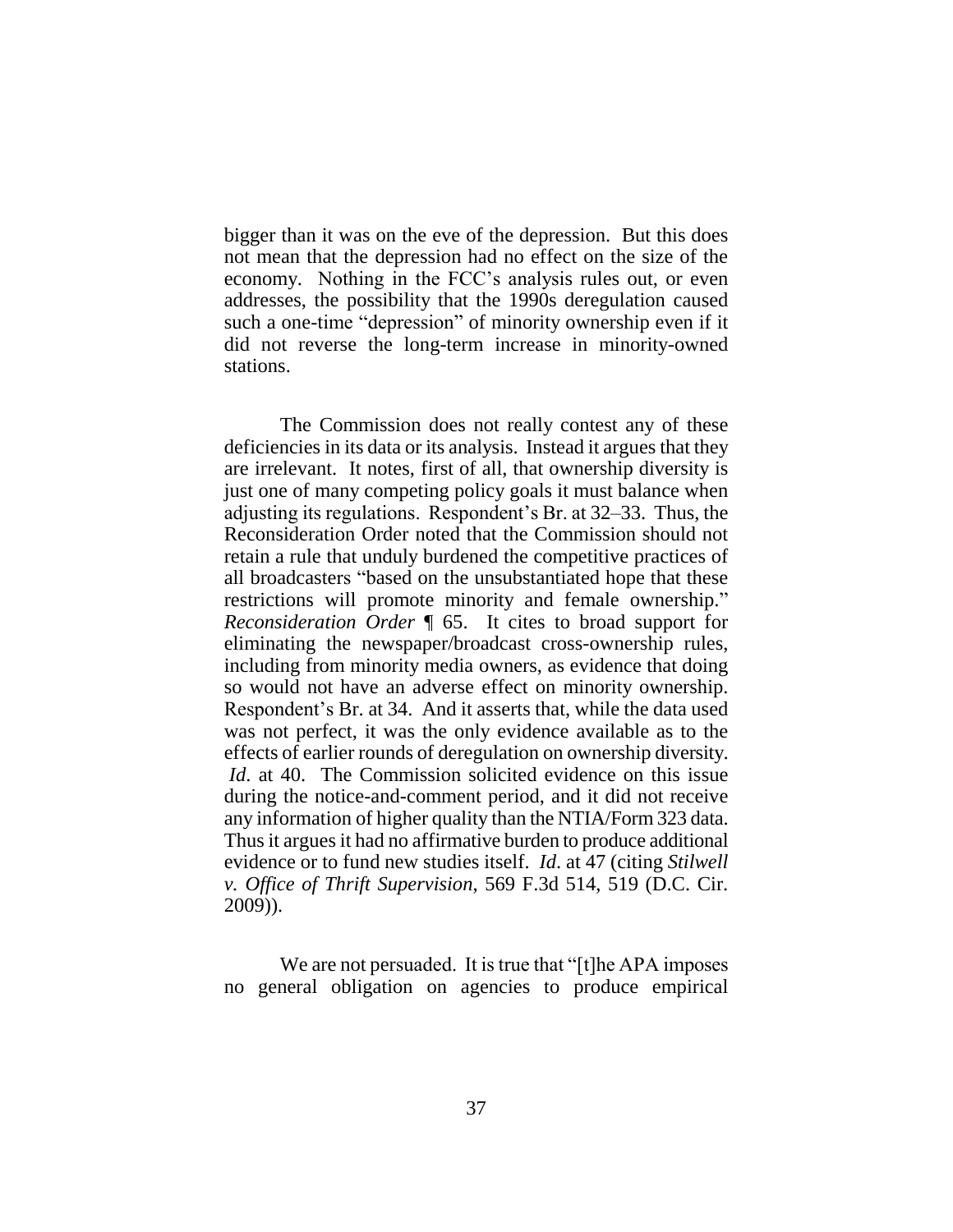evidence," only to "justify its rule with a reasoned explanation." *Stilwell*, 569 F.3d at 519. But in this case the reasoned explanation given by the Commission rested on faulty and insubstantial data. In *Stilwell* the agency had proceeded based on its "long experience" supervising the regulated industry and had support from the commenters. *Id*. Here, the Commission has not relied on its general expertise, and, outside of the modifications to the newspaper/broadcast cross-ownership rule, it does not rely on support from commenters. It has not offered any theoretical models or analysis of what the likely effect of consolidation on ownership diversity would be. Instead it has confined its reasoning to an insubstantial statistical analysis of unreliable data—and, again, has not offered even that much as to the effect of its rules on female ownership.

Finally, it is true that promoting ownership diversity is but one of the policy goals the FCC must consider. But this only highlights that it is something the Commission must consider. It is, as *State Farm* says, "an important aspect of the problem." 463 U.S. at 43. The Commission might well be within its rights to adopt a new deregulatory framework (even if the rule changes would have some adverse effect on ownership diversity) if it gave a meaningful evaluation of that effect and then explained why it believed the trade-off was justified for other policy reasons. But it has not done so. Instead it has proceeded on the basis that consolidation will not harm ownership diversity. This may be so; perhaps a more sophisticated analysis would strengthen, not weaken, the FCC's position. But based on the evidence and reasoning the Commission has given us, we simply cannot say one way or the other. This violated the Commission's obligations under the APA and our remand instructions, and we "may not supply a reasoned basis for the agency's action that the agency itself has not given." *Id*. (citing *SEC v. Chenery Corp.*, 332 U.S. 194, 196 (1947).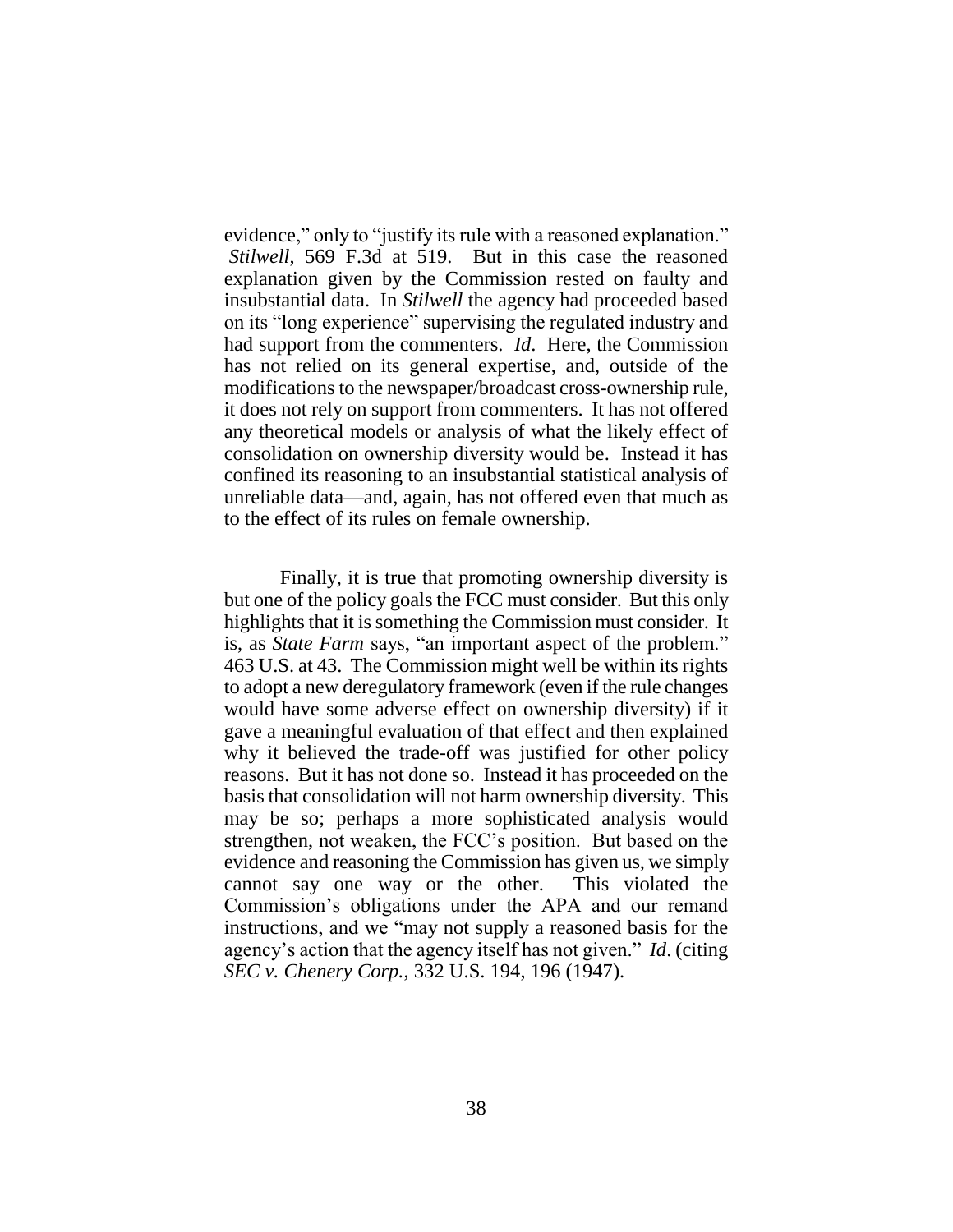Accordingly, we vacate the Reconsideration Order and the Incubator Order in their entirety, as well as the "eligible entity" definition from the 2016 Report & Order. On remand the Commission must ascertain on record evidence the likely effect of any rule changes it proposes and whatever "eligible entity" definition it adopts on ownership by women and minorities, whether through new empirical research or an indepth theoretical analysis. If it finds that a proposed rule change would likely have an adverse effect on ownership diversity but nonetheless believes that rule in the public interest all things considered, it must say so and explain its reasoning. If it finds that its proposed definition for eligible entities will not meaningfully advance ownership diversity, it must explain why it could not adopt an alternate definition that would do so. Once again we do not prejudge the outcome of any of this, but the Commission must provide a substantial basis and justification for its actions whatever it ultimately decides.

#### **E. Delay in Adopting Procurement Rules**

Finally, Diversity Petitioners argue that the Commission has unreasonably delayed action on their proposal to extend the cable procurement rules to broadcast media. These rules require cable companies to encourage minority- and female-owned businesses to do business with them. *See* 47 C.F.R. § 76.75(e). A proposal to apply similar rules to broadcast media companies was one of the proposals we instructed the Commission to consider on remand all the way back in *Prometheus I*. *See* 373 F.3d at 421 n.59. In *Prometheus III*, the same Diversity Petitioners argued the FCC had unlawfully refused to address these proposals. We declined to pass on this challenge, noting that the Chairman of the FCC had committed to addressing these proposals in what eventually became the 2016 Report & Order, and thus the challenge was premature. *See* 824 F.3d at 50 n.11.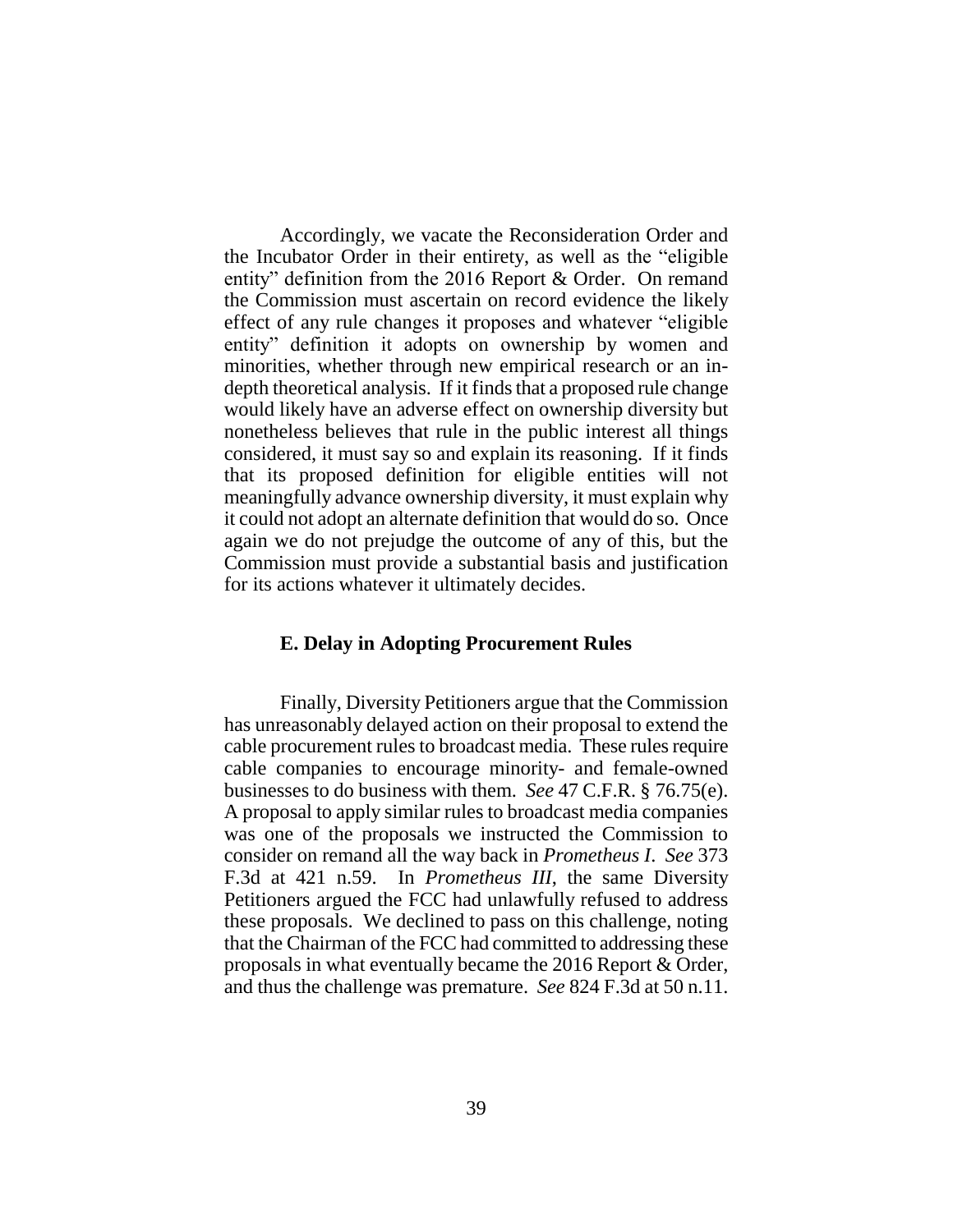At the same time we "note[d] our expectation that the Commission will meet its proffered deadline." The 2016 Report & Order ultimately found that there was "merit in exploring" whether to adopt this proposal, and stated that it would "evaluate the feasibility" of doing so. *2016 Report & Order* ¶ 330. **[J.A. at 169]** The Notice of Proposed Rulemaking for the 2018 cycle sought comment on a number of aspects of this proposal, including its constitutionality. *See 2018 Quadrennial Regulatory Review—Review of the Commission's Broadcast Ownership Rules and Other Rules Adopted Pursuant to Section 202 of the Telecommunications Act of 1996, Notice of Proposed Rulemaking*, 84 F.R. 6741, 6752 (Feb. 28, 2019)

As set out at length in *Prometheus III*, when reviewing a claim of unreasonable agency delay we evaluate four factors: first, the length of time since the agency came under a duty to act; second, the context of the statute authorizing the agency's action; third, the consequences of the agency's delay; and, finally, any claim of administrative error, inconvenience, or practical difficulty carrying out the obligation, especially in light of limited resources. *See* 824 F.3d at 39–40 (quoting *Oil, Chem. & Atomic Workers Union*, 145 F.3d at 123).

The Commission argues it has not unreasonably delayed action because the record as of the 2016 Report & Order did not support adopting the proposal—largely because the commenters did not offer any substantial supporting materials for it. *See*  Respondent's Br. at 89. We agree. This is not like the eligible entity issue in *Prometheus III*, where the FCC had failed to act for well over a decade. At most, the agency's failure to act began with the 2016 Report & Order three years ago. And the consequence of the Commission's failure to act at that time was evidently to keep the proposal alive, rather than rejecting it outright for lack of support. Given all of this, not to mention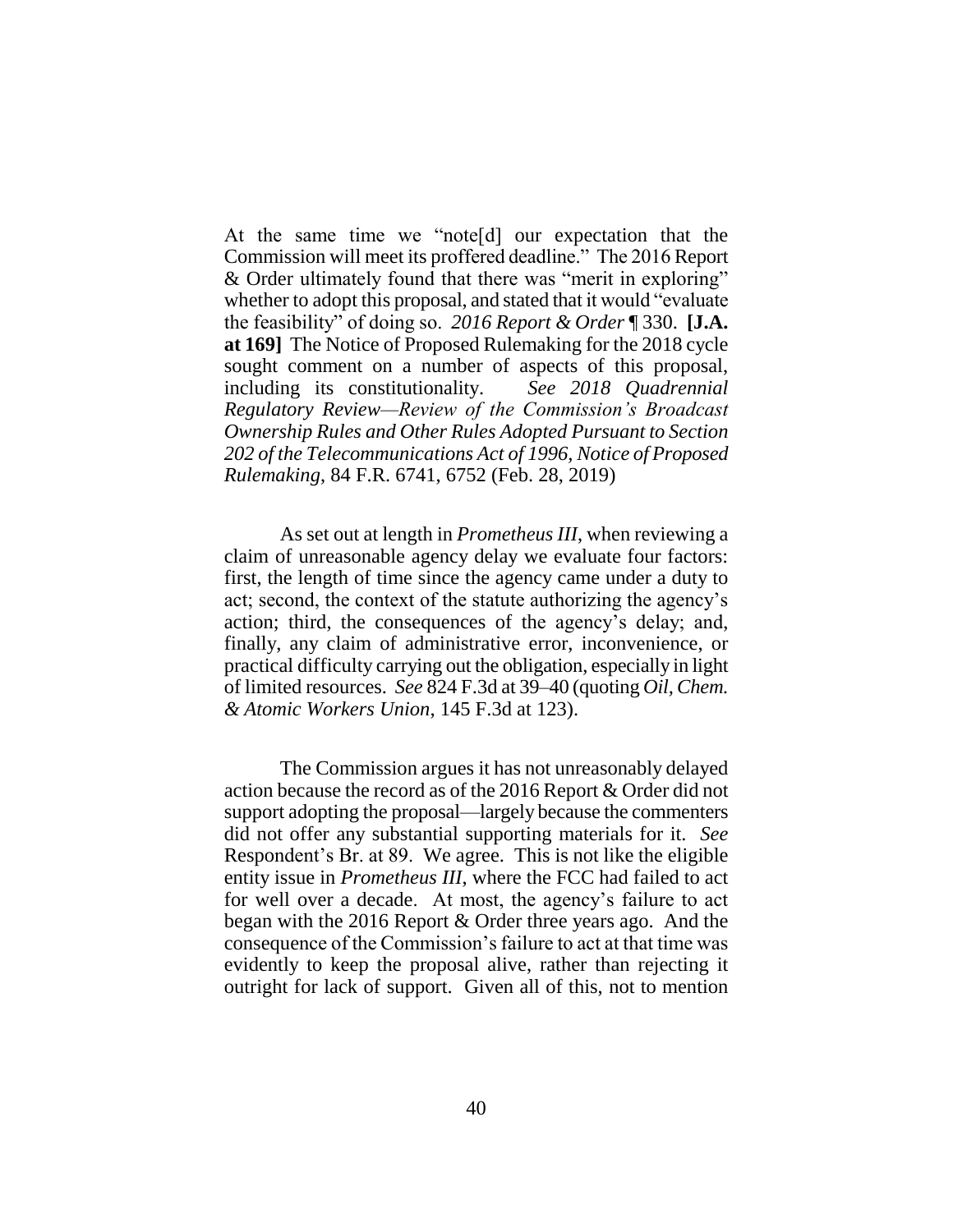that the NPRM for the 2018 cycle has sought further comment on this proposal, we do not at this time find unreasonable delay by the Commission.

That being said, we do anticipate that the Commission will take final action on this proposal one way or another when it resolves the 2018 review cycle, at which time its decision will be subject to judicial review. If it does not do so, we may reach a different conclusion as to the reasonableness of that additional delay.

## **F. Conclusion**

Citizens and Diversity Petitioners have standing to press their claims. On the merits, we hold that the FCC's retention of the "top-four" prong of its local television ownership rule was not arbitrary and capricious. We also hold that the Incubator Order's definition of "comparable markets" was adequately noticed and was not arbitrary and capricious. And we decline to hold that the FCC has unreasonably delayed action on the proposal to adopt procurement rules for the broadcasting industry. We do conclude, however, that the Commission has notshown yet that it adequately considered the effect its actions since *Prometheus III* will have on diversity in broadcast media ownership. We therefore vacate and remand the Reconsideration and Incubator Orders in their entirety, as well as the "eligible entity" definition from the 2016 Report & Order.

Citizen Petitioners ask us to appoint a mediator or master to "ensure timely compliance" with our decision. Citizen Petitioners' Br. at 43. Courts will sometimes appoint a special master to oversee compliance with remedial decrees, but these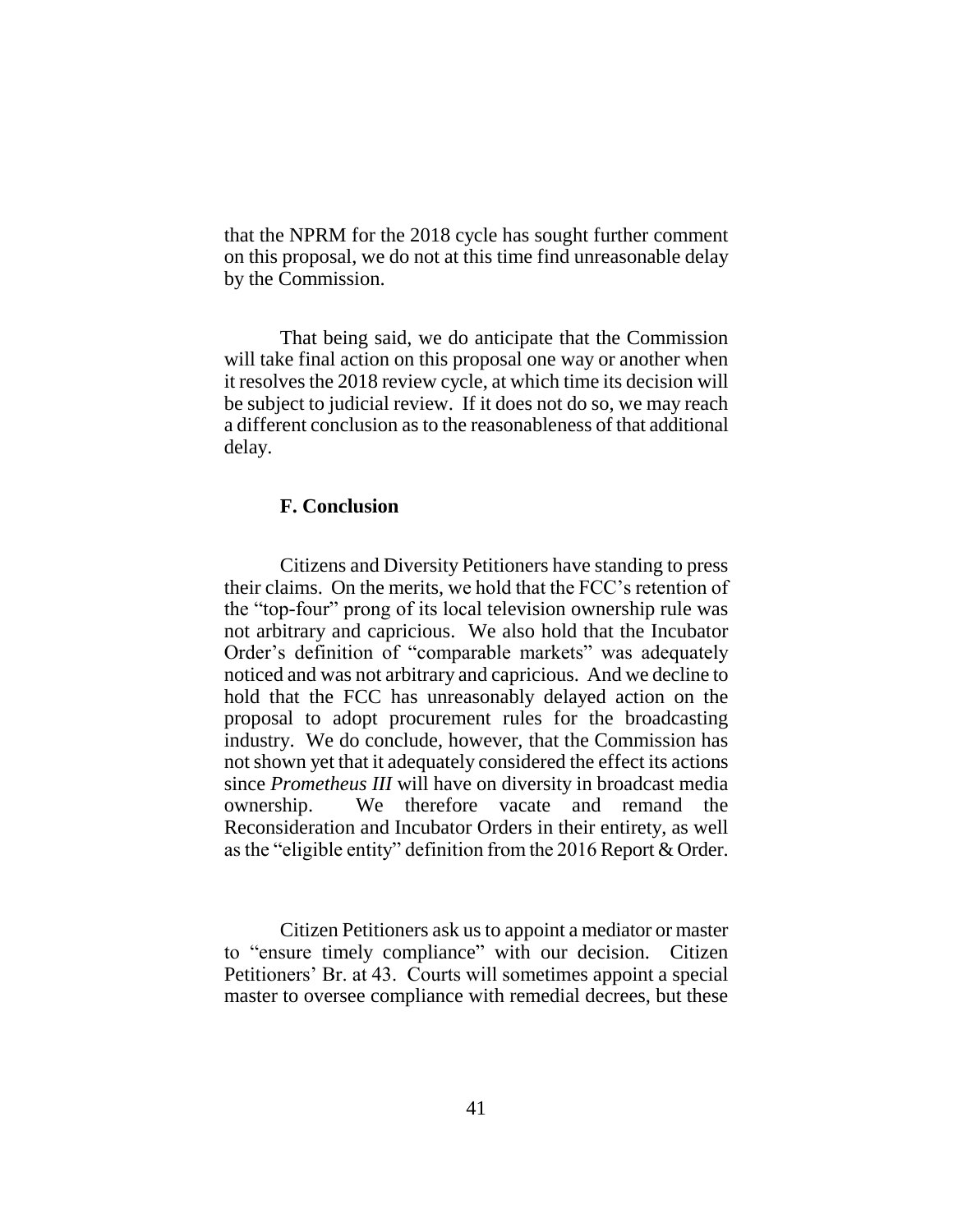cases typically involve institutions such as prisons where the Court could not otherwise easily ascertain whether the defendant is complying, and the master's job is limited only to observing and reporting. *See, e.g.*, *Ruiz v. Estelle*, 679 F.2d 1115 (5th Cir. 1982), *amended in part and vacated in part on other grounds*, 688 F.2d 266 (5th Cir. 1982) (*per curiam*). There is no need for such an observational special master here, where the Commission's actions on remand will be published in the Federal Register and readily available for subsequent judicial review. Moreover, we would decline in any event to appoint a special master with any powers beyond the simply observational, as doing so would raise grave constitutional concerns, *see e.g. Cobell v. Norton*, 334 F.3d 1128, 1141–42 (D.C. Cir. 2003), and we do not doubt the Commission's good faith in its efforts to comply with our requests.

Because yet further litigation is, at this point, sadly foreseeable, this panel again retains jurisdiction over the remanded issues.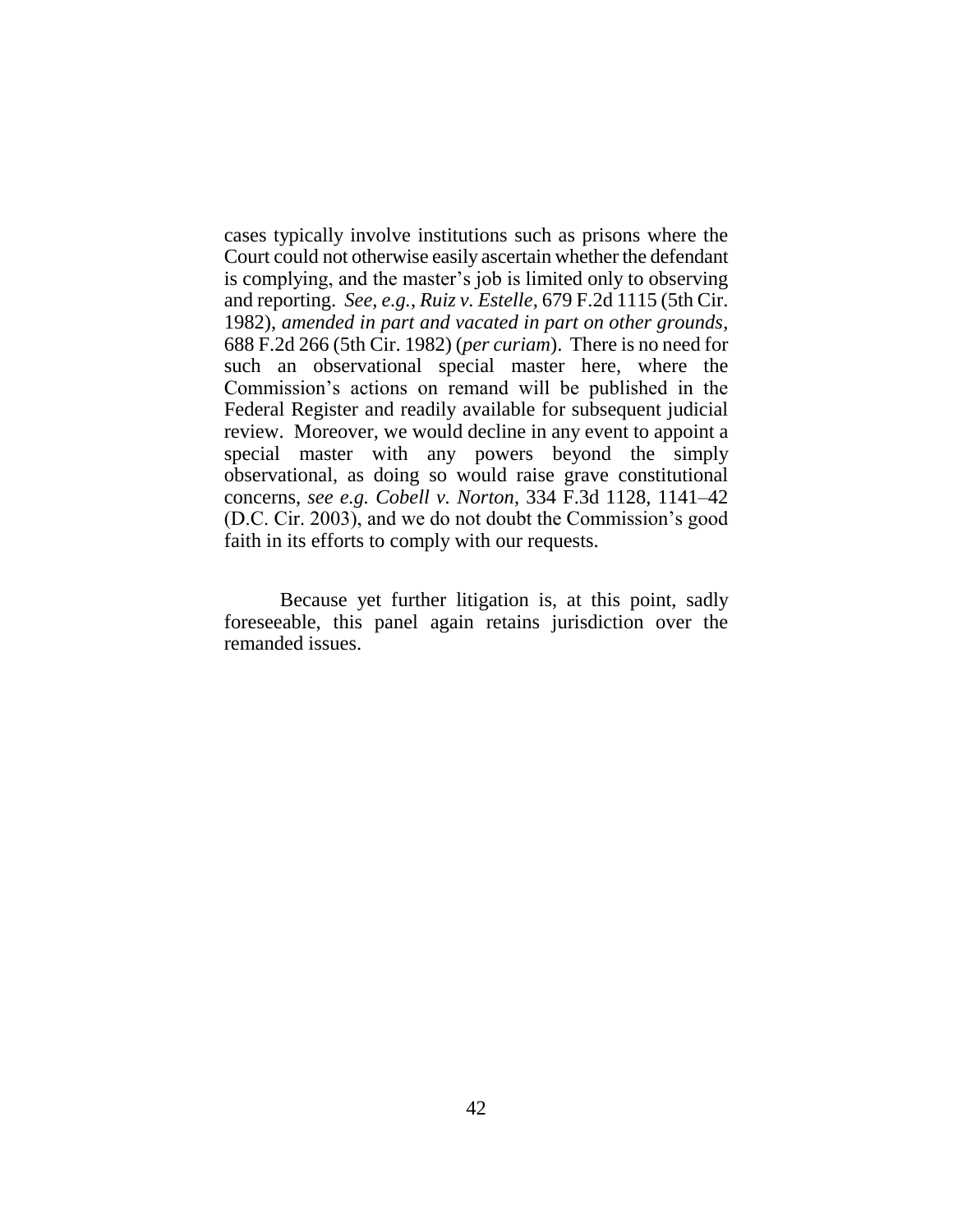Prometheus Radio Project et al. v. Federal Communications Commission, Nos. 17-1107, 17-1109, 17-1110, 17-1111, 18- 1092, 18-1669, 18-1670, 18-1671, 18-2943 & 18-3335, **SCIRICA**, *Circuit Judge*, concurring in part and dissenting in part

The Telecommunications Act of 1996 mandates that the Federal Communications Commission (FCC) regularly review its broadcast media ownership rules to ensure they remain in step with the demands of a rapidly evolving marketplace. Yet some of these rules date back to the 1990s and early 2000s, and one all the way to 1975, before the Internet revolutionized American media consumption. Americans today increasingly rely on online sources for local news and information. Studies in the record reinforce what most people old enough to recall the days before WiFi and iPads understand instinctively: the explosion of Internet sources has accompanied the decline of reliance on traditional media. The realities of operating a viable broadcasting enterprise today look little like they did when the FCC enacted the current ownership rules. Despite all of this, the FCC's broadcast ownership rules remained largely static for fifteen years.

The FCC's most recent review of its ownership rules culminated in an order that accounted for these changes. The FCC evaluated the current market dynamics, concluded the existing rules built for a pre-Internet marketplace no longer serve the public interest, and repealed or modified the rules accordingly. The FCC weighed the rules' effects on competition, localism, and diversity to determine what changes would advance the public interest.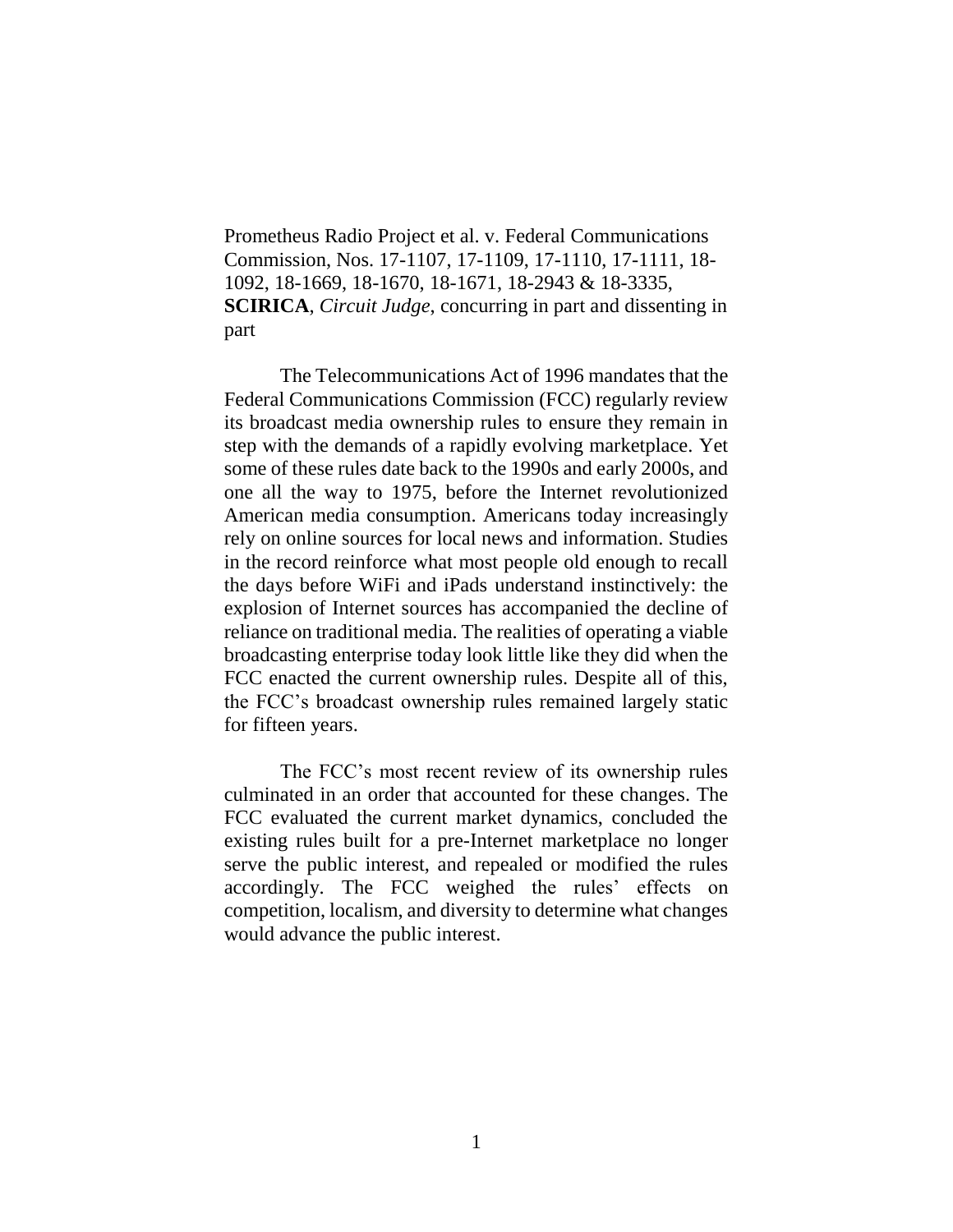I join several parts of my colleagues' decision, including their rejection of the challenges to the incubator program's "comparable markets" definition and the *Reconsideration Order*'s retention of a modified "top-four" restriction in the Local TV Rule. But I do not share their conclusion that the *Reconsideration Order* and *Incubator Order* are arbitrary and capricious. In my view, the FCC balanced competing policy goals and reasonably predicted the regulatory changes dictated by the broadcast markets' competitive dynamics will be unlikely to harm ownership diversity. I would not delay the FCC's actions. I would allow the rules to take effect and direct the FCC to evaluate their effects on women- and minority-broadcast ownership in its 2018 quadrennial review.

# **I.**

The parties are intimately familiar with the FCC's quadrennial review of the broadcast ownership rules. *See Prometheus Radio Project v. FCC*, 824 F.3d 33 (3d Cir. 2016) (*Prometheus III*); *Prometheus Radio Project v. FCC*, 652 F.3d 431 (3d Cir. 2011) (*Prometheus II*); *Prometheus Radio Project v. FCC*, 373 F.3d 372 (3d Cir. 2004) (*Prometheus I*). I summarize the relevant history and principles that guide this process before briefly reviewing the FCC's most recent action.

### **A.**

The orders at issue stem from the FCC's review of its broadcast ownership rules. Through these rules the FCC advances its statutory mandate to regulate broadcast media as "public convenience, interest, or necessity requires." 47 U.S.C. § 303; *see Nat'l Broad. Co. v. United States*, 319 U.S. 190, 214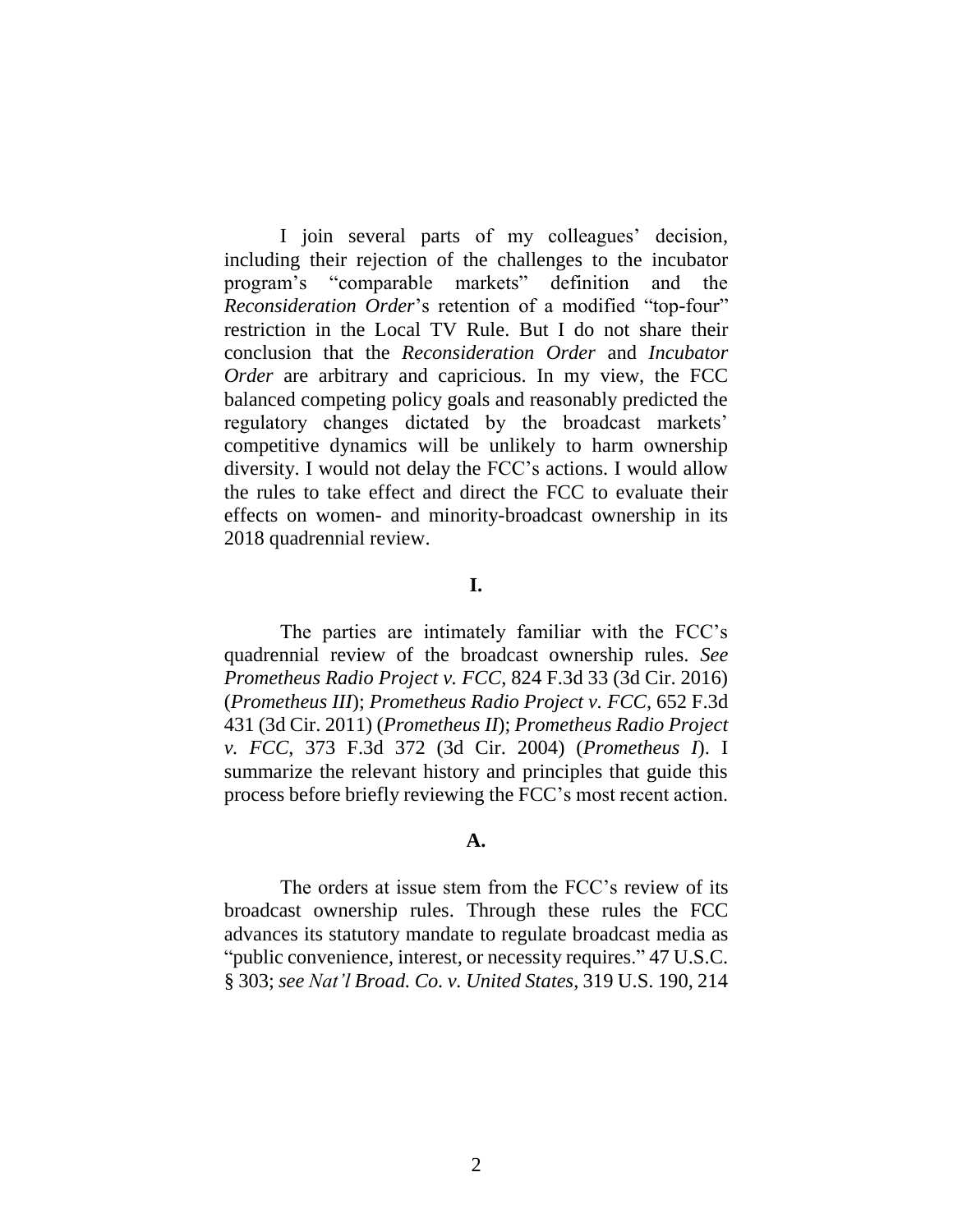(1943). Early versions of the ownership rules cabined common ownership within and across broadcast media to promote the public interest. *See FCC v. Nat'l Citizens Comm. for Broad.*, 436 U.S. 775, 780 (1978) (*NCCB*). The FCC adopted broadcast ownership rules with the objective to "promot[e] competition among the mass media" and to "maximiz[e] diversification of services sources and viewpoints." *Id.* at 784 (internal quotation marks and citation omitted). These in turn would benefit the public through higher quality programming and broader options. The FCC determines the appropriate amount of common ownership by weighing the harms of excessive concentration—diminished programming diversity, stifled competition, and the like—against the competitive realities of running viable broadcast enterprises.

A need for regulatory reform became palpable as the Internet emerged, transforming how Americans receive news and entertainment. Rapid technological change had left the framework regulating media ownership ill-suited to the marketplace's needs. The public interest analysis at the heart of the FCC's ownership rules is as dynamic as the media landscape. A static set of ownership regulations could not serve the public interest for all time. *See Prometheus I*, 373 F.3d at 437 (Scirica, C.J., dissenting in part and concurring in part).

With continued change all but certain, Congress retooled the approach to regulating affected markets. It enacted the Telecommunications Act of 1996, Pub. L. No. 104-104, 110 Stat. 56, which directs the FCC to review the broadcast ownership rules periodically. The relevant provision, Section 202(h), instructs:

The Commission shall review . . . all of its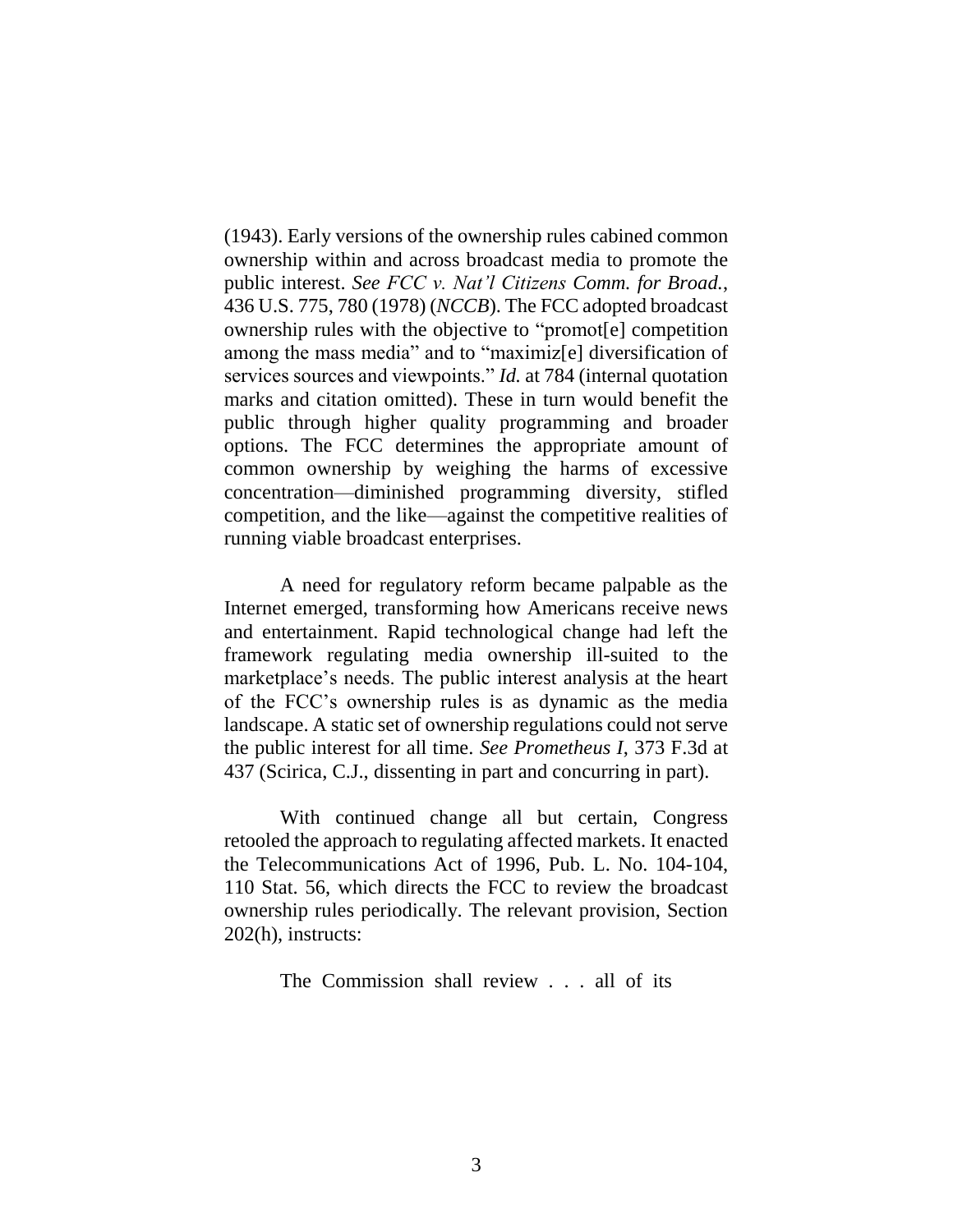ownership rules [quadrennially] as part of its regulatory reform review . . . and shall determine whether any of [its] rules are necessary in the public interest as the result of competition. The Commission shall repeal or modify any regulation it determines to be no longer in the public interest.

Telecommunications Act of 1996, § 202(h), *as amended by* Pub. L. No. 108-199, § 629, 118 Stat. 3, 99–100 (2004). "[C]ompetition, localism, and diversity" are the values that guide the FCC's "public interest" analysis under Section 202(h). *Prometheus I*, 373 F.3d at 400; *see also id.* at 446 (Scirica, C.J., dissenting in part and concurring in part). The FCC considers five types of diversity: viewpoint, outlet, program, source, and minority and women ownership. *See id.* at 446 (Scirica, C.J. dissenting in part and concurring in part) (summarizing the FCC's analysis in its 2002 biennial review order).

Embodied in Section 202(h) is the imperative that the broadcast ownership rules stay in sync with the media marketplace. *See id.* at 391. What is in the "public interest" changes over time as the marketplace evolves, so the FCC must reassess competitive conditions to set appropriate regulations. The provision's language and the accompanying legislative history reveal a belief that "opening all telecommunications markets to competition" will best suit a marketplace comprised of diverse media platforms and shaped by technological advancement. *See* H.R. Rep. No. 104-458, at 113 (1996) (Conf. Rep.). Section 202(h) directs the FCC to assess the harms of consolidation and abandon restrictions that deprive the public of competitive benefits associated with some levels of common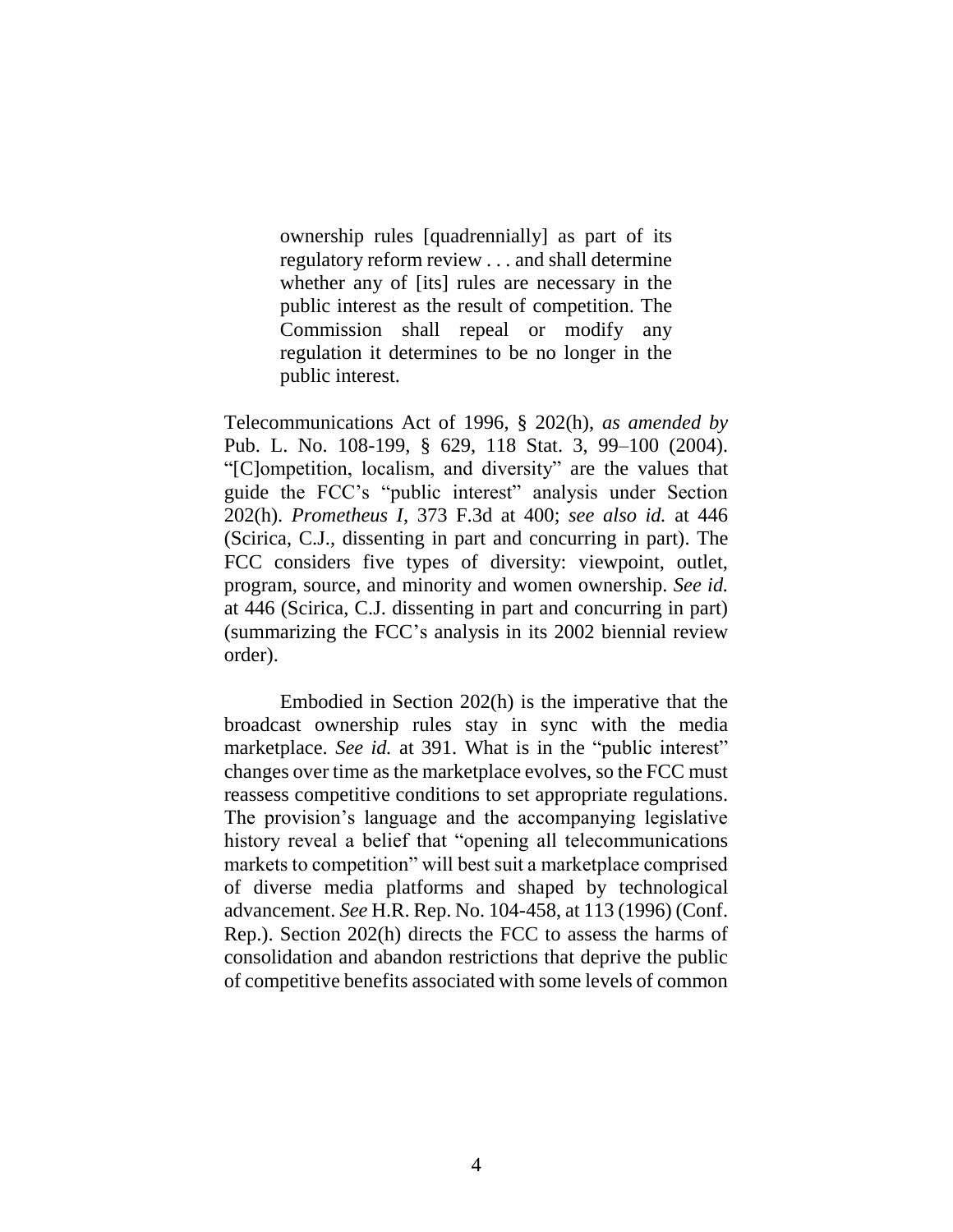ownership.<sup>1</sup>

 $\overline{a}$ 

# **B.**

The FCC concluded its 2010/14 quadrennial review by largely retaining the rules restricting common ownership. *See Second Report & Order, 2014 Quadrennial Regulatory Review*, 31 FCC Rcd. 9864 (2016) (*2016 Report & Order*). The rules, according to the FCC, "promote[d] competition and a diversity of viewpoints in local markets, thereby enriching local communities through the promotion of distinct and antagonistic voices." *Id.* ¶ 3.

On petitions for reconsideration, the FCC repealed or loosened most of these ownership rules. *See Order on Reconsideration and Notice of Proposed Rulemaking*, 32 FCC Rcd. 9802 (2017) (*Reconsideration Order*). The thrust of the FCC's analysis is that technological innovation and fundamental changes to the media marketplace have eroded many of the assumptions underlying the ownership rules. *See, e.g.*, *id.* ¶¶ 1, 19, 22, 43, 60, 71–73. The rules have thus ceased serving the public interest. The Internet boom has ushered in rivals that enjoy competitive advantages vis-à-vis broadcasters. The ownership rules impede broadcasters' ability to engage in procompetitive transactions without offering compensating benefits to the public.

The FCC's repeal of the Newspaper/Broadcast Cross-Ownership (NBCO) Rule illustrates the *Reconsideration Order*'s public interest balancing. The NBCO Rule barred

Although framed in deregulatory terms, we have understood the provision to allow modifications making the rules "more or less stringent." *Prometheus I*, 372 F.3d at 395.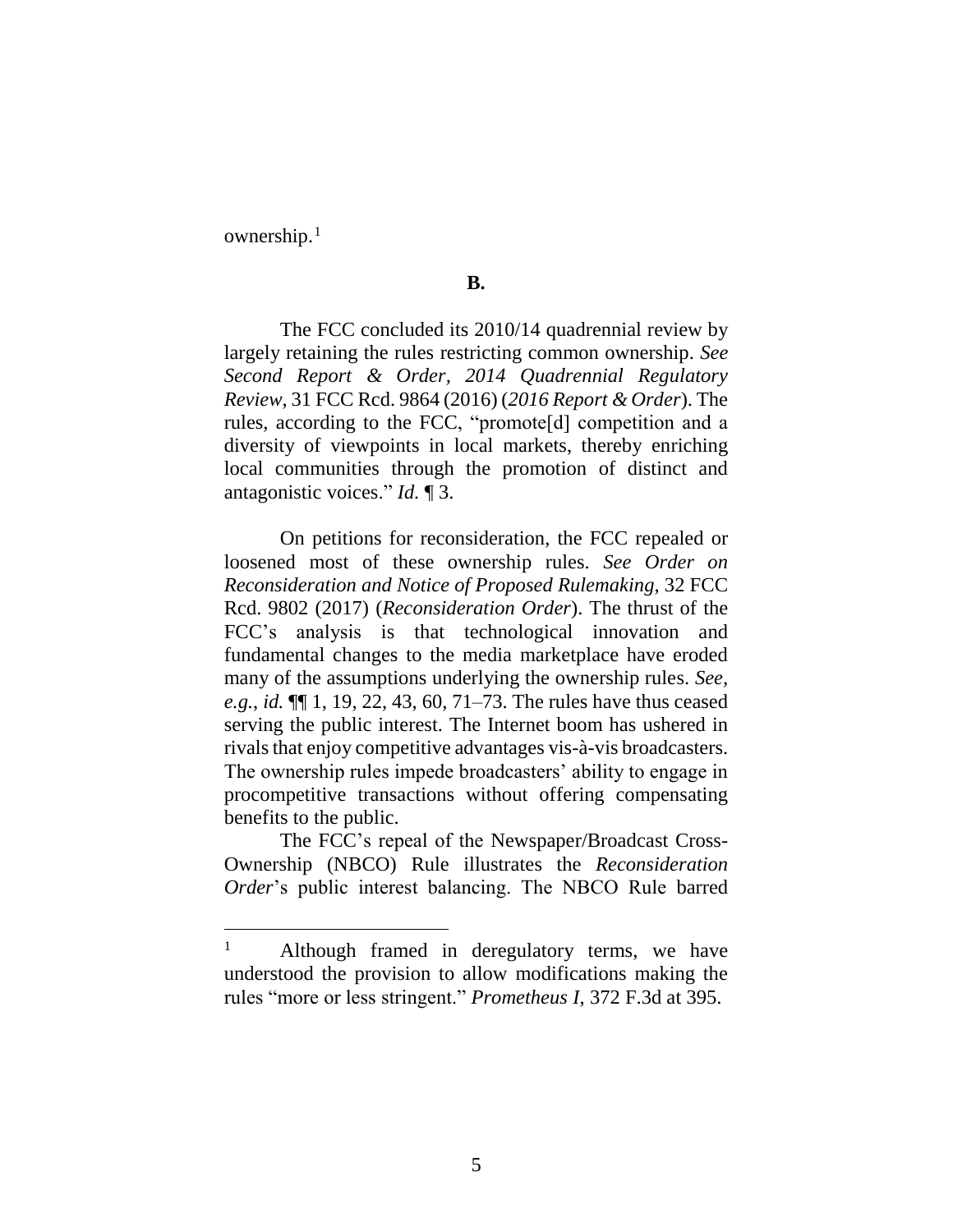combinations between broadcast stations and local newspapers to preserve "strong local voices." *Id.* ¶ 9. When the rule was adopted in 1975, daily print newspapers constituted a predominant voice in local news. The rule thus promoted viewpoint diversity and localism by ensuring independent sources of local content. But the FCC's careful study and informed judgment show this reasoning no longer holds. Traditional media compete with "digital-only news outlets with no print or broadcast affiliation." *Id.* ¶ 19. The FCC determined that the burst of Internet sources means local newspapers' independence from broadcast is no longer essential to promote viewpoint diversity. *See id.* ¶¶ 18–22. The flipside of this growth is the dwindling significance of print newspapers. Repealing the NBCO Rule, the FCC determined, lifts a barrier to combinations that may enhance localism. *See id.* ¶ 26. Transactions between broadcasters and local newspapers could enable "collaboration and cost-sharing" that improve program quality. *Id.* ¶ 27. These efficiencies could "attract new investment in order to preserve and expand" local programming. *Id.* ¶ 42. The FCC predicted repeal of the NBCO Rule "is unlikely to have a significant effect on minority and female ownership in" broadcast markets in part because broadcasters would be better positioned to acquire newspapers than the reverse. *Id.* ¶ 46. So ownership diversity, like competition and localism, did not justify keeping the rule. *See id.* ¶ 48.

While the FCC's public interest analysis balances competition, localism, and diversity, the last consideration has attracted most of the attention in this litigation. Neither the *2016 Report & Order* nor *Reconsideration Order* found evidence that showed keeping or changing the rules would affect ownership diversity. "[E]mpirical study of the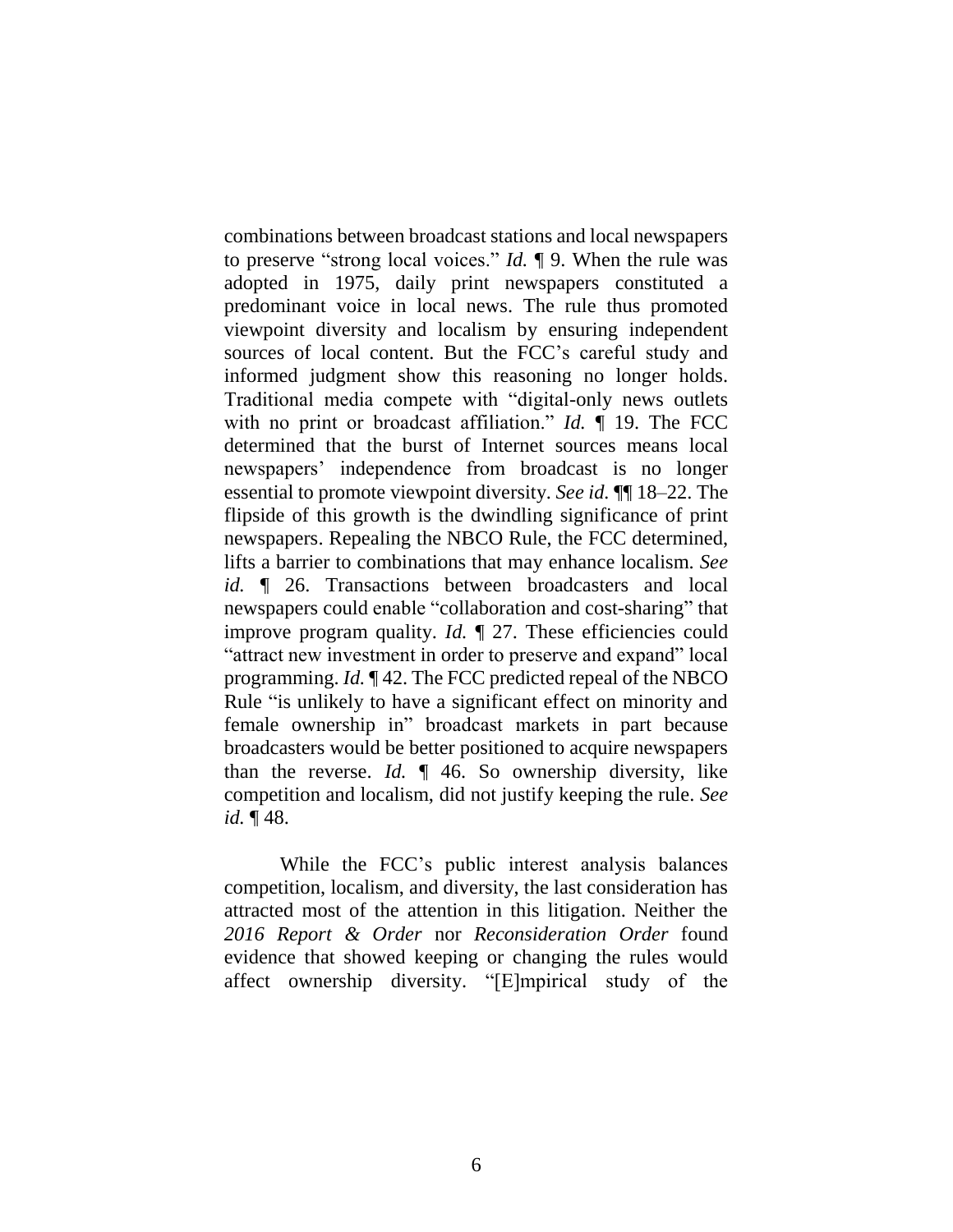relationship between cross-ownership restrictions" and ownership diversity is complicated by "obstacles that make such study impractical and unreliable," the FCC observed, yet it invited comment on both study design and the likely connection. *Quadrennial Regulatory Review—Review of The Commission's Broadcast Ownership Rules and Other Rules Adopted Pursuant to Section 202 of the Telecommunications Act of 1996, et al., Further Notice of Proposed Rulemaking and Report and Order,* 29 FCC Rcd. 4371 ¶ 198 n.595 (2014) (*2014 FNPRM*). The *2016 Report & Order* rejected arguments that making the rules more restrictive "will promote increased opportunities for minority and female ownership" because the record lacked evidence supporting such a causal connection. ¶ 77 (Local TV Rule); *see id.* ¶ 127 (Local Radio Rule). The *Reconsideration Order* considered the consequences of relaxing the rules on ownership diversity and determined the record did not support arguments that minority and women broadcasters would be harmed by the changes. *See, e.g.*, ¶ 15 (NBCO Rule) ("[W]e find that eliminating the rule will have no material effect on minority and female broadcast ownership."). No commenter introduced evidence that contradicted the FCC's prediction that changing the rules would unlikely affect ownership diversity. The *Reconsideration Order* announced the FCC's intention to pursue an incubator program, to facilitate entry and bolster ownership diversity. *See* ¶¶ 121–25.

## **II.**

Citizen Petitioners contend the FCC's orders are arbitrary and capricious because they do not adequately analyze the new rules' likely effects on minority and women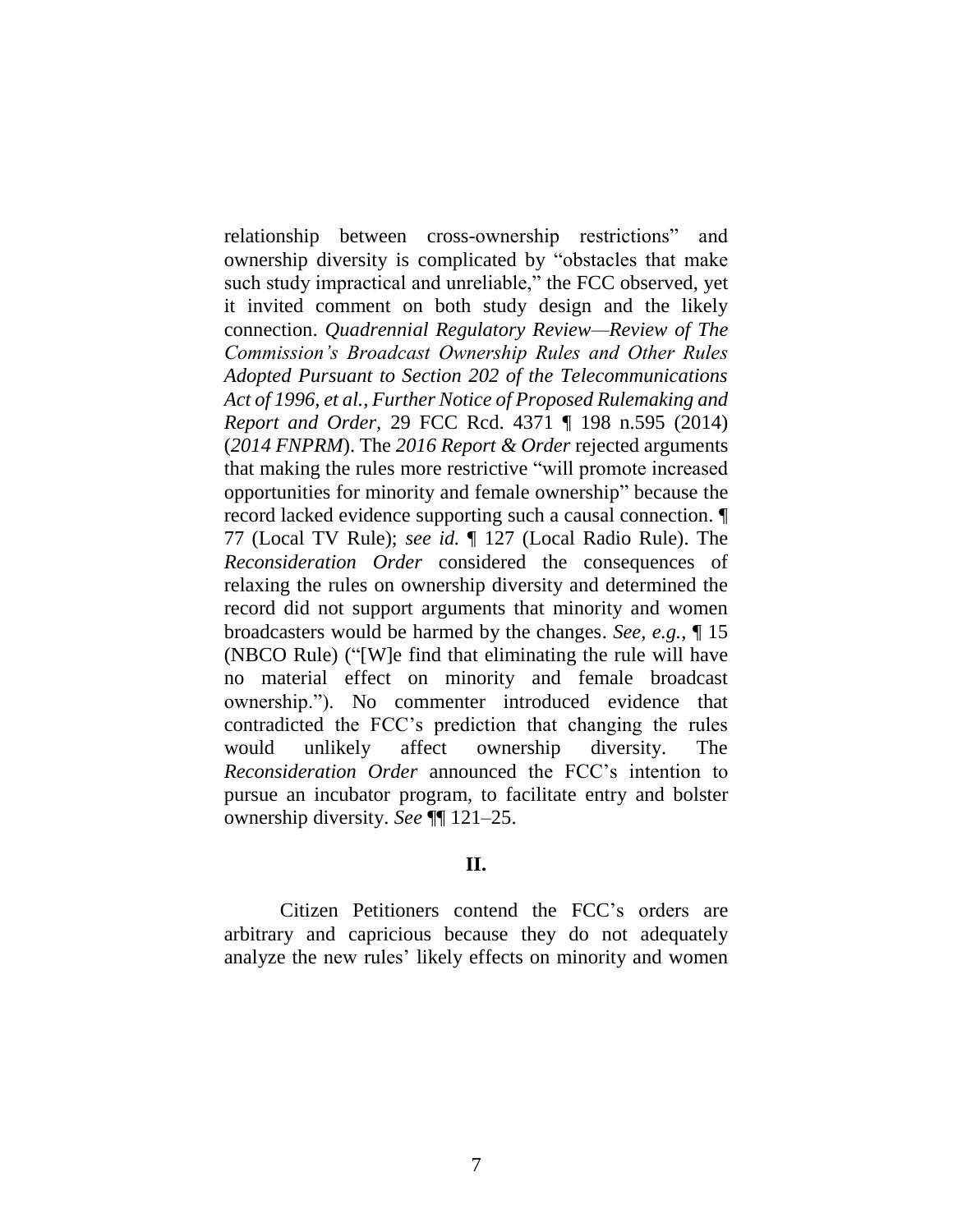broadcast ownership. The APA's "arbitrary and capricious" standard together with Section 202(h) guide our review.

We must "hold unlawful and set aside agency action, findings, and conclusions" that are "arbitrary [or] capricious." 5 U.S.C. § 706(2)(A). Under this deferential review, we uphold the FCC's decision provided it "examine[d] the relevant data and articulate[d] a satisfactory explanation for its action including a 'rational connection between the facts found and the choice made.'" *Motor Vehicles Mfrs. Ass'n v. State Farm Mut. Auto. Ins. Co.*, 463 U.S. 29, 43 (1983*)* (quoting *Burlington Truck Lines v. United States,* 371 U.S. 156, 168 (1962)). Where, as here, the FCC makes predictions about the likely consequences of its decisions, "complete factual support in the record for [its] judgment or prediction is not possible or required." *NCCB*, 436 U.S. at 814; *Rural Cellular Ass'n v. FCC*, 588 F.3d 1095, 1105 (D.C. Cir. 2009) ("Where . . . the FCC must make predictive judgments about the effects of [its regulations], certainty is impossible."). These predictions are "less amenable to rigid proof"; they "are more in the nature of policy decisions entitled to substantial deference." *NAACP v. FCC*, 682 F.2d 993, 1001 (D.C. Cir. 1982), *rev'd on other grounds*, *FCC v. Fox Telev. Stations, Inc.*, 556 U.S. 502 (2009).

As this Court has emphasized and notes again here, Section 202(h) "also affects our standard of review." *Prometheus III*, 824 F.3d at 40; *see* Maj. Op. 18. To the extent the meaning of Section 202(h) is disputed, the question would ordinarily "implicat[e] an agency's construction of the statute which it administers," thus triggering "the principles of deference described in" *Chevron U.S.A. Inc. v. Natural Resources Defense Council, Inc.*, 467 U.S. 837, 842 (1984).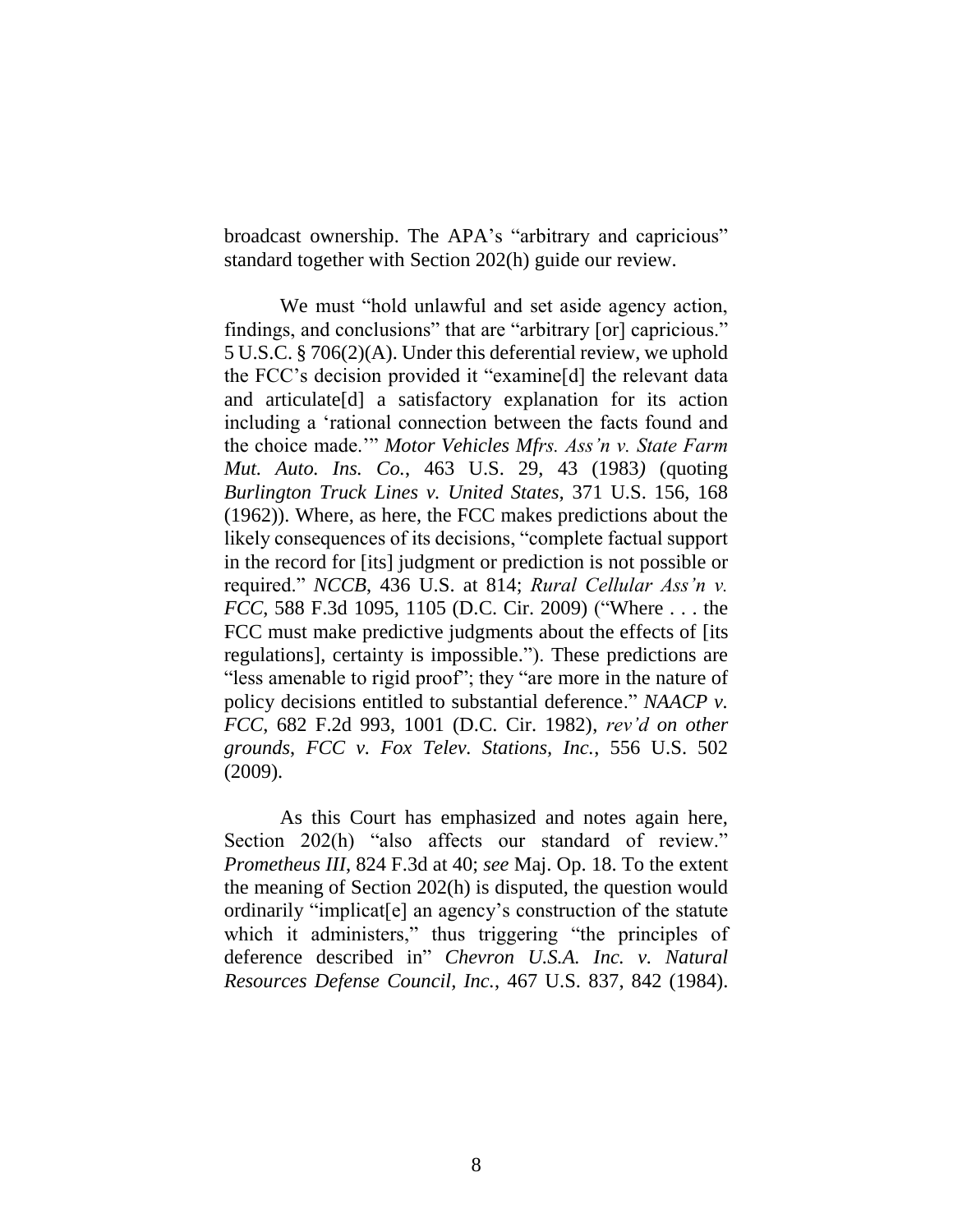*INS v. Aguirre-Aguirre*, 526 U.S. 415, 424 (1999); *see also Sinclair Broad. Grp. v. FCC*, 284 F.3d 148, 165 (D.C. Cir. 2004) (deferring to FCC's reasonable interpretation of another provision of the Telecommunications Act of 1996 under *Chevron*).

### **III.**

My colleagues find, "based on the evidence and reasoning the Commission has given us," it has not satisfied its obligation to show changes in the ownership rules "will not harm ownership diversity." Maj. Op. 39. But the FCC enjoys a measure of deference when it balances policy objectives based on predictions of the consequences of its rules. This key disagreement leads me to depart from my colleagues in three respects. First, because the FCC's consideration of the interplay between its ownership rules and ownership diversity satisfies the APA and Section 202(h), I would deny the challenges to the *Reconsideration Order* and allow the new rules to take effect. Second, I believe the substance of the FCC's eligible entity definition and the process by which it was adopted accords with the APA. Third, I do not believe the FCC acted arbitrarily or capriciously when it adopted the *Incubator Order*. Accordingly, I would deny the petitions and allow the FCC's orders to take effect.

### **A.**

Citizen Petitioners leave untouched the FCC's core determination that the ownership rules have ceased to serve the "public interest." The *Reconsideration Order* chronicles significant changes throughout media markets and explains why maintaining the rules no longer serves that public interest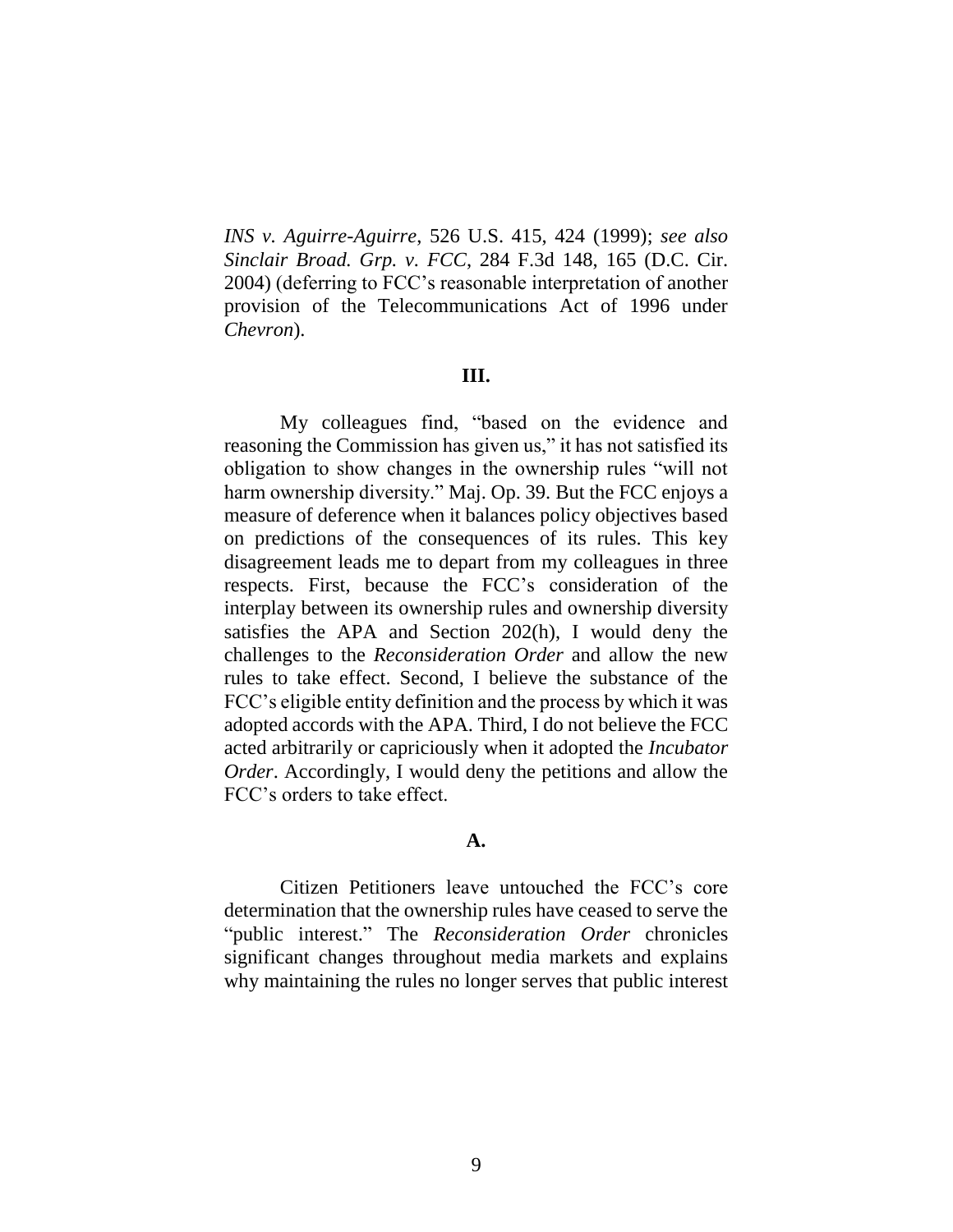goal. No party identifies any reason to question the FCC's key competitive findings and judgments. Citizen Petitioners argue instead that all the rule changes that make up the *Reconsideration Order* should be vacated because the FCC did not adequately consider the new rules' likely effects on women- and minority-broadcast ownership. But neither Section 202(h) nor the APA requires the FCC to quantify the future effects of its new rules as a prerequisite to regulatory action. Congress prescribed an iterative process; the FCC must take a fresh look at its rules every four years. This process assumes the FCC can gain experience with its policies so it may assess how its rules function in the marketplace. The FCC has sufficiently explained its decision and deserves an opportunity to implement its policies.

Citizen Petitioners overlook "that the Commission's judgment regarding how the public interest is best served is entitled to substantial judicial deference." *FCC v. WNCN Listeners Guild*, 450 U.S. 582, 596 (1981). The FCC's Section 202(h) review typifies agency policymaking entitled to deference, subject to the APA. Section 202(h) directs the FCC to balance competing goals—competition, localism, and diversity—to guarantee that its "regulatory framework [keeps] pace with the competitive changes in the marketplace." *Prometheus I*, 373 F.3d at 391. The FCC enjoys a "considerable amount of discretion" when it weighs objectives to reach policy decisions. *Rural Cellular*, 588 F.3d 1095, 1103 (D.C. Cir. 2009) (internal quotation marks and citation omitted). The record confirms the FCC analyzed the relevant considerations and properly exercised its discretion. *See, e.g.*, *Reconsideration Order* ¶ 63 (Radio/TV Cross-Ownership Rule) (concluding the rule "no longer strikes an appropriate balance between the protection of viewpoint diversity and the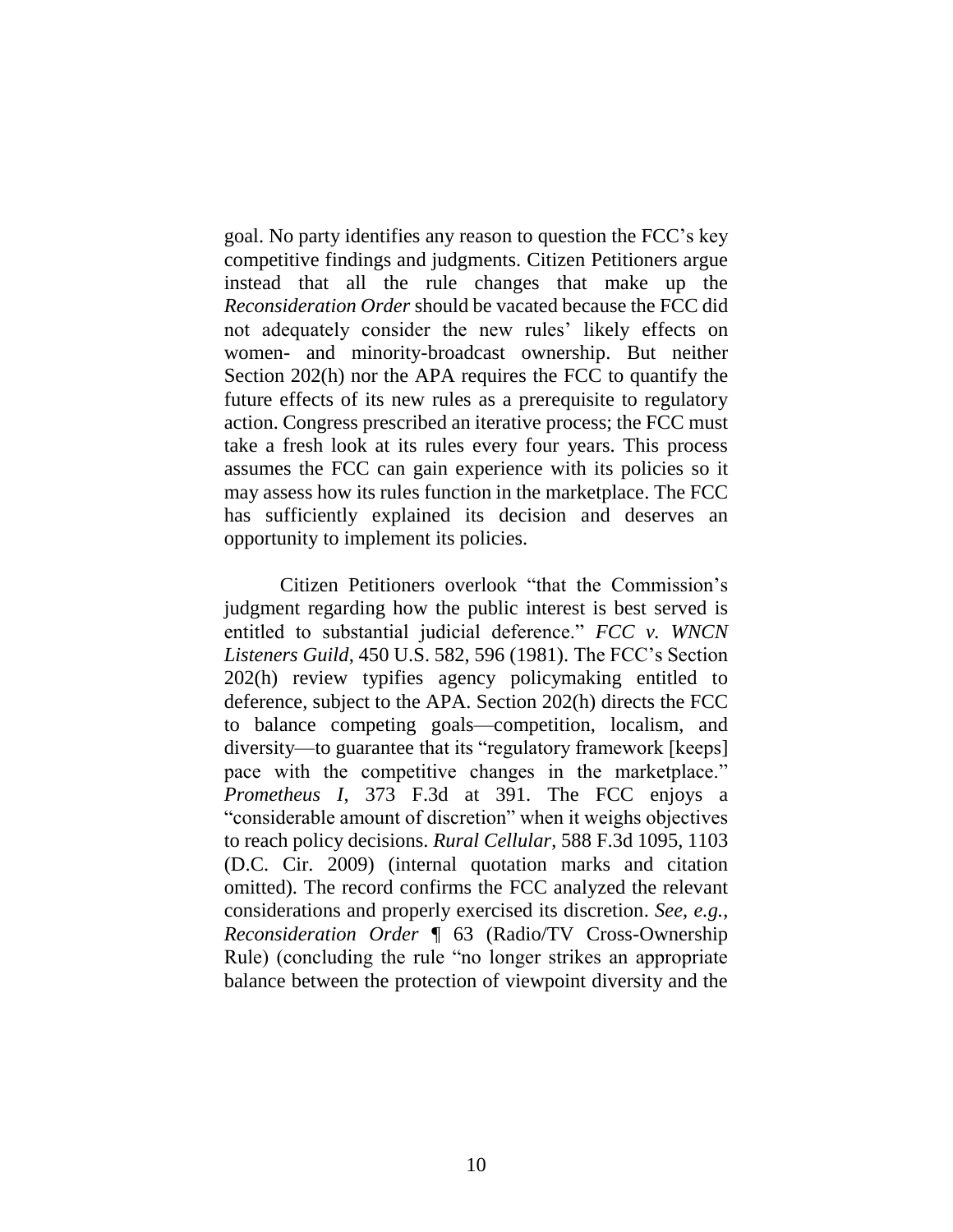potential public interest benefits that could result from the efficiencies gained by common ownership of radio and television stations in a local market"); *see also id. ¶*¶ 55–58 (rule no longer contributes substantially to viewpoint diversity); *id.* ¶ 59 (rule is out of step with "realities of the digital media marketplace"); *id.* ¶ 62 ("rule already permits significant cross-ownership in local markets"); *id. ¶* 64 ("no evidence that any additional common ownership" resulting from repeal "would disproportionately or negatively impact minority- and female-owned stations").

Traditional principles of deference are particularly apt here. Not every decision the FCC makes is susceptible to precise analysis; some "rest on judgment and prediction rather than pure factual determinations." *WNCN Listeners Guild*, 450 U.S. at 594. Predictions about the future effects of rules not yet in being are "inherently speculative." *Council Tree Inv'rs, Inc. v. FCC*, 863 F.3d 237, 243 (3d Cir. 2017) (*Council Tree IV*) (internal quotation marks omitted).

The FCC reasonably predicted on the record before it that the new rules would not diminish or harm minority and women ownership. The question whether the rules and ownership diversity are interconnected was aired over the course of the 2010/14 quadrennial review. The FCC invited comment and data that might shed light on this connection. *See, e.g.*, *2014 FNPRM* ¶ 222. It concluded—based on its understanding of the broadcast markets, the evidence in the record, and the only data submitted—that repeal of the rules was unlikely to harm ownership diversity. *See, e.g.*, *Reconsideration Order* ¶ 83 (Local TV Rule) ("In this lengthy proceeding, no party has presented contrary evidence or a compelling argument demonstrating why relaxing this rule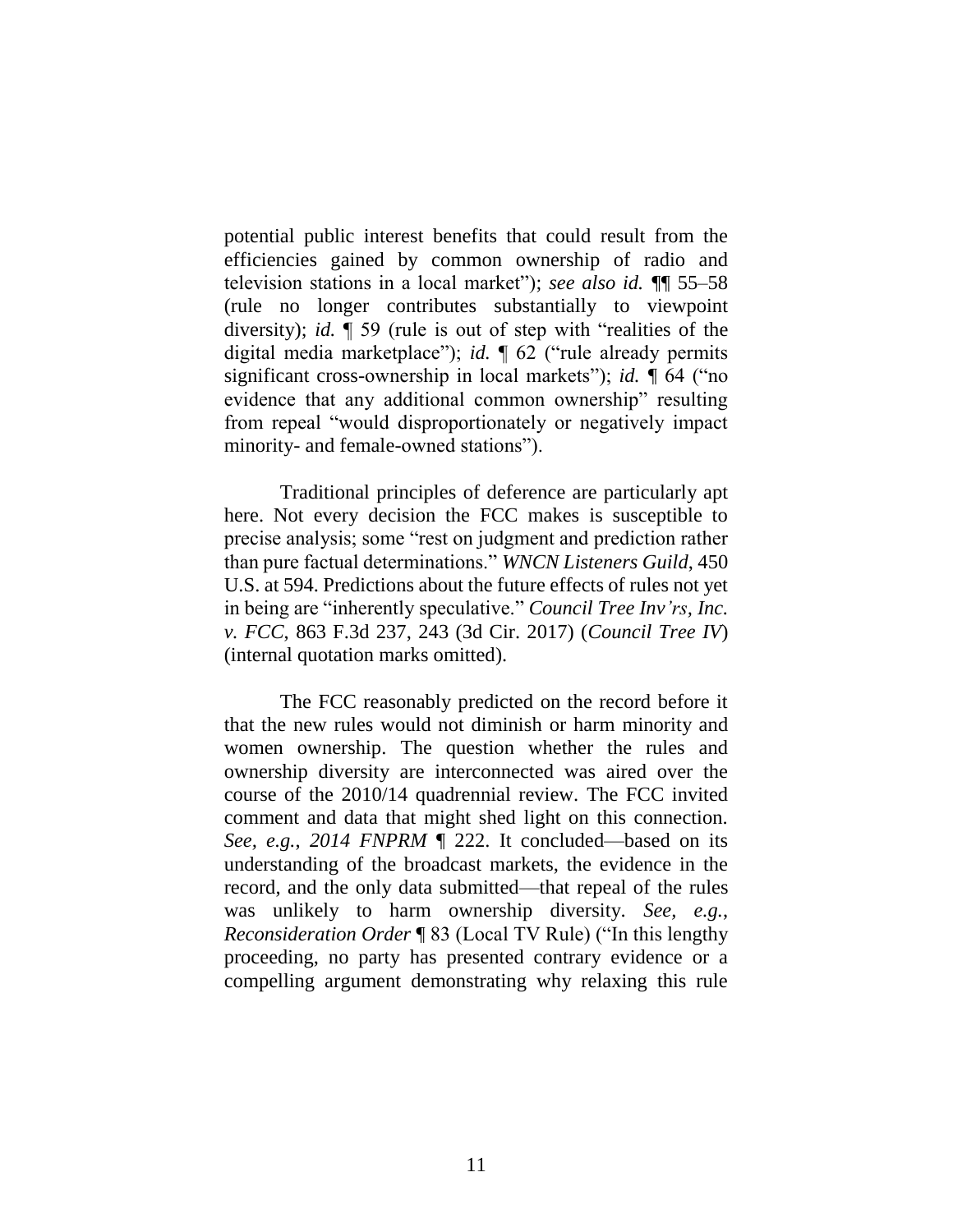will" harm ownership diversity.); *id.*  $\sqrt{\ }$  69 (adopting revised rule based on understanding of changed competitive dynamics); *id.* ¶ 71 (observing changes in marketplace but noting "broadcast television stations still play a unique and important role in their local communities"); *see also 2014 FNPRM* ¶ 224 (Radio/TV Cross-Ownership Rule) (noting no commenter has shown "low levels of [women and minority] ownership are a result of existing radio/television crossownership rule").<sup>2</sup> The effect the new rules will have on women- and minority-broadcast ownership may remain difficult to uncover until the FCC gains experience with the new rules. *See NCCB*, 436 U.S. at 796–97; *Council Tree Inv'rs, Inc. v. FCC*, 619 F.3d 235, 252–53 (3d Cir. 2010). Faced with such a question, "complete factual support in the record for the

<sup>&</sup>lt;sup>2</sup> To the extent my colleagues require the FCC to conduct empirical analysis on remand, they risk impermissibly adding requirements beyond the APA. *See Perez v. Mortgage Bankers Ass'n*, 135 S. Ct. 1199, 1207 (2015). They quote *Stilwell v. Office of Thrift Supervision*'s instruction that the "APA imposes no general obligation on agencies to produce empirical evidence." Maj. Op. 38 (quoting 569 F.3d 514, 519 (D.C. Cir. 2009)). But they argue *Stilwell* is distinguishable because there the agency relied on its "long experience" supervising the industry and did not act on "faulty and insubstantial data" like the FCC did here. *Id.* Setting aside the FCC's eight decades regulating broadcast media, the basic principle that the APA "imposes no general obligation on agencies to produce empirical evidence" applies regardless of the quality of the data in the record. *Stilwell*, 569 F.3d at 519; *see Council Tree IV*, 863 F.3d at 244 ("[W]e review only for the use of relevant, not perfect, data."). Were it otherwise, the principle would be meaningless.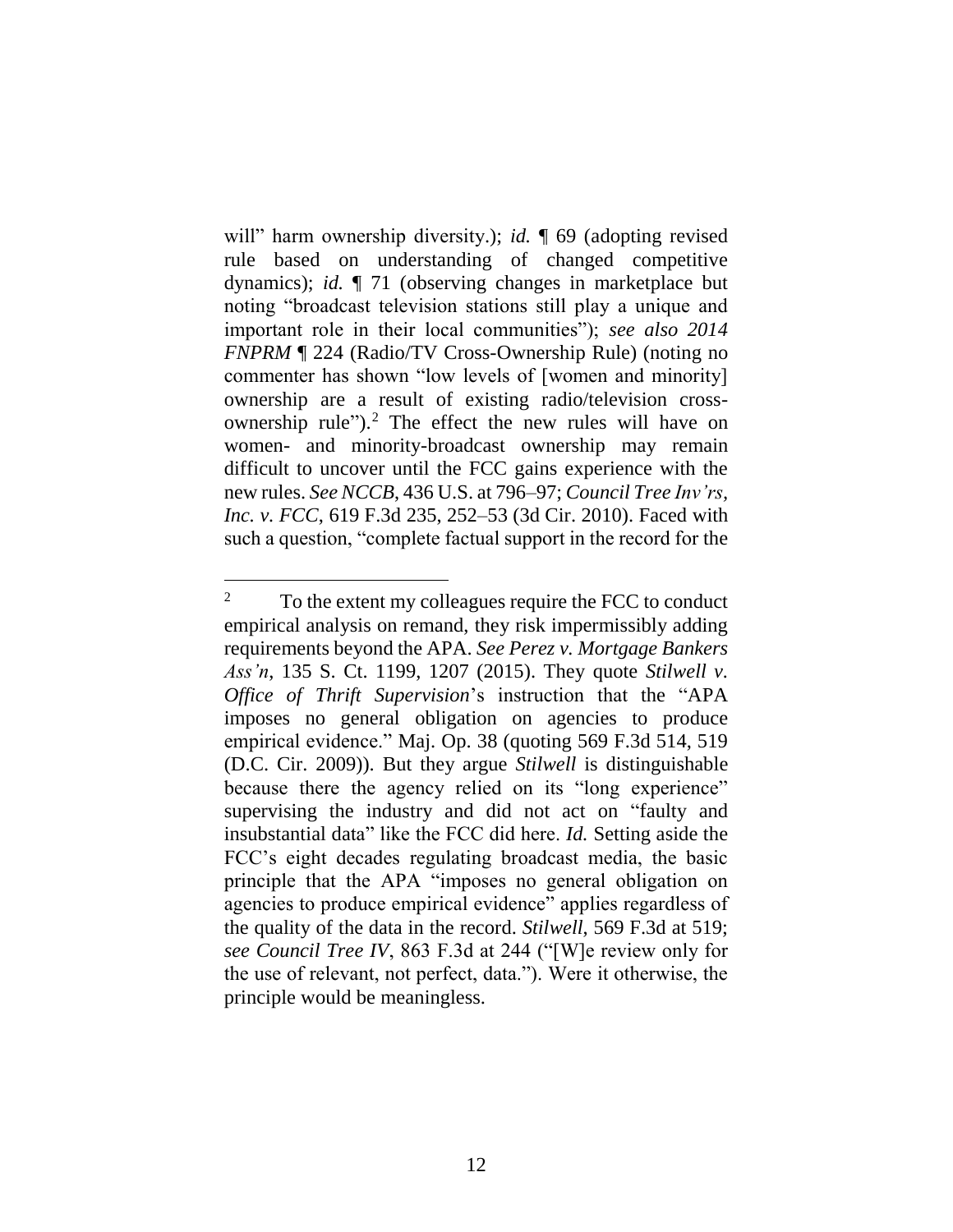Commission's judgment or prediction is not possible or required." *NCCB*, 436 U.S. at 814. Under these circumstances settled principles of administrative law counsel deference to the FCC's prediction. 3

Citizen Petitioners emphasize that the FCC acted on faulty minority-ownership data and no women-ownership data. *See, e.g.*, Citizen Petitioners' Br. 26–30. This data, which the FCC acknowledged as imperfect, measured minority ownership before and after two prior regulatory changes—in 1996 and 1999. Such data weaknesses are not fatal to the FCC's regulations—not only because, as noted, data gaps are inherent to predictive regulation, but also because it is not certain the data demanded would alter the FCC's analysis. First, Citizen Petitioners assume that the experience of these earlier changes will speak directly to the effects of the *Reconsideration Order*. Even if the FCC could obtain improved data on these decades-old regulatory changes, that information offers only modest predictive value for the consequences of the FCC's current rules regarding modernization. Second, as noted the FCC considers five types of diversity, not to mention competition and localism. The FCC's lack of some data relevant to one of these considerations should not outweigh its reasonable predictive judgments,

 $\overline{a}$ 

<sup>&</sup>lt;sup>3</sup> This is true despite Citizen Petitioners' criticism of the FCC's methodology and data. Not only does the FCC have policymaking discretion, subject to the APA it also has discretion "to proceed on the basis of imperfect scientific information, rather than to invest the resources to conduct the perfect study." *Cablevision Sys. Corp. v. FCC*, 649 F.3d 695, 717 (D.C. Cir. 2011) (quoting *Sierra Club v. EPA*, 167 F.3d 658, 662 (D.C. Cir. 1999)).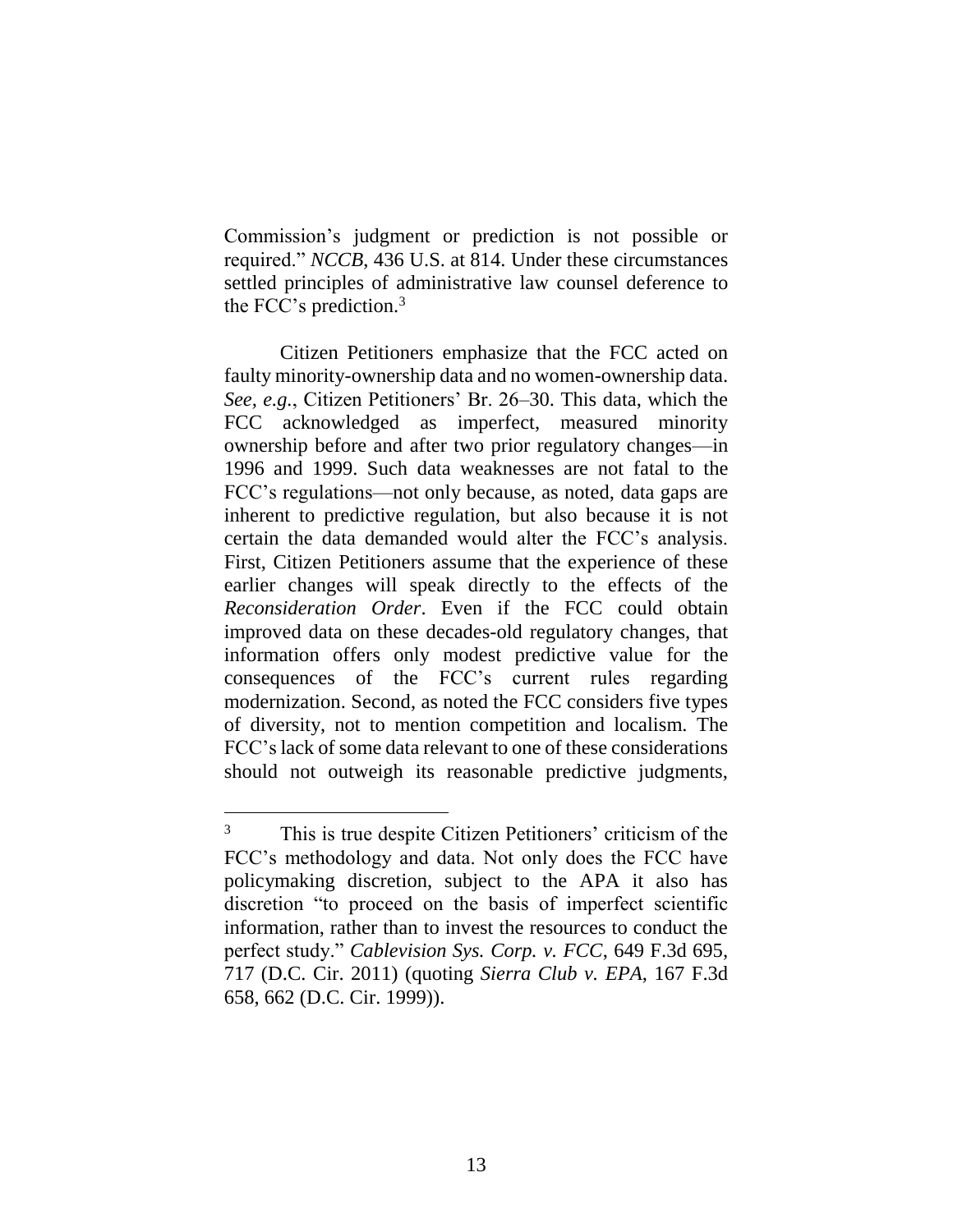particularly in the absence of any contrary information, such that its entire policy update is held up.

The FCC must "repeal or modify" rules that cease to serve the public interest even when it lacks optimal data. Telecommunications Act of 1996, § 202(h). The FCC has revised its Form 323 and conducted outreach programs to ease compliance with its reporting requirements. *2016 Report & Order* **[265.** These are encouraging measures that could make the FCC's data more reliable, benefiting future quadrennial reviews. The FCC intends to take up a variety of diversityrelated proposals in its 2018 quadrennial review. *See 2018 Quadrennial Regulatory Review—Review of the Commission's Broadcast Ownership Rules and Other Rules Adopted Pursuant to Section 202 of the Telecommunications Act of 1996, Notice of Proposed Rulemaking*, 33 FCC Rcd. 12111 ¶¶ 93–121 (2018). I would direct it to follow through on its announcement as well as study the effects of the latest rules on ownership diversity. I would not, however, delay the *Reconsideration Order* based on the analytical shortcomings Citizen Petitioners emphasize.

In short, I believe the FCC has explained its decision. I would deny the petitions and allow the *Reconsideration Order*'s rule changes to take effect.

### **B.**

My colleagues remand the *2016 Report & Order*'s eligible entity definition for the FCC to ascertain what effect the revenue-based definition will have on women and minority ownership. But the FCC adopted the eligible entity definition to "serve the public interest by promoting small business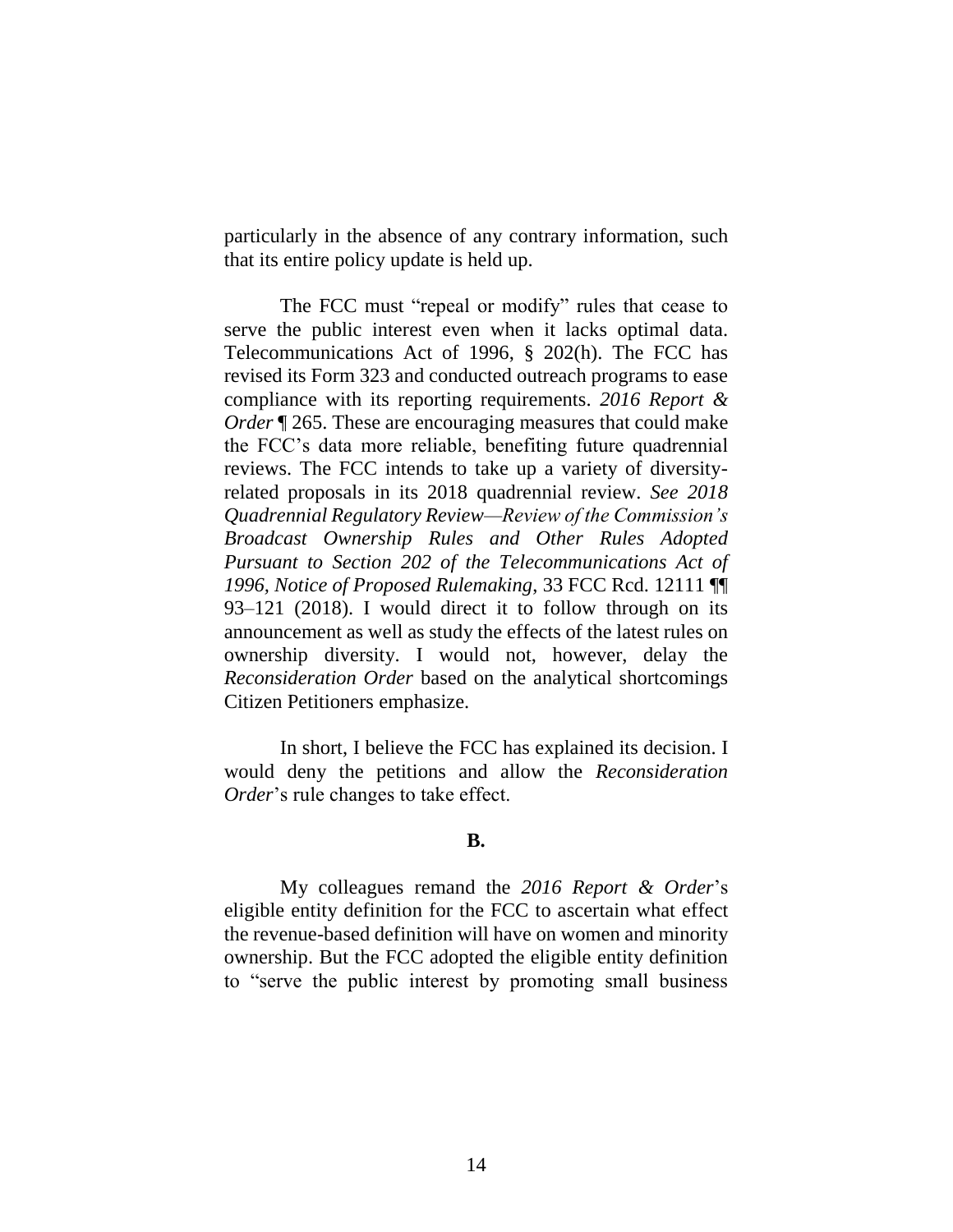participation in the broadcast industry and potential entry by new entrepreneurs." *See 2016 Report & Order* ¶ 279; *see id.* ¶¶ 280–86. It thoroughly explained its policy choice. The record indicated that the revenue-based eligible entity definition will promote the FCC's "traditional policy objectives . . . by enhancing opportunities for small business[es]." *Id.* ¶ 281. The FCC's brief experience with this definition confirmed "a significant number of broadcast licensees and permittees availed themselves of policies based on the revenue-based eligible entity standard." *Id.* ¶ 283 (observing widespread use of the policy allowing certain eligible entities generous construction permits). No commenters argued the revenuebased eligible entity definition does not serve the public interest according to the FCC's analysis. *Id.* ¶ 276.

This stands in contrast to the last time the FCC employed this definition. During its 2006 quadrennial review the FCC adopted a revenue-based eligibility entity definition to promote ownership diversity. The approach failed because the FCC provided no support for why its definition would "be effective in creating new opportunities for broadcast ownership by . . . women and minorities." *Prometheus II*, 652 F.3d at 470 (internal quotation marks and citation omitted). The key distinction, of course, is the FCC's policy decision to reorient its eligible entity definition. As revised, it is intended to "encourage innovation and enhance viewpoint diversity" by "promoting small business participation in the broadcast industry." *2016 Report & Order* ¶ 235. Because the FCC pursued the revenue-based definition in past efforts to promote ownership diversity, it evidently believed the definition would not harm ownership diversity. Nothing in the present record suggests otherwise. In my view the FCC properly complied with its obligations under the APA.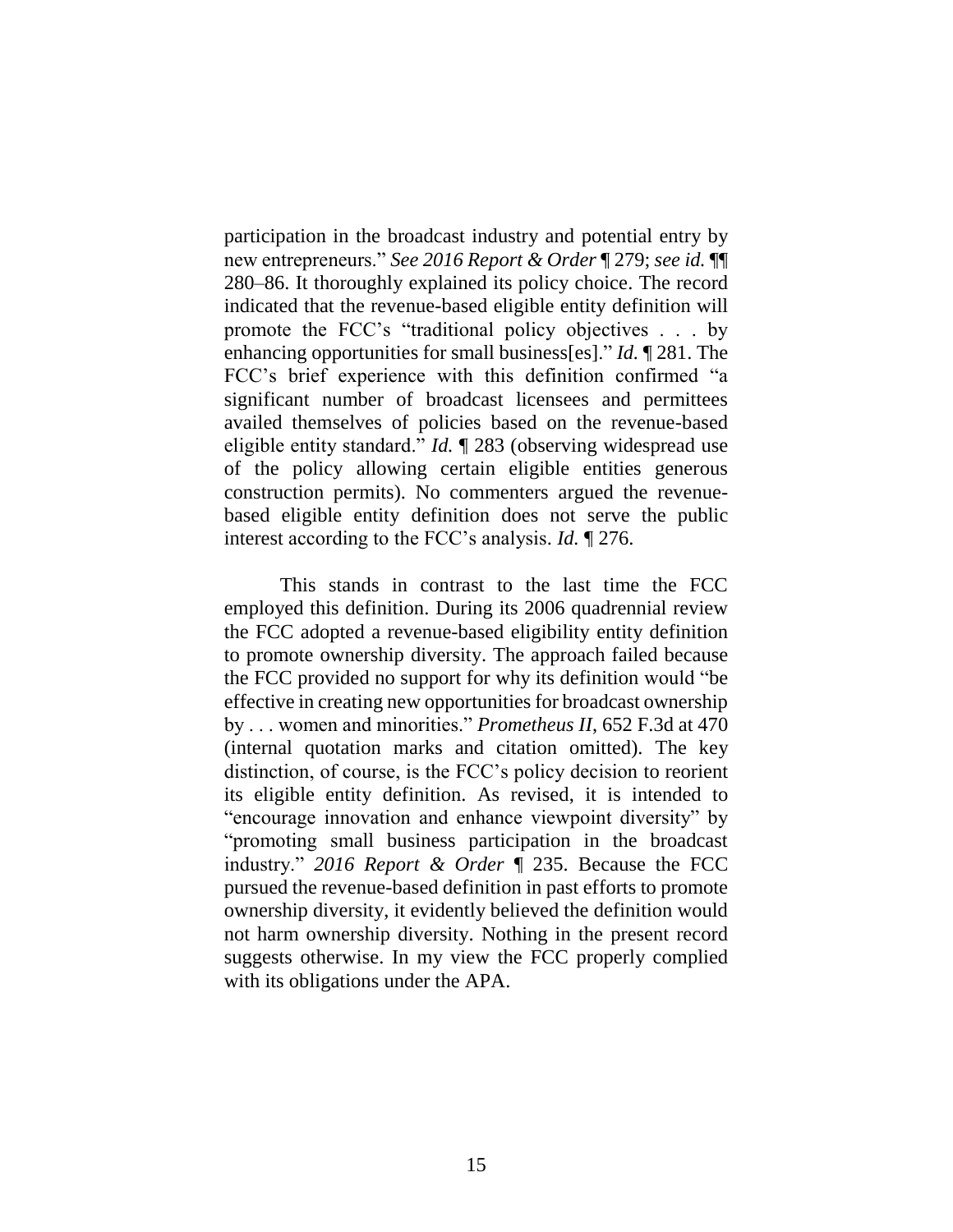Under today's outcome, I regret that the FCC's incubator program will not have an opportunity to stand or fall on its own merit. *See Rules and Policies to Promote New Entry and Ownership Diversity in the Broadcasting Services*, 33 FCC Rcd. 7911 (2018) (*Incubator Order*). Citizen Petitioners take issue with the program's criteria for who is eligible to realize its benefits. The FCC adopted a two-prong eligible entity definition: participants must be both "new entrants" based on the number of stations owned and "small businesses" based on revenue. *See id.* ¶ 16. The FCC designed these criteria "to encourage new entry into" an "extremely capital-intensive" industry. *Id.* ¶ 18. The program's benefits will not exclusively accrue to minority and women broadcasters as the eligibility criteria sweep in all emerging radio broadcasters. This breadth is consistent with the incubator program's stated goal. Yet based on its review of data from incentive auctions, the FCC predicts that the "new entrant" prong will likely benefit prospective women and minority applicants. *Id.* ¶¶ 21–24.

The incubator program is a reasonable policy designed to "support the entry of new and diverse voices into the broadcast industry." *Id.* ¶ 1. The FCC "has long contemplated the potential for" a program that pairs emerging and experienced broadcasters to ease entry into radio broadcasting. *Id.* ¶ 2. The *Incubator Order* established the first program to convert these ideas into a concrete policy. *See* ¶ 3. Before adopting the program, the FCC considered alternative eligibility criteria and invited "comment on how to determine eligibility for participation in the incubator program." *Id* ¶ 17; *see id.* ¶¶ 28–30 (declining to adopt competing proposals that might prove "administratively inefficient," and committing to